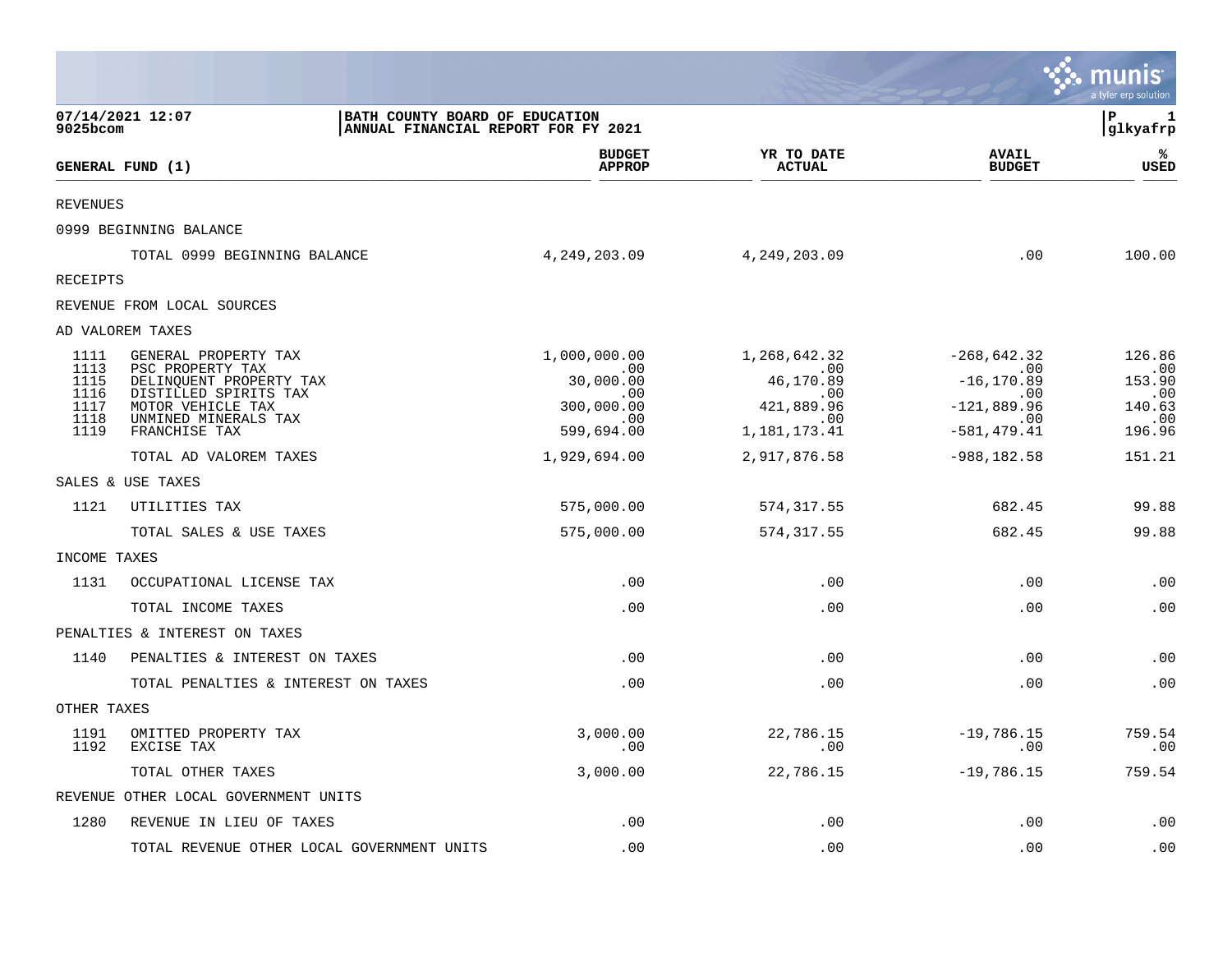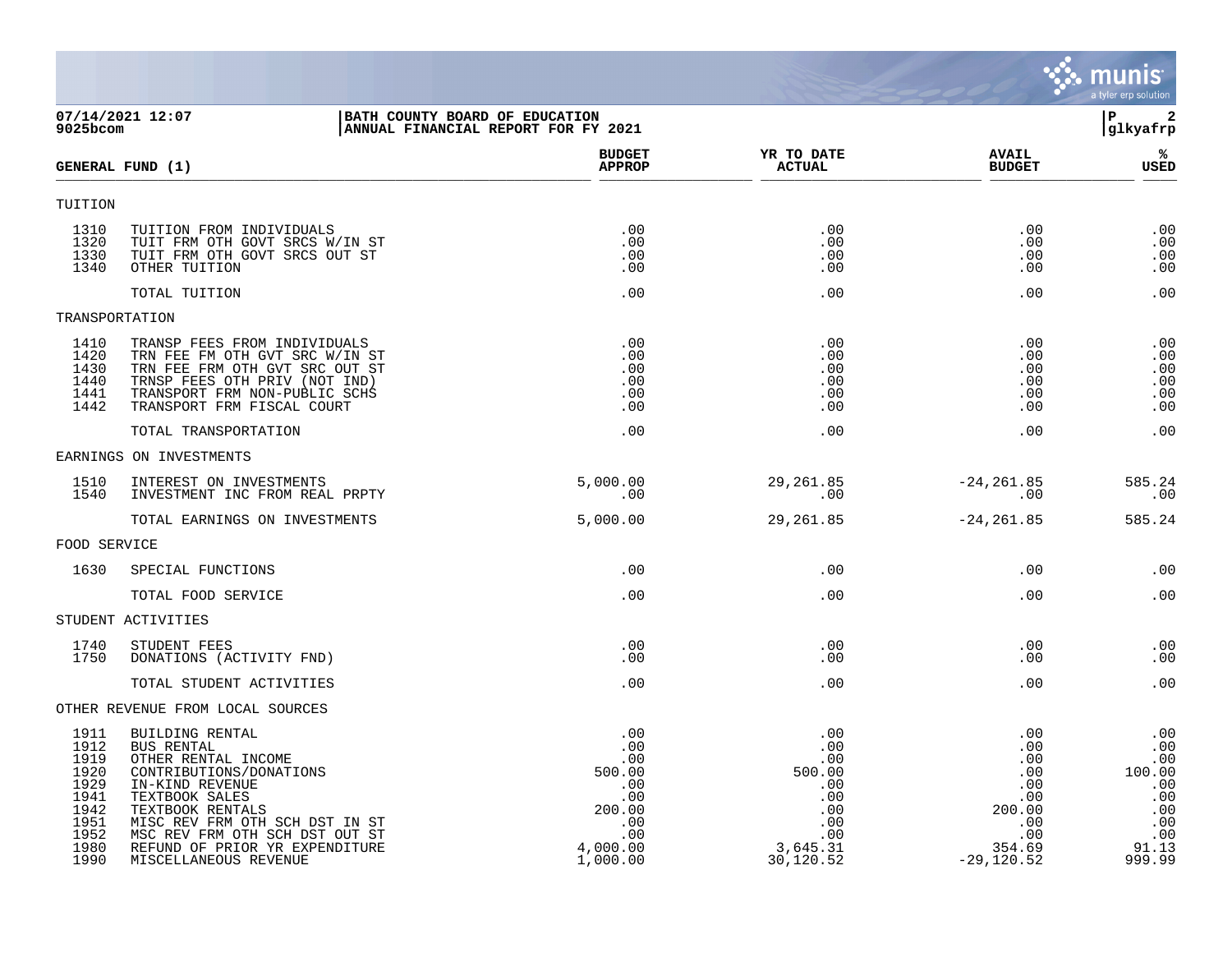|                                                      |                                                                                                                                                                                               |                                               |                                                    |                                                       | munis<br>a tyler erp solution                 |
|------------------------------------------------------|-----------------------------------------------------------------------------------------------------------------------------------------------------------------------------------------------|-----------------------------------------------|----------------------------------------------------|-------------------------------------------------------|-----------------------------------------------|
| 9025bcom                                             | 07/14/2021 12:07<br>BATH COUNTY BOARD OF EDUCATION<br>ANNUAL FINANCIAL REPORT FOR FY 2021                                                                                                     |                                               |                                                    |                                                       | l P<br>3<br> glkyafrp                         |
|                                                      | <b>GENERAL FUND (1)</b>                                                                                                                                                                       | <b>BUDGET</b><br><b>APPROP</b>                | YR TO DATE<br><b>ACTUAL</b>                        | <b>AVAIL</b><br><b>BUDGET</b>                         | %≽<br>USED                                    |
| 1991<br>1993                                         | TRANSCRIPT FEES<br>OTHER REBATES                                                                                                                                                              | .00<br>.00                                    | .00<br>.00                                         | .00<br>.00                                            | .00<br>.00                                    |
|                                                      | TOTAL OTHER REVENUE FROM LOCAL SOURCES                                                                                                                                                        | 5,700.00                                      | 34, 265.83                                         | $-28,565.83$                                          | 601.15                                        |
|                                                      | TOTAL REVENUE FROM LOCAL SOURCES                                                                                                                                                              | 2,518,394.00                                  | 3,578,507.96                                       | $-1,060,113.96$                                       | 142.09                                        |
|                                                      | REVENUE FROM STATE SOURCES                                                                                                                                                                    |                                               |                                                    |                                                       |                                               |
| STATE PROGRAM                                        |                                                                                                                                                                                               |                                               |                                                    |                                                       |                                               |
| 3111                                                 | SEEK PROGRAM                                                                                                                                                                                  | 8,400,000.00                                  | 8,075,164.00                                       | 324,836.00                                            | 96.13                                         |
|                                                      | TOTAL STATE PROGRAM                                                                                                                                                                           | 8,400,000.00                                  | 8,075,164.00                                       | 324,836.00                                            | 96.13                                         |
|                                                      | OTHER STATE FUNDING                                                                                                                                                                           |                                               |                                                    |                                                       |                                               |
| 3122<br>3124<br>3125<br>3126<br>3127<br>3128<br>3129 | VOCATIONAL TRANSPORTATION<br>DIST VOCATIONAL SCHOOL<br>BUS DRVR TRAINING REIMB<br>SUB SALARY REIMB (STATE)<br>FLEXIBLE SPENDING REFUND<br>AUDIT REIMBURSEMENT<br>KSB/KSD TRANSP REIMBURSEMENT | .00<br>.00<br>.00<br>.00<br>.00<br>.00<br>.00 | 8,052.00<br>.00<br>.00<br>.00<br>.00<br>.00<br>.00 | $-8,052.00$<br>.00<br>.00<br>.00<br>.00<br>.00<br>.00 | .00<br>.00<br>.00<br>.00<br>.00<br>.00<br>.00 |
|                                                      | TOTAL OTHER STATE FUNDING                                                                                                                                                                     | .00                                           | 8,052.00                                           | $-8,052.00$                                           | .00                                           |
|                                                      | EXPENDITURE REIMBURSEMENTS                                                                                                                                                                    |                                               |                                                    |                                                       |                                               |
| 3130<br>3131                                         | NATIONAL BOARD CERT REIMB<br>MISCELLANEOUS REIMBURSEMENTS                                                                                                                                     | 7,000.00<br>20,000.00                         | 7,529.00<br>1,885.00                               | $-529.00$<br>18,115.00                                | 107.56<br>9.43                                |
|                                                      | TOTAL EXPENDITURE REIMBURSEMENTS                                                                                                                                                              | 27,000.00                                     | 9,414.00                                           | 17,586.00                                             | 34.87                                         |
|                                                      | REVENUE IN LIEU OF TAXES/STATE                                                                                                                                                                |                                               |                                                    |                                                       |                                               |
| 3800                                                 | IN LIEU OF TAXES/STATE SOURCES                                                                                                                                                                | 25,000.00                                     | 29,297.82                                          | $-4,297.82$                                           | 117.19                                        |
|                                                      | TOTAL REVENUE IN LIEU OF TAXES/STATE                                                                                                                                                          | 25,000.00                                     | 29,297.82                                          | $-4,297.82$                                           | 117.19                                        |
|                                                      | REVENUE FOR ON BEHALF PAYMENTS                                                                                                                                                                |                                               |                                                    |                                                       |                                               |
| 3900                                                 | ON-BEHALF PAYMENTS/STATE                                                                                                                                                                      | $.00 \,$                                      | 4,603,996.80                                       | $-4,603,996.80$                                       | .00                                           |
|                                                      | TOTAL REVENUE FOR ON BEHALF PAYMENTS                                                                                                                                                          | .00                                           | 4,603,996.80                                       | $-4,603,996.80$                                       | .00                                           |
|                                                      | TOTAL REVENUE FROM STATE SOURCES                                                                                                                                                              | 8,452,000.00                                  | 12,725,924.62                                      | $-4, 273, 924.62$                                     | 150.57                                        |
|                                                      | REVENUE FROM FEDERAL SOURCES                                                                                                                                                                  |                                               |                                                    |                                                       |                                               |
|                                                      | RESTRICTED DIRECT                                                                                                                                                                             |                                               |                                                    |                                                       |                                               |

4300 RESTRICTED DIRECT FEDERAL .00 .00 .00 .00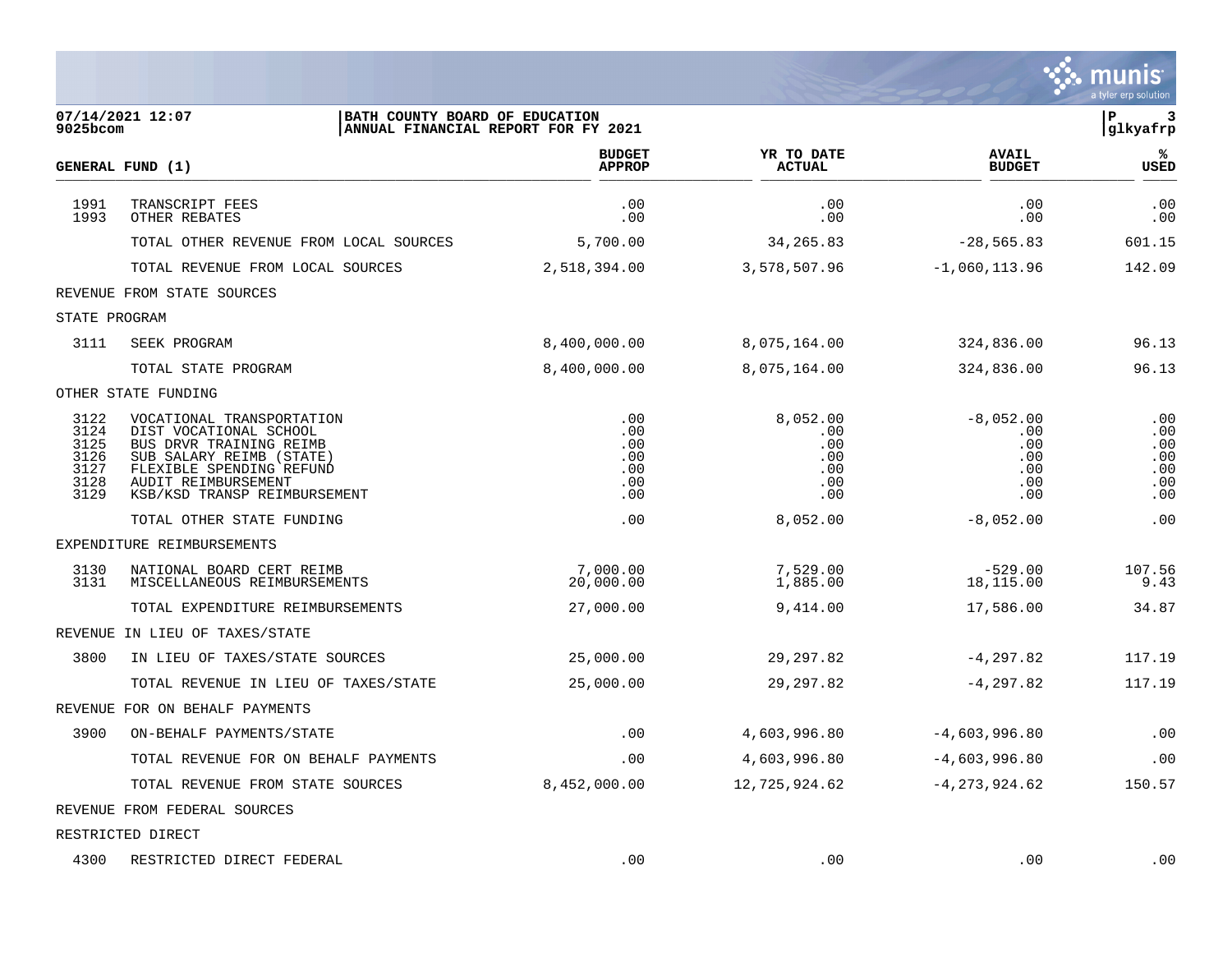

| $9025$ bcom                                  | 07/14/2021 12:07<br>BATH COUNTY BOARD OF EDUCATION                                                                                                                | ANNUAL FINANCIAL REPORT FOR FY 2021         |                                        |                                             | ΙP<br>4<br> glkyafrp                   |
|----------------------------------------------|-------------------------------------------------------------------------------------------------------------------------------------------------------------------|---------------------------------------------|----------------------------------------|---------------------------------------------|----------------------------------------|
|                                              | GENERAL FUND (1)                                                                                                                                                  | <b>BUDGET</b><br><b>APPROP</b>              | YR TO DATE<br><b>ACTUAL</b>            | <b>AVAIL</b><br><b>BUDGET</b>               | ℁<br><b>USED</b>                       |
|                                              | TOTAL RESTRICTED DIRECT                                                                                                                                           | .00                                         | .00                                    | .00                                         | .00                                    |
|                                              | RESTRICTED THROUGH THE STATE                                                                                                                                      |                                             |                                        |                                             |                                        |
| 4500                                         | RESTRICTED FED THRU STATE                                                                                                                                         | .00                                         | .00                                    | .00                                         | .00                                    |
|                                              | TOTAL RESTRICTED THROUGH THE STATE                                                                                                                                | .00                                         | .00                                    | .00                                         | .00                                    |
|                                              | THROUGH INTERMEDIATE AGENCIES                                                                                                                                     |                                             |                                        |                                             |                                        |
| 4700                                         | FEDERAL REV THRU INTERMED SRC                                                                                                                                     | .00                                         | .00                                    | .00                                         | .00                                    |
|                                              | TOTAL THROUGH INTERMEDIATE AGENCIES                                                                                                                               | .00                                         | .00                                    | .00                                         | .00                                    |
|                                              | FEDERAL REIMBURSEMENT                                                                                                                                             |                                             |                                        |                                             |                                        |
| 4810                                         | MEDICAID REIMBURSEMENT<br>4810N MEDICAID REIMB--HEALTH/NURSES                                                                                                     | 25,000.00<br>30,000.00                      | 59,690.53<br>30,000.00                 | $-34,690.53$<br>.00                         | 238.76<br>100.00                       |
|                                              | TOTAL FEDERAL REIMBURSEMENT                                                                                                                                       | 55,000.00                                   | 89,690.53                              | $-34,690.53$                                | 163.07                                 |
|                                              | TOTAL REVENUE FROM FEDERAL SOURCES                                                                                                                                | 55,000.00                                   | 89,690.53                              | $-34,690.53$                                | 163.07                                 |
| OTHER RECEIPTS                               |                                                                                                                                                                   |                                             |                                        |                                             |                                        |
|                                              | <b>INTERFUND TRANSFERS</b>                                                                                                                                        |                                             |                                        |                                             |                                        |
| 5210<br>5220                                 | FUND TRANSFER<br>INDIRECT COSTS TRANSFER                                                                                                                          | .00<br>43,436.00                            | 199,324.25<br>73,935.82                | $-199, 324.25$<br>-30,499.82                | .00<br>170.22                          |
|                                              | TOTAL INTERFUND TRANSFERS                                                                                                                                         | 43,436.00                                   | 273,260.07                             | $-229,824.07$                               | 629.11                                 |
|                                              | SALE OR COMP FOR LOSS OF ASSETS                                                                                                                                   |                                             |                                        |                                             |                                        |
| 5311<br>5312<br>5331<br>5332<br>5341<br>5342 | SALE OF LAND & IMPROVEMENTS<br>LOSS COMP - LAND & IMPROVEMNTS<br>SALE OF BUILDINGS<br>LOSS COMP - BUILDINGS<br>SALE OF EQUIPMENT ETC<br>LOSS COMP - EQUIPMENT ETC | .00<br>.00<br>.00<br>.00<br>5,000.00<br>.00 | .00<br>.00<br>.00<br>.00<br>.00<br>.00 | .00<br>.00<br>.00<br>.00<br>5,000.00<br>.00 | .00<br>.00<br>.00<br>.00<br>.00<br>.00 |
|                                              | TOTAL SALE OR COMP FOR LOSS OF ASSETS                                                                                                                             | 5,000.00                                    | .00                                    | 5,000.00                                    | .00                                    |
|                                              | CAPITAL LEASE PROCEEDS                                                                                                                                            |                                             |                                        |                                             |                                        |
| 5500                                         | CAPITAL LEASE PROCEEDS                                                                                                                                            | .00                                         | .00                                    | .00                                         | .00                                    |
|                                              | TOTAL CAPITAL LEASE PROCEEDS                                                                                                                                      | .00                                         | .00                                    | .00                                         | .00                                    |
|                                              | TOTAL OTHER RECEIPTS                                                                                                                                              | 48,436.00                                   | 273,260.07                             | $-224,824.07$                               | 564.17                                 |
|                                              | TOTAL RECEIPTS                                                                                                                                                    | 11,073,830.00                               | 16,667,383.18                          | $-5,593,553.18$                             | 150.51                                 |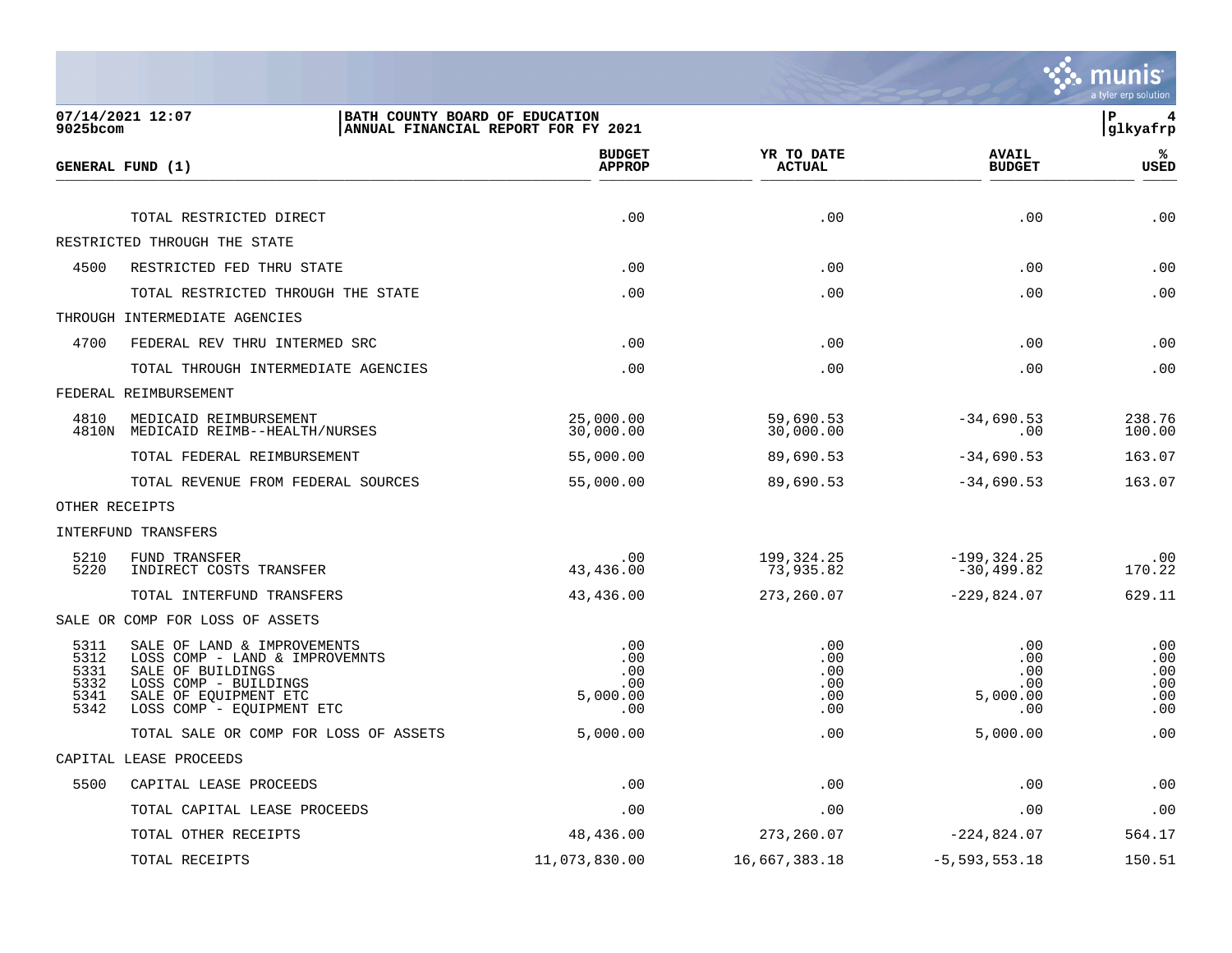|                                                                                                       |                 |                         |                             |                               | munis<br>a tyler erp solution |
|-------------------------------------------------------------------------------------------------------|-----------------|-------------------------|-----------------------------|-------------------------------|-------------------------------|
| 07/14/2021 12:07<br>BATH COUNTY BOARD OF EDUCATION<br>9025bcom<br>ANNUAL FINANCIAL REPORT FOR FY 2021 |                 |                         |                             | glkyafrp                      |                               |
| GENERAL FUND (1)                                                                                      |                 | <b>BUDGET</b><br>APPROP | YR TO DATE<br><b>ACTUAL</b> | <b>AVAIL</b><br><b>BUDGET</b> | ℁<br><b>USED</b>              |
| TOTAL REVENUES                                                                                        | 15, 323, 033.09 |                         | 20,916,586.27               | $-5,593,553.18$               | 136.50                        |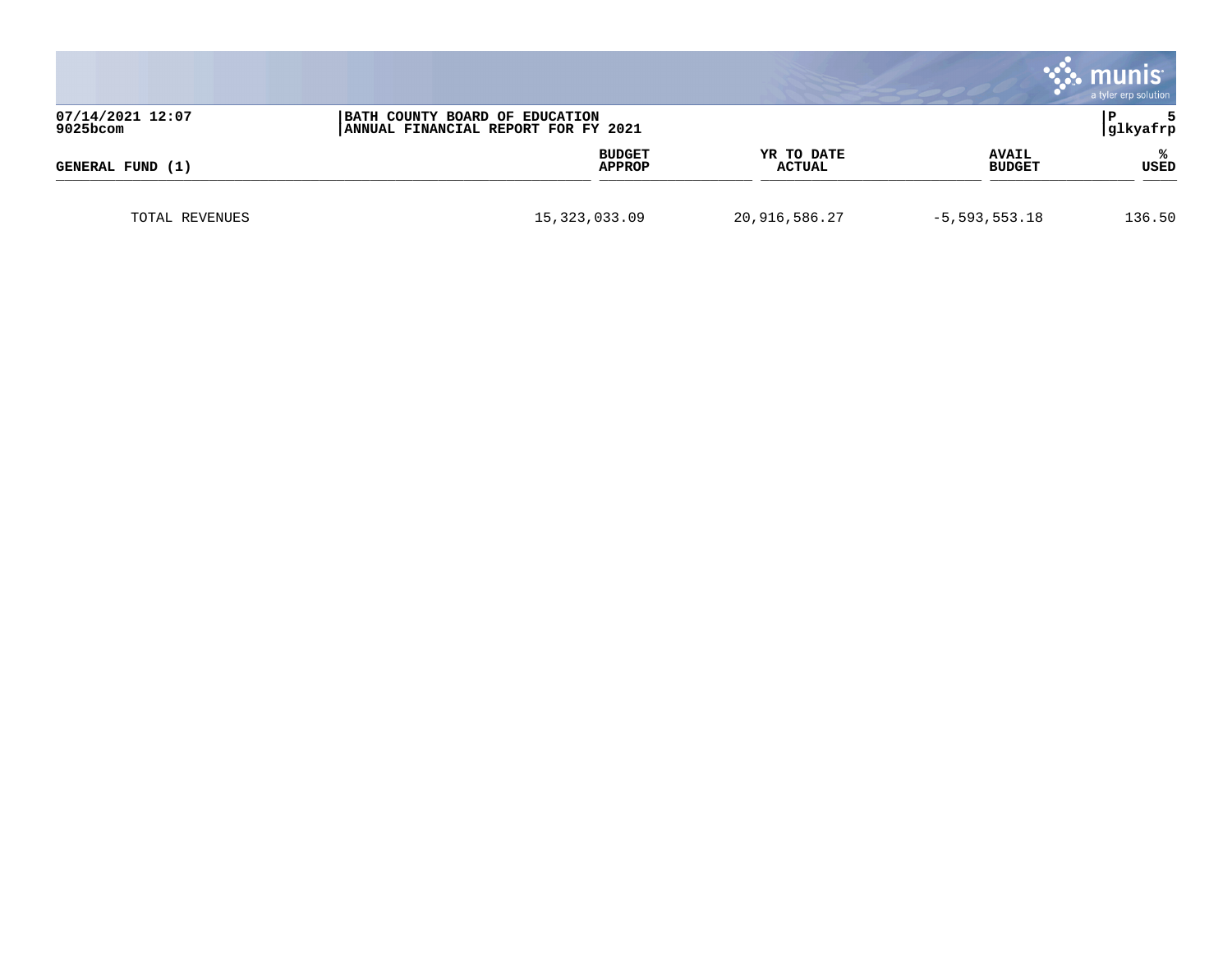|                                                                              |                                                                                                                                                                                                                                   |                                                                                                                                |                                                                                                                                          |                                                                                                                                           | munis<br>a tyler erp solution                                                             |
|------------------------------------------------------------------------------|-----------------------------------------------------------------------------------------------------------------------------------------------------------------------------------------------------------------------------------|--------------------------------------------------------------------------------------------------------------------------------|------------------------------------------------------------------------------------------------------------------------------------------|-------------------------------------------------------------------------------------------------------------------------------------------|-------------------------------------------------------------------------------------------|
| 9025bcom                                                                     | 07/14/2021 12:07                                                                                                                                                                                                                  | BATH COUNTY BOARD OF EDUCATION<br>ANNUAL FINANCIAL REPORT FOR FY 2021                                                          |                                                                                                                                          |                                                                                                                                           | ΙP<br>6<br> glkyafrp                                                                      |
|                                                                              | GENERAL FUND (1)                                                                                                                                                                                                                  | <b>BUDGET</b><br><b>APPROP</b>                                                                                                 | YR TO DATE<br><b>ACTUAL</b>                                                                                                              | <b>AVAIL</b><br><b>BUDGET</b>                                                                                                             | ℁<br>USED                                                                                 |
| <b>EXPENDITURES</b>                                                          |                                                                                                                                                                                                                                   |                                                                                                                                |                                                                                                                                          |                                                                                                                                           |                                                                                           |
|                                                                              | 0000 RESTRICT TO REV & BAL SHT ONLY                                                                                                                                                                                               |                                                                                                                                |                                                                                                                                          |                                                                                                                                           |                                                                                           |
|                                                                              | 0200 EMPLOYEE BENEFITS                                                                                                                                                                                                            | .00                                                                                                                            | .00                                                                                                                                      | .00                                                                                                                                       | .00                                                                                       |
|                                                                              | TOTAL 0000 RESTRICT TO REV & BAL SHT ONLY                                                                                                                                                                                         | .00                                                                                                                            | .00                                                                                                                                      | .00                                                                                                                                       | .00                                                                                       |
|                                                                              | 1000 INSTRUCTION                                                                                                                                                                                                                  |                                                                                                                                |                                                                                                                                          |                                                                                                                                           |                                                                                           |
| 0100<br>0200<br>0280<br>0300<br>0400<br>0500<br>0600<br>0700<br>0800<br>0840 | SALARIES PERSONNEL SERVICES<br>EMPLOYEE BENEFITS<br>ON-BEHALF<br>PURCHASED PROF AND TECH SERV<br>PURCHASED PROPERTY SERVICES<br>OTHER PURCHASED SERVICES<br>SUPPLIES<br>PROPERTY<br>DEBT SERVICE AND MISCELLANEOUS<br>CONTINGENCY | 6,111,970.00<br>437,156.00<br>.00<br>192,031.61<br>82,325.00<br>24,385.00<br>281,679.45<br>605,340.09<br>30,765.00<br>5,779.34 | 5, 290, 325. 15<br>315,973.74<br>2,871,946.36<br>102,125.94<br>76,718.79<br>10,528.36<br>137,967.40<br>108,485.31<br>31,909.18<br>884.98 | 821,644.85<br>121,182.26<br>$-2,871,946.36$<br>89,905.67<br>5,606.21<br>13,856.64<br>143,712.05<br>496,854.78<br>$-1, 144.18$<br>4,894.36 | 86.56<br>72.28<br>.00<br>53.18<br>93.19<br>$43.18$<br>$48.98$<br>17.92<br>103.72<br>15.31 |
|                                                                              | TOTAL 1000<br>INSTRUCTION                                                                                                                                                                                                         | 7,771,431.49                                                                                                                   | 8,946,865.21                                                                                                                             | $-1, 175, 433.72$                                                                                                                         | 115.13                                                                                    |
|                                                                              | 2100 STUDENT SUPPORT SERVICES                                                                                                                                                                                                     |                                                                                                                                |                                                                                                                                          |                                                                                                                                           |                                                                                           |
| 0100<br>0200<br>0280<br>0300<br>0400<br>0500<br>0600                         | SALARIES PERSONNEL SERVICES<br>EMPLOYEE BENEFITS<br>ON-BEHALF<br>PURCHASED PROF AND TECH SERV<br>PURCHASED PROPERTY SERVICES<br>OTHER PURCHASED SERVICES<br>SUPPLIES<br>0700 PROPERTY                                             | 609,413.00<br>109,223.00<br>$\overline{\phantom{0}}$ .00<br>8,540.00<br>.00<br>2,720.00<br>11,832.00<br>400.00                 | 570,375.18<br>79,985.60<br>309,622.73<br>931.35<br>.00<br>67.60<br>5,368.35<br>.00                                                       | 39,037.82<br>29,237.40<br>$-309,622.73$<br>7,608.65<br>.00<br>2,652.40<br>6,463.65<br>400.00                                              | 93.59<br>73.23<br>.00<br>10.91<br>.00<br>2.49<br>45.37<br>.00                             |
|                                                                              | STUDENT SUPPORT SERVICES<br>TOTAL 2100                                                                                                                                                                                            | 742,128.00                                                                                                                     | 966,350.81                                                                                                                               | $-224, 222.81$                                                                                                                            | 130.21                                                                                    |
|                                                                              | 2200 INSTRUCTIONAL STAFF SUPP SERV                                                                                                                                                                                                |                                                                                                                                |                                                                                                                                          |                                                                                                                                           |                                                                                           |
| 0100<br>0200<br>0280<br>0300<br>0400<br>0500<br>0600<br>0700<br>0800<br>0840 | SALARIES PERSONNEL SERVICES<br>EMPLOYEE BENEFITS<br>ON-BEHALF<br>PURCHASED PROF AND TECH SERV<br>PURCHASED PROPERTY SERVICES<br>OTHER PURCHASED SERVICES<br>SUPPLIES<br>PROPERTY<br>DEBT SERVICE AND MISCELLANEOUS<br>CONTINGENCY | 168,355.51<br>11,178.24<br>.00<br>8,309.00<br>4,940.00<br>8,950.56<br>6,673.00<br>$.00 \,$<br>.00<br>.00                       | 156,575.26<br>9,096.88<br>85,861.04<br>2,238.00<br>.00<br>228.22<br>539.20<br>.00<br>.00<br>.00                                          | 11,780.25<br>2,081.36<br>$-85, 861.04$<br>6,071.00<br>4,940.00<br>8,722.34<br>6,133.80<br>.00<br>.00<br>.00                               | 93.00<br>81.38<br>.00<br>26.93<br>.00<br>2.55<br>8.08<br>.00<br>.00<br>.00                |
|                                                                              | TOTAL 2200 INSTRUCTIONAL STAFF SUPP SERV                                                                                                                                                                                          | 208,406.31                                                                                                                     | 254,538.60                                                                                                                               | $-46, 132.29$                                                                                                                             | 122.14                                                                                    |

2300 DISTRICT ADMIN SUPPORT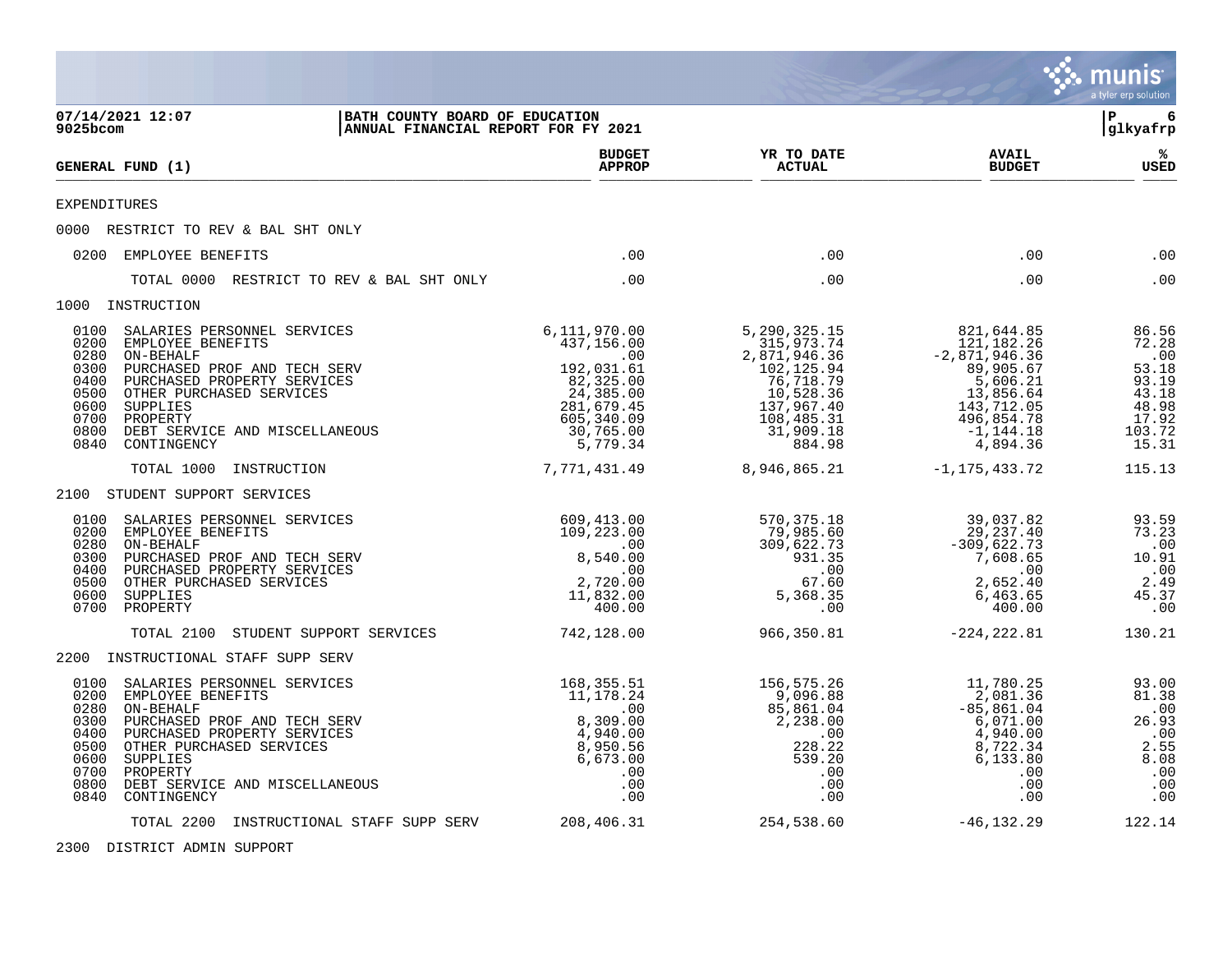

## **07/14/2021 12:07 |BATH COUNTY BOARD OF EDUCATION |P 7 9025bcom |ANNUAL FINANCIAL REPORT FOR FY 2021 |glkyafrp**

| GENERAL FUND (1)                                                             |                                                                                                                                                                                                                                   | <b>BUDGET</b><br><b>APPROP</b>                                                                                              | YR TO DATE<br><b>ACTUAL</b>                                                                                                       | <b>AVAIL</b><br><b>BUDGET</b>                                                                                                | ℁<br><b>USED</b>                                                                   |
|------------------------------------------------------------------------------|-----------------------------------------------------------------------------------------------------------------------------------------------------------------------------------------------------------------------------------|-----------------------------------------------------------------------------------------------------------------------------|-----------------------------------------------------------------------------------------------------------------------------------|------------------------------------------------------------------------------------------------------------------------------|------------------------------------------------------------------------------------|
| 0100<br>0200<br>0280<br>0300<br>0400<br>0500<br>0600<br>0700<br>0800<br>0840 | SALARIES PERSONNEL SERVICES<br>EMPLOYEE BENEFITS<br>ON-BEHALF<br>PURCHASED PROF AND TECH SERV<br>PURCHASED PROPERTY SERVICES<br>OTHER PURCHASED SERVICES<br>SUPPLIES<br>PROPERTY<br>DEBT SERVICE AND MISCELLANEOUS<br>CONTINGENCY | 280,901.00<br>355,386.00<br>.00<br>181,750.00<br>33,240.00<br>119,000.00<br>97,450.00<br>40,200.00<br>28,800.00<br>$.00 \,$ | 257,789.69<br>257,711.53<br>139,938.71<br>140,764.04<br>25,989.14<br>93,075.37<br>31,286.55<br>30,712.80<br>11,928.31<br>$.00 \,$ | 23, 111. 31<br>97,674.47<br>$-139,938.71$<br>40,985.96<br>7,250.86<br>25,924.63<br>66,163.45<br>9,487.20<br>16,871.69<br>.00 | 91.77<br>72.52<br>.00<br>77.45<br>78.19<br>78.21<br>32.11<br>76.40<br>41.42<br>.00 |
|                                                                              | TOTAL 2300 DISTRICT ADMIN SUPPORT                                                                                                                                                                                                 | 1,136,727.00                                                                                                                | 989, 196.14                                                                                                                       | 147,530.86                                                                                                                   | 87.02                                                                              |
|                                                                              | 2400 SCHOOL ADMIN SUPPORT                                                                                                                                                                                                         |                                                                                                                             |                                                                                                                                   |                                                                                                                              |                                                                                    |
| 0100<br>0200<br>0280 ON-BEHALF<br>0300<br>0500<br>0600<br>0700               | SALARIES PERSONNEL SERVICES<br>EMPLOYEE BENEFITS<br>PURCHASED PROF AND TECH SERV<br>OTHER PURCHASED SERVICES<br>SUPPLIES<br>PROPERTY                                                                                              | 778,323.00<br>96,019.00<br>.00<br>.00<br>1,200.00<br>$.00\,$<br>.00                                                         | 778,321.15<br>82, 237.15<br>422,504.31<br>00.<br>דל 387<br>387.27<br>.00<br>.00                                                   | 1.85<br>13,781.85<br>$-422,504.31$<br>$00$ .<br>812.72<br>812.73<br>.00<br>.00                                               | 100.00<br>85.65<br>.00<br>.00<br>32.27<br>.00<br>.00                               |
|                                                                              | TOTAL 2400<br>SCHOOL ADMIN SUPPORT                                                                                                                                                                                                | 875,542.00                                                                                                                  | 1,283,449.88                                                                                                                      | $-407,907.88$                                                                                                                | 146.59                                                                             |
|                                                                              | 2500 BUSINESS SUPPORT SERVICES                                                                                                                                                                                                    |                                                                                                                             |                                                                                                                                   |                                                                                                                              |                                                                                    |
| 0100<br>0200<br>0280<br>0300<br>0500<br>0600<br>0700<br>0800                 | SALARIES PERSONNEL SERVICES<br>EMPLOYEE BENEFITS<br>ON-BEHALF<br>PURCHASED PROF AND TECH SERV<br>OTHER PURCHASED SERVICES<br>SUPPLIES<br>PROPERTY<br>DEBT SERVICE AND MISCELLANEOUS                                               | 215, 135.00<br>49,912.00<br>.00<br>300.00<br>300.00<br>500.00<br>8,000.00<br>.00                                            | 212,148.70<br>42,226.58<br>115,162.92<br>.00<br>101,026.67<br>00.<br>4,970.74<br>.00                                              | 2,986.36<br>7,685.42<br>-115,162.92<br>300.00<br>-100.32<br>500.00<br>3,029.26<br>.00                                        | 98.61<br>84.60<br>.00<br>.00<br>999.99<br>$\ldots$<br>62.13<br>.00                 |
|                                                                              | TOTAL 2500 BUSINESS SUPPORT SERVICES                                                                                                                                                                                              | 274,147.00                                                                                                                  | 475,535.61                                                                                                                        | $-201, 388.61$                                                                                                               | 173.46                                                                             |
|                                                                              | 2600 PLANT OPERATIONS & MAINTENANCE                                                                                                                                                                                               |                                                                                                                             |                                                                                                                                   |                                                                                                                              |                                                                                    |
| 0100<br>0200<br>0280<br>0300<br>0400<br>0500<br>0600<br>0700<br>0800         | SALARIES PERSONNEL SERVICES<br>EMPLOYEE BENEFITS<br>ON-BEHALF<br>PURCHASED PROF AND TECH SERV<br>PURCHASED PROPERTY SERVICES<br>OTHER PURCHASED SERVICES<br>SUPPLIES<br>PROPERTY<br>DEBT SERVICE AND MISCELLANEOUS                | 565,141.00<br>183,693.00<br>.00<br>172,600.00<br>286,650.00<br>177,900.00<br>721,400.00<br>99,500.00<br>29,100.00           | 510,370.12<br>147,210.24<br>277,049.62<br>82,156.89<br>141,534.38<br>155,713.02<br>465, 265. 23<br>22,320.20<br>24,910.15         | 54,770.88<br>36,482.76<br>$-277,049.62$<br>90,443.11<br>145, 115.62<br>22,186.98<br>256,134.77<br>77,179.80<br>4,189.85      | 90.31<br>80.14<br>.00<br>47.60<br>49.38<br>87.53<br>64.49<br>22.43<br>85.60        |
|                                                                              | TOTAL 2600 PLANT OPERATIONS & MAINTENANCE                                                                                                                                                                                         | 2,235,984.00                                                                                                                | 1,826,529.85                                                                                                                      | 409,454.15                                                                                                                   | 81.69                                                                              |

2700 STUDENT TRANSPORTATION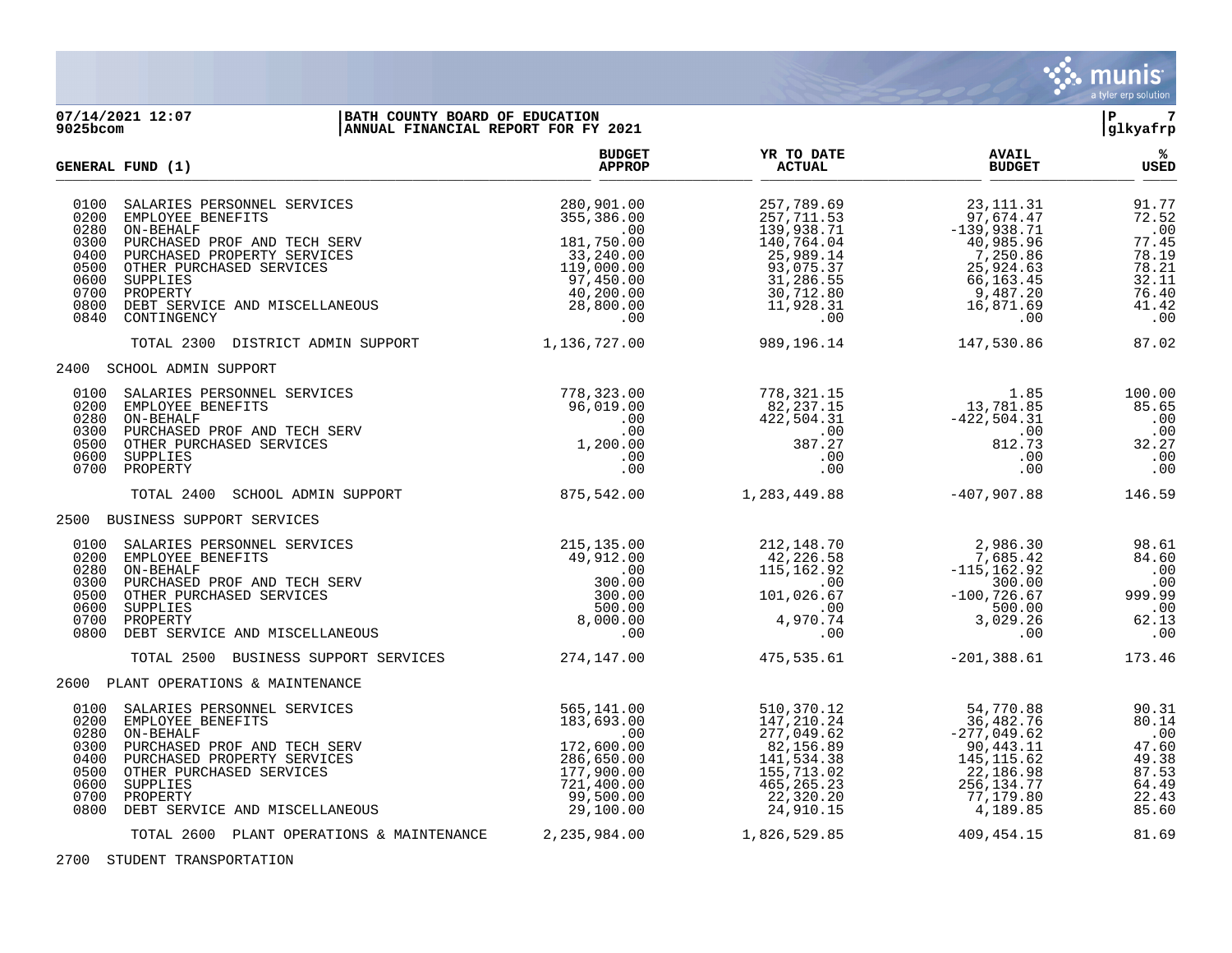

07/14/2021 12:07 **| BATH COUNTY BOARD OF EDUCATION**<br> **07/14/2021 12:07** | **BATH COUNTY BOARD OF EDUCATION**<br> **P** 8<br> **BANNUAL FINANCIAL REPORT FOR FY 2021 ANNUAL FINANCIAL REPORT FOR FY 2021 BUDGET YR TO DATE AVAIL % GENERAL FUND (1) APPROP ACTUAL BUDGET USED**  $\frac{A_{\text{H}^{\text{F}}\text{N}}}{A_{\text{H}}\text{N}}$   $\frac{A_{\text{H}}\text{N}}{A_{\text{H}}\text{N}}$   $\frac{A_{\text{H}}\text{N}}{A_{\text{H}}\text{N}}$   $\frac{A_{\text{H}}\text{N}}{A_{\text{H}}\text{N}}$   $\frac{B_{\text{H}}\text{N}}{B_{\text{H}}\text{N}}$  0100 SALARIES PERSONNEL SERVICES 612,907.87 458,414.17 154,493.70 74.79 0200 EMPLOYEE BENEFITS 199,277.62 134,058.94 65,218.68 67.27 0280 ON-BEHALF .00 248,520.12 -248,520.12 .00 0300 PURCHASED PROF AND TECH SERV 34,150.00 34,150.00 37,785.25 30,364.75 30,364.75 11.08<br>0400 PURCHASED PROPERTY SERVICES 30,3785.25 30,364.75 11.08 0400 PURCHASED PROPERTY SERVICES <br>0500 OTHER PURCHASED SERVICES 62,500.00 0 77,624.87 -15,124.87 124.20 0500 OTHER PURCHASED SERVICES 62,500.00 62,500.00 77,624.87 -15,124.87 124.20<br>0600 SUPPLIES 37.68 344,100.00 129,648.27 214,451.73 37.68 0600 SUPPLIES 344,100.00 129,648.27 214,451.73 37.68 0700 PROPERTY 118,400.00 88,058.75 30,341.25 74.37 0700 PROPERTY 74.37<br>0800 DEBT SERVICE AND MISCELLANEOUS 500.00 500.00 500.00 375.00 375.00 375.00 375.00 125.00 75.00 TOTAL 2700 STUDENT TRANSPORTATION 1,393,535.49 1,144,688.51 248,846.98 82.14 3100 FOOD SERVICE OPERATION 0100 SALARIES PERSONNEL SERVICES .00 .00 .00 .00 0200 EMPLOYEE BENEFITS .00 .00 .00 .00 0280 ON-BEHALF .00 .00 .00 .00 0600 SUPPLIES .00 .00 .00 .00 TOTAL 3100 FOOD SERVICE OPERATION .00 .00 .00 .00 3200 DAY CARE OPERATIONS 0280 ON-BEHALF .00 .00 .00 .00 TOTAL 3200 DAY CARE OPERATIONS .00 .00 .00 .00 3300 COMMUNITY SERVICES 0100 SALARIES PERSONNEL SERVICES 25,896.00 27,951.11 -2,055.11 107.94 0200 EMPLOYEE BENEFITS 9,230.00 8,732.39 497.61 94.61 0280 ON-BEHALF .00 32,364.32 -32,364.32 .00 0500 OTHER PURCHASED SERVICES .00 .00 .00 .00 0600 SUPPLIES .00 .00 .00 .00 TOTAL 3300 COMMUNITY SERVICES 35,126.00 69,047.82 -33,921.82 196.57 3400 ADULT EDUCATION OPERATIONS 0280 ON-BEHALF .00 .00 .00 .00 TOTAL 3400 ADULT EDUCATION OPERATIONS .00 .00 .00 .00 5100 DEBT SERVICE 0800 DEBT SERVICE AND MISCELLANEOUS 194,693.45 194,693.45 .00 100.00 TOTAL 5100 DEBT SERVICE  $194,693.45$   $194,693.45$   $194,693.45$   $100.00$ 5200 FUND TRANSFERS

0900 OTHER ITEMS 50,000.00 36,165.00 13,835.00 72.33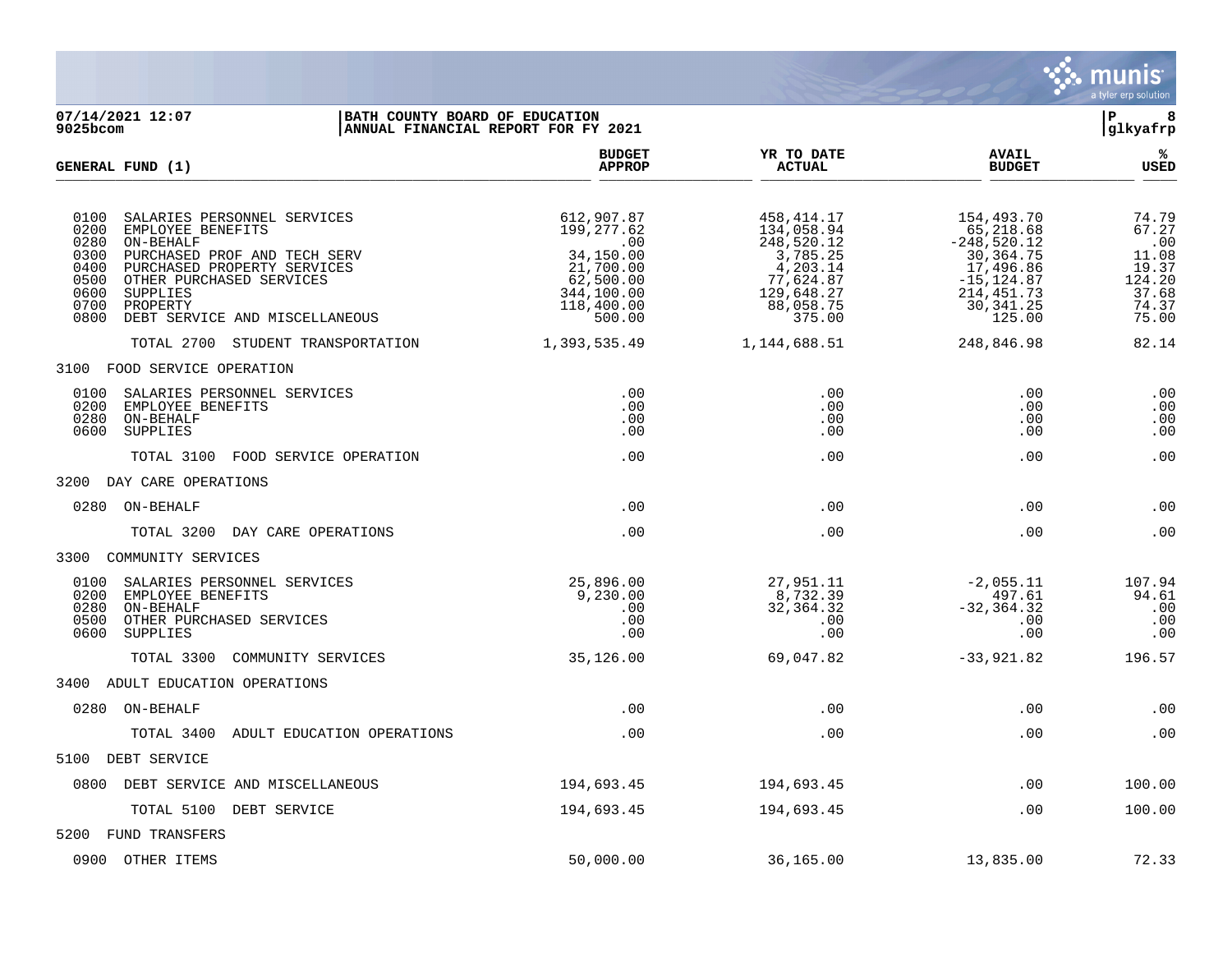

| 07/14/2021 12:07<br>$9025$ bcom   |                | BATH COUNTY BOARD OF EDUCATION<br>ANNUAL FINANCIAL REPORT FOR FY 2021 |                                |                      |                 |                               | 9<br>P<br> glkyafrp |
|-----------------------------------|----------------|-----------------------------------------------------------------------|--------------------------------|----------------------|-----------------|-------------------------------|---------------------|
| GENERAL FUND (1)                  |                |                                                                       | <b>BUDGET</b><br><b>APPROP</b> | YR TO DATE<br>ACTUAL |                 | <b>AVAIL</b><br><b>BUDGET</b> | ℁<br>USED           |
| TOTAL 5200<br>5300<br>CONTINGENCY | FUND TRANSFERS |                                                                       | 50,000.00                      | 36,165.00            |                 | 13,835.00                     | 72.33               |
| 0840<br>CONTINGENCY               |                |                                                                       | 405, 312.35                    | .00                  |                 | 405, 312.35                   | .00                 |
| TOTAL 5300                        | CONTINGENCY    |                                                                       | 405, 312.35                    | .00                  |                 | 405, 312.35                   | .00                 |
| TOTAL EXPENDITURES                |                | 15, 323, 033.09                                                       |                                | 16,187,060.88        |                 | $-864,027.79$                 | 105.64              |
| TOTAL FOR GENERAL FUND (1)        |                |                                                                       | .00                            | 4,729,525.39         | $-4,729,525.39$ |                               | .00                 |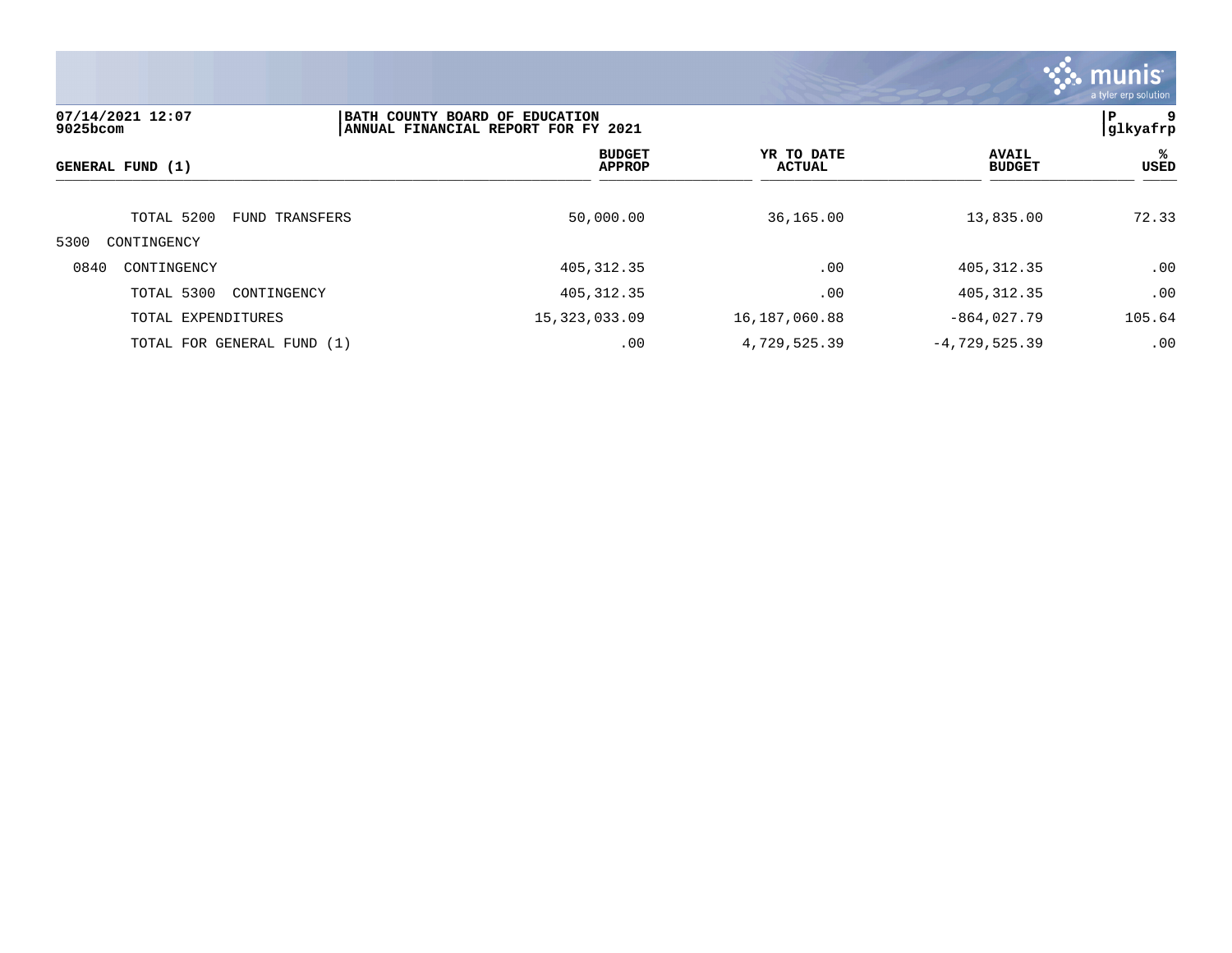|               |                                                    |                                     |                             |                               | a tyler erp solution |
|---------------|----------------------------------------------------|-------------------------------------|-----------------------------|-------------------------------|----------------------|
| 9025bcom      | 07/14/2021 12:07<br>BATH COUNTY BOARD OF EDUCATION | ANNUAL FINANCIAL REPORT FOR FY 2021 |                             |                               | P<br>10<br>glkyafrp  |
|               | SPECIAL REVENUE (2)                                | <b>BUDGET</b><br><b>APPROP</b>      | YR TO DATE<br><b>ACTUAL</b> | <b>AVAIL</b><br><b>BUDGET</b> | ℁<br>USED            |
| REVENUES      |                                                    |                                     |                             |                               |                      |
|               | 0999 BEGINNING BALANCE                             |                                     |                             |                               |                      |
|               | TOTAL 0999 BEGINNING BALANCE                       | .00                                 | .00                         | .00                           | .00                  |
| RECEIPTS      |                                                    |                                     |                             |                               |                      |
|               | REVENUE FROM LOCAL SOURCES                         |                                     |                             |                               |                      |
| TUITION       |                                                    |                                     |                             |                               |                      |
| 1310          | TUITION FROM INDIVIDUALS                           | .00                                 | .00                         | .00                           | .00                  |
|               | TOTAL TUITION                                      | .00                                 | .00                         | .00                           | .00                  |
|               | EARNINGS ON INVESTMENTS                            |                                     |                             |                               |                      |
| 1510          | INTEREST ON INVESTMENTS                            | 172,000.00                          | 183,954.27                  | $-11,954.27$                  | 106.95               |
|               | TOTAL EARNINGS ON INVESTMENTS                      | 172,000.00                          | 183,954.27                  | $-11,954.27$                  | 106.95               |
| FOOD SERVICE  |                                                    |                                     |                             |                               |                      |
| 1637          | VENDING                                            | .00                                 | .00                         | .00                           | .00                  |
|               | TOTAL FOOD SERVICE                                 | .00                                 | .00                         | .00                           | .00                  |
|               | STUDENT ACTIVITIES                                 |                                     |                             |                               |                      |
| 1740<br>1790  | STUDENT FEES<br>OTHER STUDENT ACTIVITY INCOME      | .00<br>.00                          | .00<br>.00                  | .00<br>.00                    | .00<br>.00           |
|               | TOTAL STUDENT ACTIVITIES                           | .00                                 | .00                         | .00                           | .00                  |
|               | OTHER REVENUE FROM LOCAL SOURCES                   |                                     |                             |                               |                      |
| 1920<br>1990  | CONTRIBUTIONS/DONATIONS<br>MISCELLANEOUS REVENUE   | .00<br>64,874.73                    | 67,270.32<br>$-16,625.23$   | $-67, 270.32$<br>81,499.96    | .00<br>$-25.63$      |
|               | TOTAL OTHER REVENUE FROM LOCAL SOURCES             | 64,874.73                           | 50,645.09                   | 14,229.64                     | 78.07                |
|               | TOTAL REVENUE FROM LOCAL SOURCES                   | 236,874.73                          | 234,599.36                  | 2,275.37                      | 99.04                |
|               | REVENUE FROM STATE SOURCES                         |                                     |                             |                               |                      |
| STATE PROGRAM |                                                    |                                     |                             |                               |                      |
| 3111          | SEEK PROGRAM                                       | 478,720.00                          | 478,720.00                  | .00                           | 100.00               |
|               | TOTAL STATE PROGRAM                                | 478,720.00                          | 478,720.00                  | .00                           | 100.00               |
|               | EXPENDITURE REIMBURSEMENTS                         |                                     |                             |                               |                      |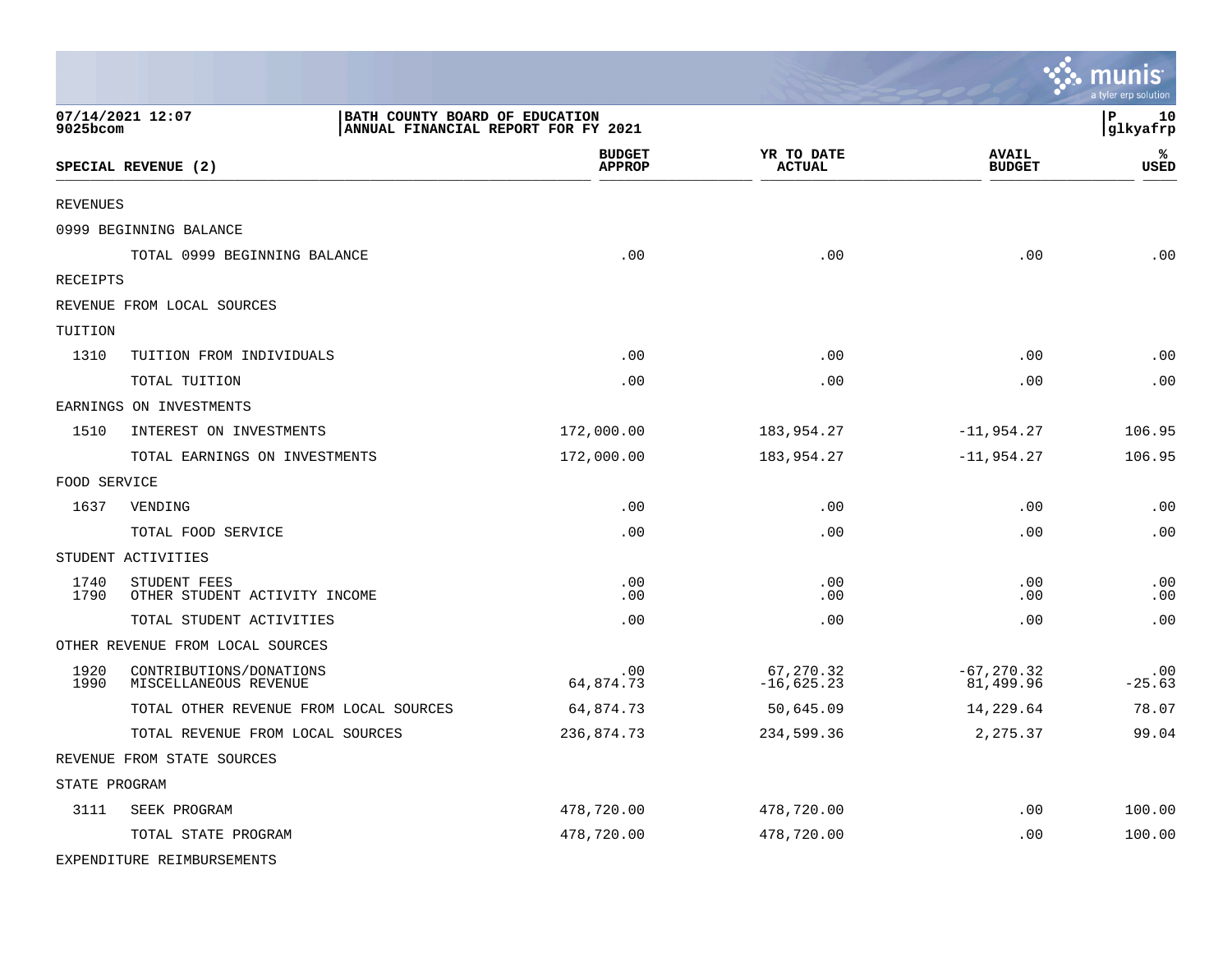

| 9025bcom             | 07/14/2021 12:07                                   | BATH COUNTY BOARD OF EDUCATION<br>ANNUAL FINANCIAL REPORT FOR FY 2021 |                             |                               | P<br>11<br>glkyafrp  |
|----------------------|----------------------------------------------------|-----------------------------------------------------------------------|-----------------------------|-------------------------------|----------------------|
|                      | SPECIAL REVENUE (2)                                | <b>BUDGET</b><br><b>APPROP</b>                                        | YR TO DATE<br><b>ACTUAL</b> | <b>AVAIL</b><br><b>BUDGET</b> | %ะ<br><b>USED</b>    |
|                      |                                                    |                                                                       |                             |                               |                      |
| 3131                 | MISCELLANEOUS REIMBURSEMENTS                       | .00                                                                   | .00                         | .00                           | .00                  |
|                      | TOTAL EXPENDITURE REIMBURSEMENTS                   | .00                                                                   | .00                         | .00                           | .00                  |
| RESTRICTED           |                                                    |                                                                       |                             |                               |                      |
| 3200                 | RESTRICTED STATE REVENUE                           | 854,469.61                                                            | 889, 329.58                 | $-34,859.97$                  | 104.08               |
|                      | TOTAL RESTRICTED                                   | 854,469.61                                                            | 889, 329.58                 | $-34,859.97$                  | 104.08               |
|                      | REVENUE FOR ON BEHALF PAYMENTS                     |                                                                       |                             |                               |                      |
| 3900                 | ON-BEHALF PAYMENTS/STATE                           | .00                                                                   | .00                         | .00                           | .00                  |
|                      | TOTAL REVENUE FOR ON BEHALF PAYMENTS               | .00                                                                   | .00                         | .00                           | .00                  |
|                      | TOTAL REVENUE FROM STATE SOURCES                   | 1,333,189.61                                                          | 1,368,049.58                | $-34,859.97$                  | 102.61               |
|                      | REVENUE FROM FEDERAL SOURCES                       |                                                                       |                             |                               |                      |
|                      | RESTRICTED THROUGH THE STATE                       |                                                                       |                             |                               |                      |
| 4500                 | RESTRICTED FED THRU STATE                          | 14,718,319.00                                                         | 3, 229, 305. 16             | 11,489,013.84                 | 21.94                |
|                      | TOTAL RESTRICTED THROUGH THE STATE                 | 14,718,319.00                                                         | 3, 229, 305. 16             | 11,489,013.84                 | 21.94                |
|                      | TOTAL REVENUE FROM FEDERAL SOURCES                 | 14,718,319.00                                                         | 3, 229, 305. 16             | 11,489,013.84                 | 21.94                |
| OTHER RECEIPTS       |                                                    |                                                                       |                             |                               |                      |
|                      | INTERFUND TRANSFERS                                |                                                                       |                             |                               |                      |
| 5210<br>5251<br>5261 | FUND TRANSFER<br>FF ESS TRANSFER<br>FF OPERATIONAL | 50,000.00<br>.00<br>.00                                               | 72,330.00<br>.00<br>.00     | $-22, 330.00$<br>.00<br>.00   | 144.66<br>.00<br>.00 |
|                      | TOTAL INTERFUND TRANSFERS                          | 50,000.00                                                             | 72,330.00                   | $-22, 330.00$                 | 144.66               |
|                      | TOTAL OTHER RECEIPTS                               | 50,000.00                                                             | 72,330.00                   | $-22, 330.00$                 | 144.66               |
|                      | TOTAL RECEIPTS                                     | 16, 338, 383. 34                                                      | 4,904,284.10                | 11, 434, 099. 24              | 30.02                |
|                      | TOTAL REVENUES                                     | 16, 338, 383. 34                                                      | 4,904,284.10                | 11,434,099.24                 | 30.02                |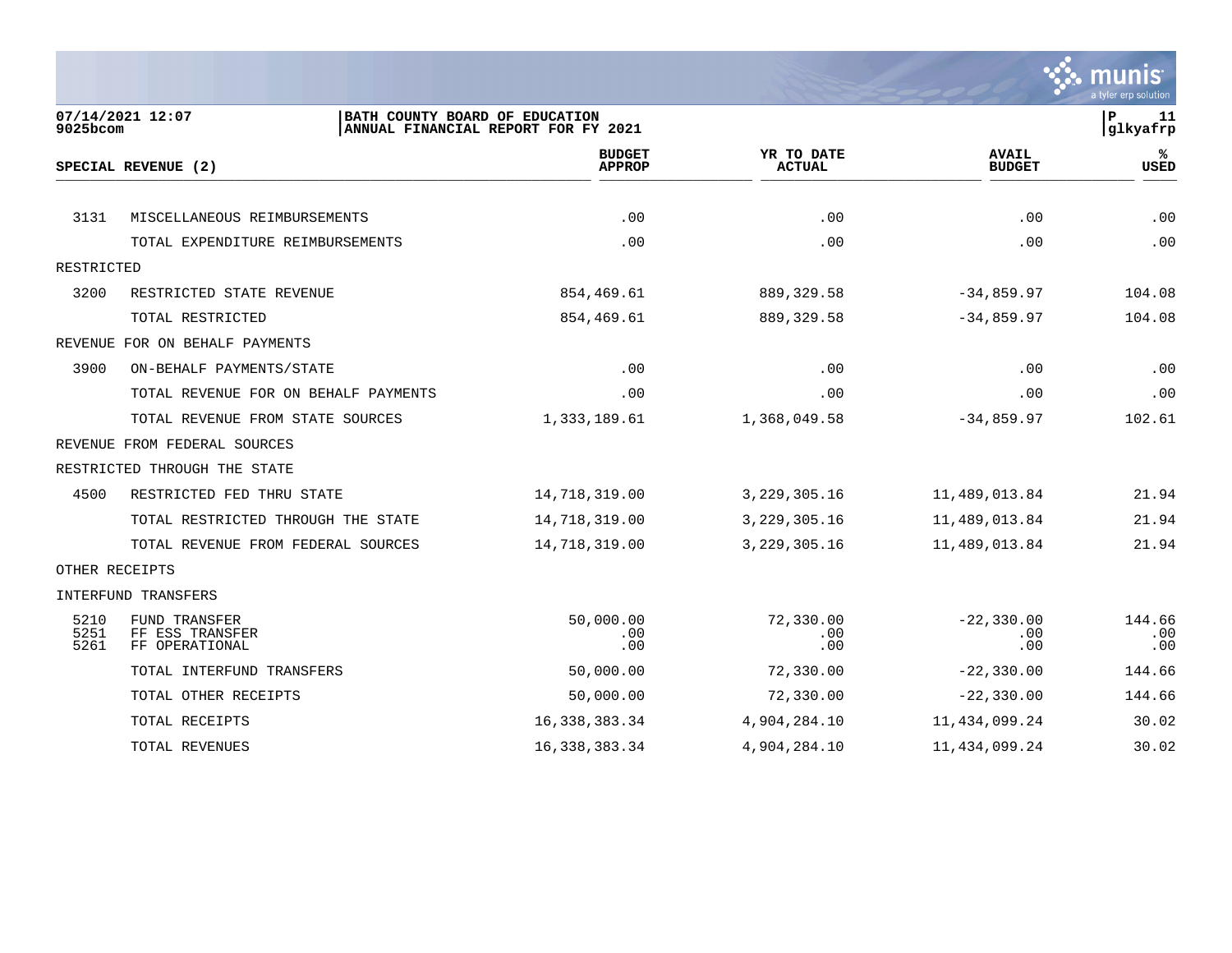

07/14/2021 12:07 **| BATH COUNTY BOARD OF EDUCATION**<br> **07/14/2021 12:07 | P** 12<br> **D BATH COUNTY BOARD OF EDUCATION |ANNUAL FINANCIAL REPORT FOR FY 2021 BUDGET YR TO DATE AVAIL %**  $SPECTAL REVIEW (2)$  $\frac{\text{AFR} + \text{R}}{\text{AFR}}$ EXPENDITURES 1000 INSTRUCTION<br>0100 SALARIES PERSONNEL SERVICES<br>0200 EMPLOYEE BENEFITS<br>0300 PURCHASED PROF AND TECH SERV<br>0400 PURCHASED PROPERTY SERVICES<br>0500 OTHER PURCHASED SERVICES 0100 SALARIES PERSONNEL SERVICES 5,122,245.12 2,024,205.27 3,098,039.85 39.52 0200 EMPLOYEE BENEFITS 898,703.91 417,934.68 480,769.23 46.50 0300 PURCHASED PROF AND TECH SERV 21,775.00 15,089.40 6,685.60 69.30 0400 PURCHASED PROPERTY SERVICES 23,500.00 2,555.64 20,944.36 10.88 0500 OTHER PURCHASED SERVICES 26,569.00 3,297.98 23,271.02 12.41 0600 SUPPLIES 761,994.93 576,598.98 185,395.95 75.67 0700 PROPERTY 862,706.91 205,884.68 656,822.23 23.86 0800 DEBT SERVICE AND MISCELLANEOUS 20,300.00 3,480.46 16,819.54 17.15 0840 CONTINGENCY 5,921.86 .00 5,921.86 .00 0900 OTHER ITEMS .00 .00 .00 .00 TOTAL 1000 INSTRUCTION <br>  $7,743,716.73$ <br>  $3,249,047.09$   $4,494,669.64$   $41.96$ 2100 STUDENT SUPPORT SERVICES 0100 SALARIES PERSONNEL SERVICES 383,409.80 192,493.96 190,915.84 50.21 0200 EMPLOYEE BENEFITS 147,112.64 59,387.30 87,725.34 40.37 0300 PURCHASED PROF AND TECH SERV .00 .00 .00 .00 0400 PURCHASED PROPERTY SERVICES .00 .00 .00 .00 0500 OTHER PURCHASED SERVICES 7,230.74 3,870.23 3,360.51 53.52 0600 SUPPLIES 50,494.96 2,838.28 47,656.68 5.62 0700 PROPERTY .00 .00 .00 .00 0800 DEBT SERVICE AND MISCELLANEOUS 250.00 35.00 215.00 14.00 0840 CONTINGENCY .00 .00 .00 .00 TOTAL 2100 STUDENT SUPPORT SERVICES 588,498.14 258,624.77 329,873.37 43.95 2200 INSTRUCTIONAL STAFF SUPP SERV 0100 SALARIES PERSONNEL SERVICES 381,796.99 388,462.21 -6,665.22 101.75 0200 EMPLOYEE BENEFITS 119,302.00 122,275.97 -2,973.97 102.49 0300 PURCHASED PROF AND TECH SERV 51,623.14 42,788.75 8,834.39 82.89 0400 PURCHASED PROPERTY SERVICES .00 .00 .00 .00 0500 OTHER PURCHASED SERVICES 18,195.50 1,795.60 16,399.90 9.87 0600 SUPPLIES 14,936.54 45,459.19 -30,522.65 304.35 0700 PROPERTY 21,150.00 30,984.97 -9,834.97 146.50 0800 DEBT SERVICE AND MISCELLANEOUS **1,500.00** 1,500.00 .00 .00 .00 .00 .00 .00 .00 .00 TOTAL 2200 INSTRUCTIONAL STAFF SUPP SERV 608,504.17 631,766.69 -23,262.52 103.82 2300 DISTRICT ADMIN SUPPORT 0100 SALARIES PERSONNEL SERVICES .00 .00 .00 .00 0200 EMPLOYEE BENEFITS .00 .00 .00 .00 0300 PURCHASED PROF AND TECH SERV .00 .00 .00 .00 0400 PURCHASED PROPERTY SERVICES .00 .00 .00 .00 0500 OTHER PURCHASED SERVICES .00 .00 .00 .00 0600 SUPPLIES .00 38.00 -38.00 .00

0700 PROPERTY .00 .00 .00 .00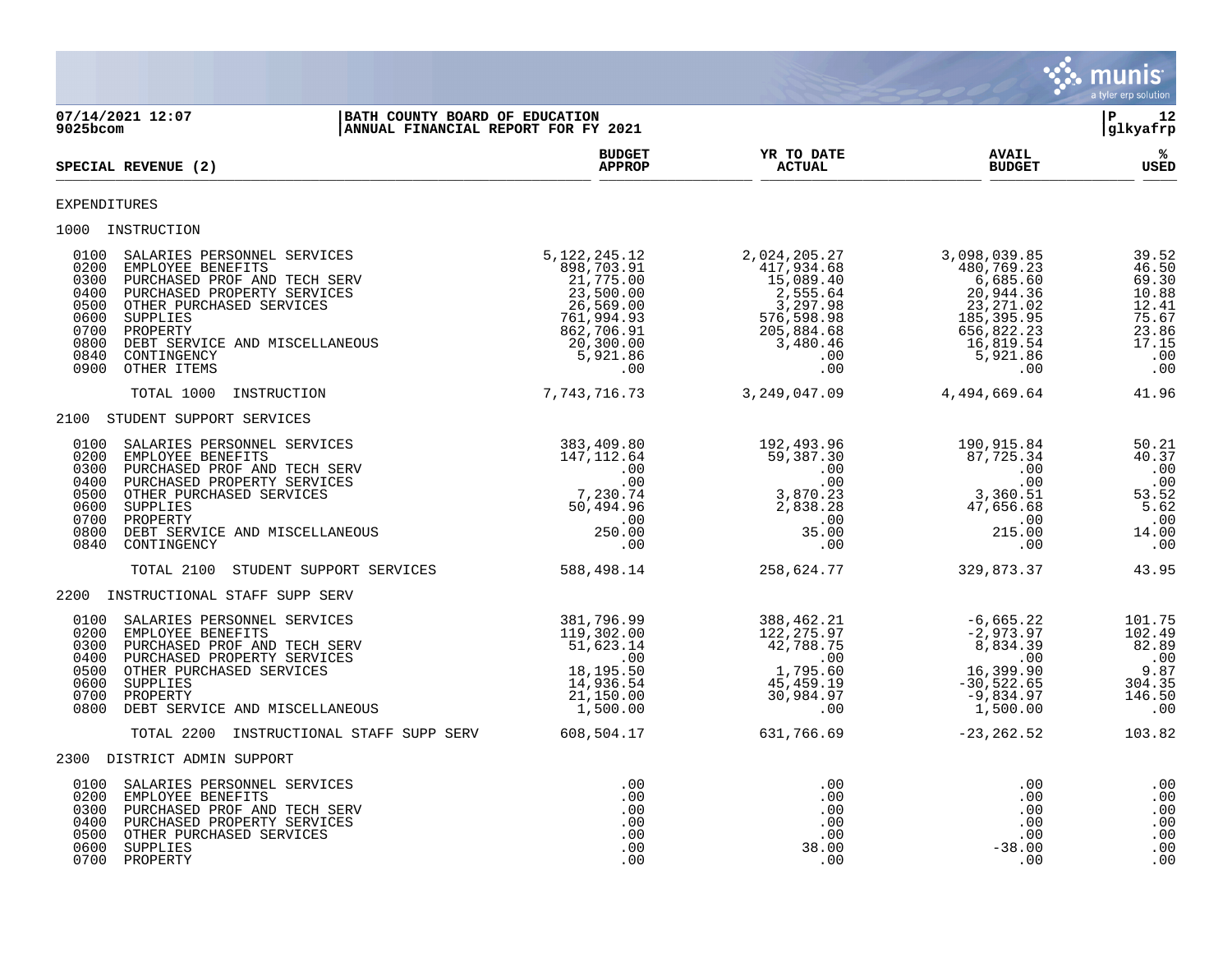

| 9025bcom                                             | 07/14/2021 12:07<br>BATH COUNTY BOARD OF EDUCATION<br>ANNUAL FINANCIAL REPORT FOR FY 2021                                                                           |                                                                                                                                                                  |                                                                                          |                                                                                                             | l P<br>13<br> glkyafrp                                    |
|------------------------------------------------------|---------------------------------------------------------------------------------------------------------------------------------------------------------------------|------------------------------------------------------------------------------------------------------------------------------------------------------------------|------------------------------------------------------------------------------------------|-------------------------------------------------------------------------------------------------------------|-----------------------------------------------------------|
|                                                      | SPECIAL REVENUE (2)                                                                                                                                                 | <b>BUDGET</b><br><b>APPROP</b>                                                                                                                                   | YR TO DATE<br><b>ACTUAL</b>                                                              | <b>AVAIL</b><br><b>BUDGET</b>                                                                               | %ะ<br><b>USED</b>                                         |
| 0800                                                 | DEBT SERVICE AND MISCELLANEOUS                                                                                                                                      | .00                                                                                                                                                              | .00                                                                                      | .00                                                                                                         | .00                                                       |
|                                                      | TOTAL 2300 DISTRICT ADMIN SUPPORT                                                                                                                                   | .00                                                                                                                                                              | 38.00                                                                                    | $-38.00$                                                                                                    | .00                                                       |
|                                                      | 2400 SCHOOL ADMIN SUPPORT                                                                                                                                           |                                                                                                                                                                  |                                                                                          |                                                                                                             |                                                           |
| 0200<br>0300<br>0600<br>0700<br>0800                 | 0100 SALARIES PERSONNEL SERVICES<br>EMPLOYEE BENEFITS<br>PURCHASED PROF AND TECH SERV<br>SUPPLIES<br>PROPERTY<br>DEBT SERVICE AND MISCELLANEOUS                     | .00<br>.00<br>.00<br>.00<br>.00<br>.00                                                                                                                           | .00<br>.00<br>.00<br>.00<br>.00<br>.00                                                   | .00<br>.00<br>.00<br>.00<br>.00<br>.00                                                                      | .00<br>.00<br>.00<br>.00<br>.00<br>.00                    |
|                                                      | TOTAL 2400 SCHOOL ADMIN SUPPORT                                                                                                                                     | .00                                                                                                                                                              | .00                                                                                      | .00                                                                                                         | .00                                                       |
|                                                      | 2500 BUSINESS SUPPORT SERVICES                                                                                                                                      |                                                                                                                                                                  |                                                                                          |                                                                                                             |                                                           |
| 0100<br>0200<br>0300<br>0400<br>0500<br>0600<br>0700 | SALARIES PERSONNEL SERVICES<br>EMPLOYEE BENEFITS<br>PURCHASED PROF AND TECH SERV<br>PURCHASED PROPERTY SERVICES<br>OTHER PURCHASED SERVICES<br>SUPPLIES<br>PROPERTY | .00<br>.00<br>.00<br>.00<br>.00<br>.00<br>.00                                                                                                                    | .00<br>.00<br>.00<br>.00<br>.00<br>.00<br>.00                                            | .00<br>.00<br>.00<br>.00<br>.00<br>.00<br>.00                                                               | .00<br>.00<br>.00<br>.00<br>.00<br>.00<br>.00             |
|                                                      | TOTAL 2500 BUSINESS SUPPORT SERVICES                                                                                                                                | .00                                                                                                                                                              | .00                                                                                      | .00                                                                                                         | .00                                                       |
|                                                      | 2600 PLANT OPERATIONS & MAINTENANCE                                                                                                                                 |                                                                                                                                                                  |                                                                                          |                                                                                                             |                                                           |
| 0100<br>0200<br>0300<br>0400<br>0500<br>0600<br>0700 | SALARIES PERSONNEL SERVICES<br>EMPLOYEE BENEFITS<br>PURCHASED PROF AND TECH SERV<br>PURCHASED PROPERTY SERVICES<br>OTHER PURCHASED SERVICES<br>SUPPLIES<br>PROPERTY | $\begin{array}{r} 11\,, 251\,.\, 29 \\ 4\,, 628\,.\, 06 \\ .00 \\ 6\,, 784\,, 706\,.\, 00 \\ 2\,, 500\,.\, 00 \end{array}$<br>2,500.00<br>65,000.00<br>58,418.00 | 11,204.32<br>3,487.76<br>71,668.04<br>14,504.77<br>1,441.39<br>101, 217.01<br>139,865.02 | 46.97<br>$1,140.30$<br>$-6.04$<br>$-71,668.04$<br>6,770,201.23<br>1,058.61<br>$-36, 217.01$<br>$-81,447.02$ | 99.58<br>75.36<br>.00<br>.21<br>57.66<br>155.72<br>239.42 |
|                                                      | TOTAL 2600 PLANT OPERATIONS & MAINTENANCE                                                                                                                           | 6,926,503.35                                                                                                                                                     | 343, 388.31                                                                              | 6,583,115.04                                                                                                | 4.96                                                      |
|                                                      | 2700 STUDENT TRANSPORTATION                                                                                                                                         |                                                                                                                                                                  |                                                                                          |                                                                                                             |                                                           |
| 0100<br>0200<br>0300<br>0600<br>0700<br>0800         | SALARIES PERSONNEL SERVICES<br>EMPLOYEE BENEFITS<br>PURCHASED PROF AND TECH SERV<br>SUPPLIES<br>PROPERTY<br>DEBT SERVICE AND MISCELLANEOUS                          | 9,600.00<br>3,006.00<br>.00<br>.00<br>153,089.75<br>.00                                                                                                          | 29,990.81<br>10,741.87<br>.00<br>.00<br>23,932.75<br>.00                                 | $-20,390.81$<br>$-7,735.87$<br>.00<br>.00<br>129,157.00<br>.00                                              | 312.40<br>357.35<br>.00<br>.00<br>15.63<br>$\ldots$ 00    |
|                                                      | TOTAL 2700 STUDENT TRANSPORTATION                                                                                                                                   | 165,695.75                                                                                                                                                       | 64,665.43                                                                                | 101,030.32                                                                                                  | 39.03                                                     |
|                                                      | 3100 FOOD SERVICE OPERATION                                                                                                                                         |                                                                                                                                                                  |                                                                                          |                                                                                                             |                                                           |
|                                                      | 0100 SALARIES PERSONNEL SERVICES                                                                                                                                    | .00                                                                                                                                                              | 9,230.00                                                                                 | $-9,230.00$                                                                                                 | .00                                                       |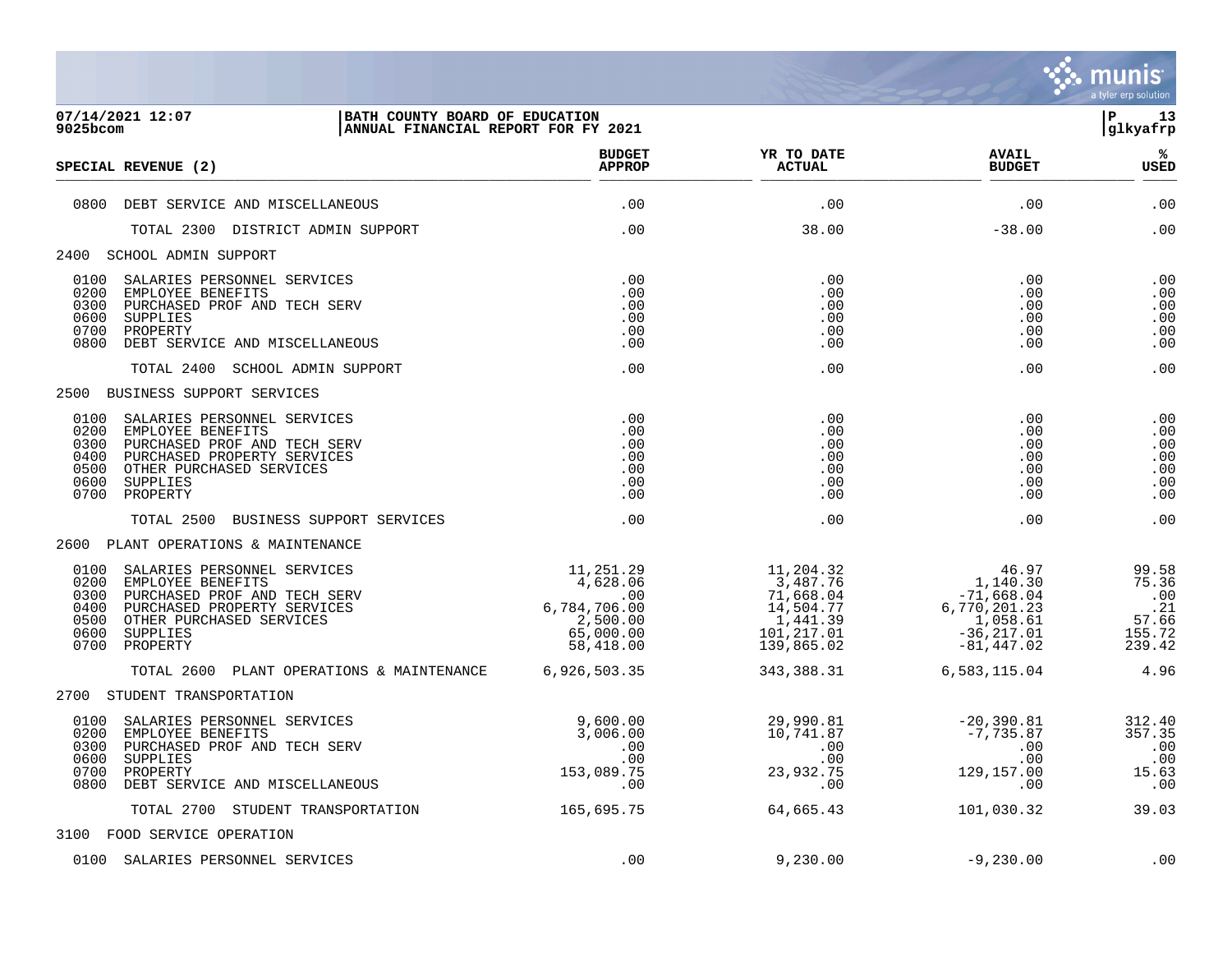

| 07/14/2021 12:07<br>BATH COUNTY BOARD OF EDUCATION<br>$9025$ bcom                                                                                                                                                                                                                            | ANNUAL FINANCIAL REPORT FOR FY 2021                                                           |                                                                                                 |                                                                                                         | 14<br>P<br>glkyafrp                                                           |
|----------------------------------------------------------------------------------------------------------------------------------------------------------------------------------------------------------------------------------------------------------------------------------------------|-----------------------------------------------------------------------------------------------|-------------------------------------------------------------------------------------------------|---------------------------------------------------------------------------------------------------------|-------------------------------------------------------------------------------|
| SPECIAL REVENUE (2)                                                                                                                                                                                                                                                                          | <b>BUDGET</b><br><b>APPROP</b>                                                                | YR TO DATE<br><b>ACTUAL</b>                                                                     | <b>AVAIL</b><br><b>BUDGET</b>                                                                           | %ะ<br><b>USED</b>                                                             |
| 0200<br>EMPLOYEE BENEFITS<br>0500<br>OTHER PURCHASED SERVICES<br>0600<br>SUPPLIES<br>0700<br>PROPERTY<br>0800<br>DEBT SERVICE AND MISCELLANEOUS                                                                                                                                              | .00<br>.00<br>3,000.00<br>30,034.00<br>.00                                                    | 2,913.31<br>.00<br>3,384.69<br>18,362.81<br>.00                                                 | $-2,913.31$<br>$\overline{\phantom{0}}$ .00<br>$-384.69$<br>11,671.19<br>.00                            | .00<br>.00<br>112.82<br>61.14<br>.00                                          |
| TOTAL 3100 FOOD SERVICE OPERATION                                                                                                                                                                                                                                                            | 33,034.00                                                                                     | 33,890.81                                                                                       | $-856.81$                                                                                               | 102.59                                                                        |
| DAY CARE OPERATIONS<br>3200                                                                                                                                                                                                                                                                  |                                                                                               |                                                                                                 |                                                                                                         |                                                                               |
| 0500<br>OTHER PURCHASED SERVICES                                                                                                                                                                                                                                                             | .00                                                                                           | .00                                                                                             | .00                                                                                                     | .00                                                                           |
| TOTAL 3200 DAY CARE OPERATIONS                                                                                                                                                                                                                                                               | .00                                                                                           | .00                                                                                             | .00                                                                                                     | .00                                                                           |
| COMMUNITY SERVICES<br>3300                                                                                                                                                                                                                                                                   |                                                                                               |                                                                                                 |                                                                                                         |                                                                               |
| 0100<br>SALARIES PERSONNEL SERVICES<br>0200<br>EMPLOYEE BENEFITS<br>0300<br>PURCHASED PROF AND TECH SERV<br>0400<br>PURCHASED PROPERTY SERVICES<br>0500<br>OTHER PURCHASED SERVICES<br>0600<br>SUPPLIES<br>0700<br>PROPERTY<br>0800<br>DEBT SERVICE AND MISCELLANEOUS<br>0900<br>OTHER ITEMS | 229,615.22<br>19, 113.69<br>498.00<br>450.00<br>1,557.50<br>17,660.79<br>.00<br>100.00<br>.00 | 223,405.66<br>20,039.15<br>198.00<br>670.56<br>1,404.72<br>73,403.76<br>563.87<br>991.00<br>.00 | 6,209.56<br>$-925.46$<br>300.00<br>$-220.56$<br>152.78<br>$-55,742.97$<br>$-563.87$<br>$-891.00$<br>.00 | 97.30<br>104.84<br>39.76<br>149.01<br>90.19<br>415.63<br>.00<br>991.00<br>.00 |
| TOTAL 3300<br>COMMUNITY SERVICES                                                                                                                                                                                                                                                             | 268,995.20                                                                                    | 320,676.72                                                                                      | $-51,681.52$                                                                                            | 119.21                                                                        |
| 5100 DEBT SERVICE                                                                                                                                                                                                                                                                            |                                                                                               |                                                                                                 |                                                                                                         |                                                                               |
| 0800<br>DEBT SERVICE AND MISCELLANEOUS                                                                                                                                                                                                                                                       | .00                                                                                           | .00                                                                                             | .00                                                                                                     | .00                                                                           |
| TOTAL 5100 DEBT SERVICE                                                                                                                                                                                                                                                                      | .00                                                                                           | .00                                                                                             | .00                                                                                                     | .00                                                                           |
| FUND TRANSFERS<br>5200                                                                                                                                                                                                                                                                       |                                                                                               |                                                                                                 |                                                                                                         |                                                                               |
| 0900<br>OTHER ITEMS                                                                                                                                                                                                                                                                          | 3,436.00                                                                                      | 2,186.28                                                                                        | 1,249.72                                                                                                | 63.63                                                                         |
| TOTAL 5200<br>FUND TRANSFERS                                                                                                                                                                                                                                                                 | 3,436.00                                                                                      | 2,186.28                                                                                        | 1,249.72                                                                                                | 63.63                                                                         |
| TOTAL EXPENDITURES                                                                                                                                                                                                                                                                           | 16,338,383.34                                                                                 | 4,904,284.10                                                                                    | 11,434,099.24                                                                                           | 30.02                                                                         |
| TOTAL FOR SPECIAL REVENUE (2)                                                                                                                                                                                                                                                                | .00                                                                                           | .00                                                                                             | .00                                                                                                     | .00                                                                           |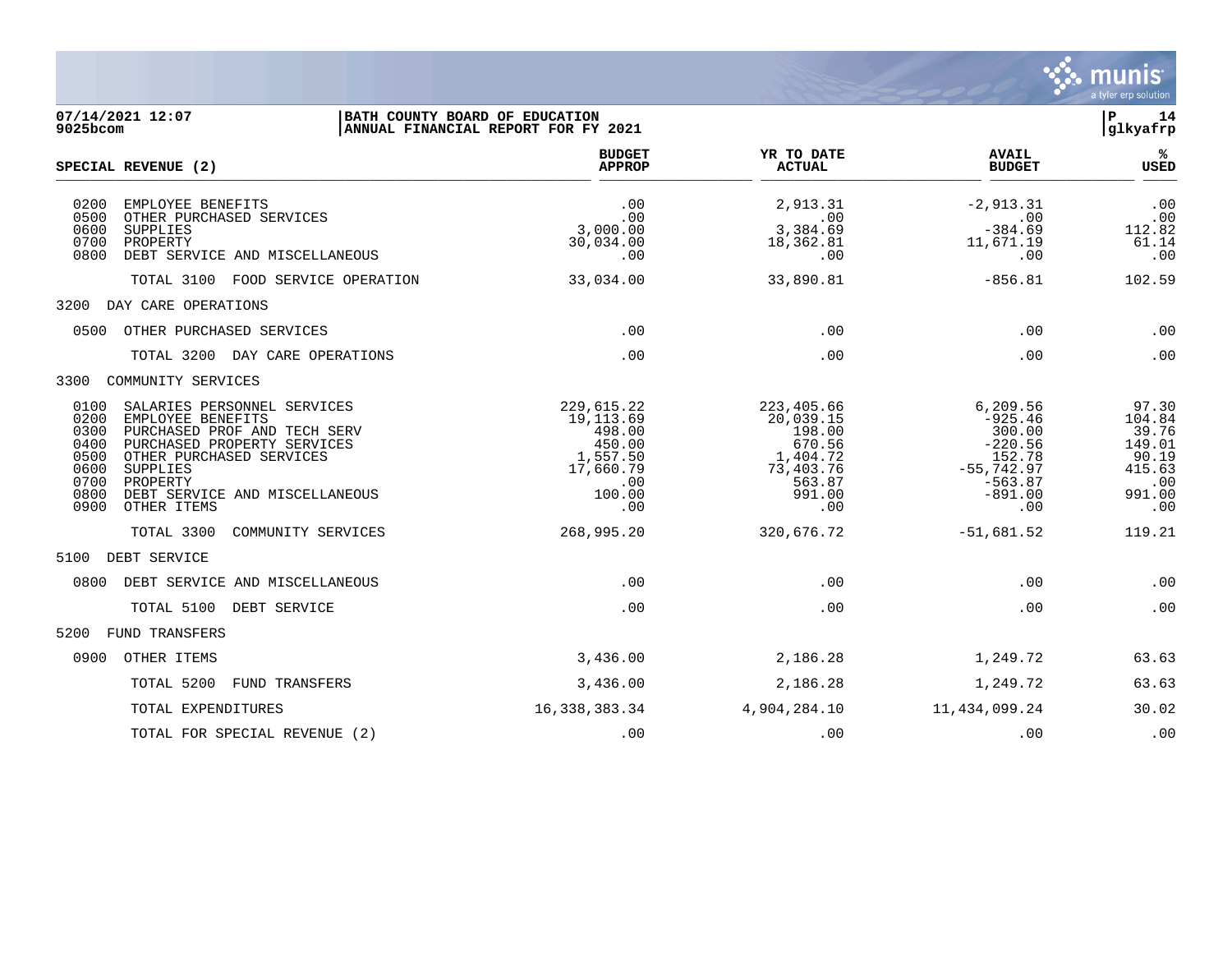|                      |                                                                                           |                                |                             |                               | ः munis<br>a tyler erp solution |
|----------------------|-------------------------------------------------------------------------------------------|--------------------------------|-----------------------------|-------------------------------|---------------------------------|
| 9025bcom             | 07/14/2021 12:07<br>BATH COUNTY BOARD OF EDUCATION<br>ANNUAL FINANCIAL REPORT FOR FY 2021 |                                |                             |                               | l P<br>15<br>glkyafrp           |
|                      | DISTRICT ACTIVITY FD (ANNUAL) (21)                                                        | <b>BUDGET</b><br><b>APPROP</b> | YR TO DATE<br><b>ACTUAL</b> | <b>AVAIL</b><br><b>BUDGET</b> | ℁<br><b>USED</b>                |
| <b>REVENUES</b>      |                                                                                           |                                |                             |                               |                                 |
|                      | 0999 BEGINNING BALANCE                                                                    |                                |                             |                               |                                 |
|                      | TOTAL 0999 BEGINNING BALANCE                                                              | 96,410.11                      | 96,410.11                   | .00                           | 100.00                          |
| RECEIPTS             |                                                                                           |                                |                             |                               |                                 |
|                      | REVENUE FROM LOCAL SOURCES                                                                |                                |                             |                               |                                 |
|                      | STUDENT ACTIVITIES                                                                        |                                |                             |                               |                                 |
| 1740<br>1750<br>1790 | STUDENT FEES<br>DONATIONS (ACTIVITY FND)<br>OTHER STUDENT ACTIVITY INCOME                 | 5,721.14<br>.00<br>45,815.74   | .00<br>.00<br>1,751.63      | 5,721.14<br>.00<br>44,064.11  | .00<br>.00<br>3.82              |
|                      | TOTAL STUDENT ACTIVITIES                                                                  | 51,536.88                      | 1,751.63                    | 49,785.25                     | 3.40                            |
|                      | OTHER REVENUE FROM LOCAL SOURCES                                                          |                                |                             |                               |                                 |
| 1920<br>1990         | CONTRIBUTIONS/DONATIONS<br>MISCELLANEOUS REVENUE                                          | 20,175.00<br>15,010.00         | 10,950.00<br>.00            | 9,225.00<br>15,010.00         | 54.28<br>.00                    |
|                      | TOTAL OTHER REVENUE FROM LOCAL SOURCES                                                    | 35,185.00                      | 10,950.00                   | 24, 235.00                    | 31.12                           |
|                      | TOTAL REVENUE FROM LOCAL SOURCES                                                          | 86,721.88                      | 12,701.63                   | 74,020.25                     | 14.65                           |
|                      | REVENUE FROM FEDERAL SOURCES                                                              |                                |                             |                               |                                 |
|                      | FEDERAL REIMBURSEMENT                                                                     |                                |                             |                               |                                 |
| 4810                 | MEDICAID REIMBURSEMENT                                                                    | .00                            | .00                         | .00                           | .00                             |
|                      | TOTAL FEDERAL REIMBURSEMENT                                                               | .00                            | .00                         | .00                           | .00                             |
|                      | TOTAL REVENUE FROM FEDERAL SOURCES                                                        | .00                            | .00                         | .00                           | .00                             |
| OTHER RECEIPTS       |                                                                                           |                                |                             |                               |                                 |
|                      | INTERFUND TRANSFERS                                                                       |                                |                             |                               |                                 |
| 5210                 | <b>FUND TRANSFER</b>                                                                      | .00                            | 20,604.60                   | $-20,604.60$                  | .00                             |
|                      | TOTAL INTERFUND TRANSFERS                                                                 | .00                            | 20,604.60                   | $-20,604.60$                  | .00                             |
|                      | TOTAL OTHER RECEIPTS                                                                      | .00                            | 20,604.60                   | $-20,604.60$                  | .00                             |
|                      | TOTAL RECEIPTS                                                                            | 86,721.88                      | 33,306.23                   | 53,415.65                     | 38.41                           |
|                      | TOTAL REVENUES                                                                            | 183,131.99                     | 129,716.34                  | 53, 415.65                    | 70.83                           |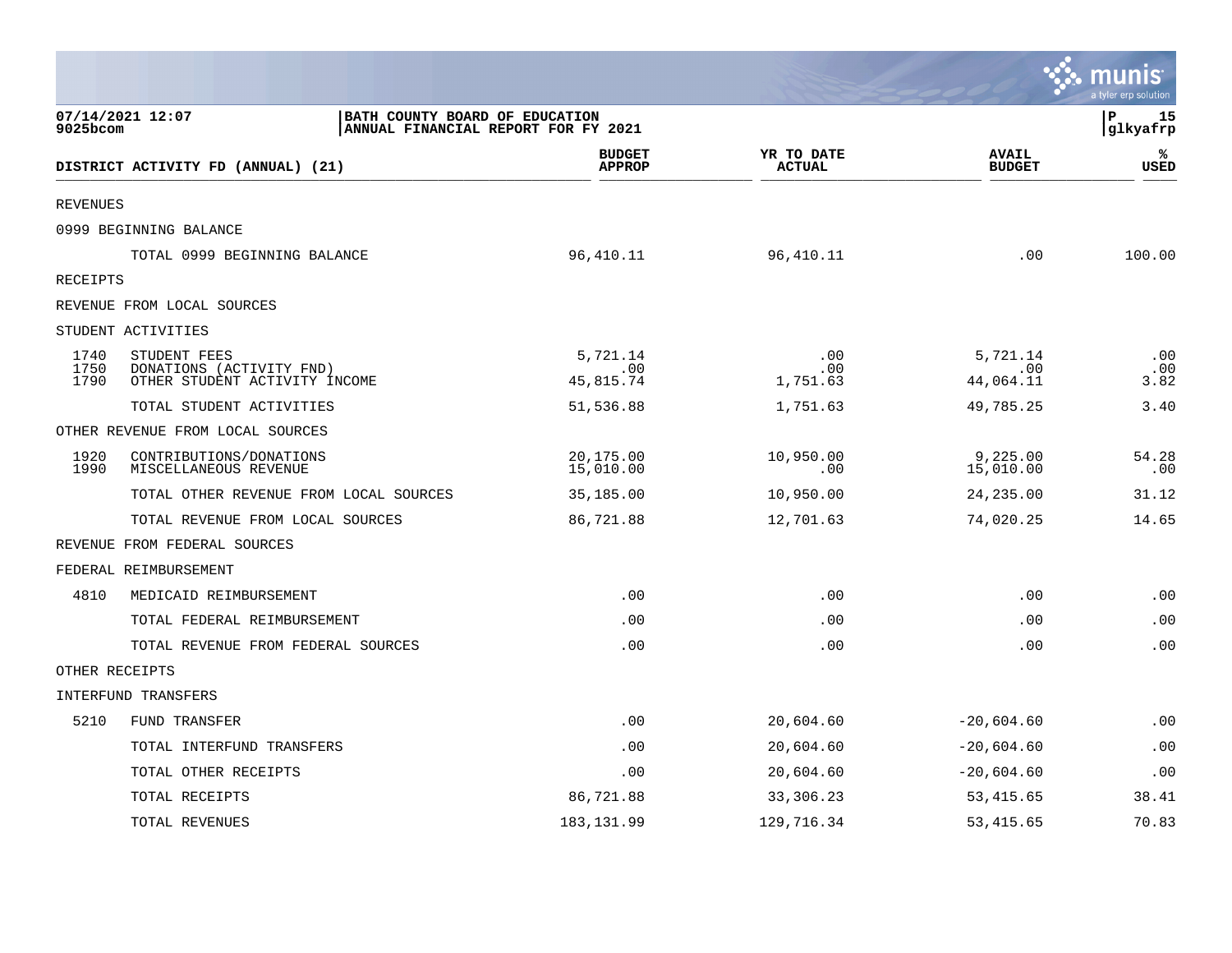

07/14/2021 12:07 **| BATH COUNTY BOARD OF EDUCATION**<br> **07/14/2021 12:07 | P** 16<br> **DEPENDING ANNUAL FINANCIAL REPORT FOR FY 2021** ANNUAL FINANCIAL REPORT FOR FY 2021 **BUDGET YR TO DATE AVAIL %**  $DISTRICT ACTIVITY FD (ANNUAL) (21)$  $\frac{MFACF}{MFACF}$  . Actival  $\frac{MFACF}{MFACF}$  . Actival  $\frac{MFACF}{MFACF}$  . Actival  $\frac{MFACF}{MFACF}$  . Actival  $\frac{MFACF}{MFACF}$ EXPENDITURES 1000 INSTRUCTION 0100 SALARIES PERSONNEL SERVICES 4,643.51 .00 4,643.51 .00 0200 EMPLOYEE BENEFITS 868.00 .00 868.00 .00 0300 PURCHASED PROF AND TECH SERV 980.00 1,831.55 -851.55 186.89 0400 PURCHASED PROPERTY SERVICES 992.07 600.00 392.07 60.48 0500 OTHER PURCHASED SERVICES (1,991.81 1,409.71 3,582.10 28.24<br>0600 SUPPLIES (1,409.71 3,582.10 28.24 115,844.27 17.40<br>0700 PROPERTY (11.14 7,611.14 1,991.81 115,844.27 17.40<br>0800 DEBT SERVICE AND MISCELLANEOUS (1,610.53 0600 SUPPLIES 140,239.66 24,395.39 115,844.27 17.40 0700 PROPERTY 7,611.14 .00 7,611.14 .00 0800 DEBT SERVICE AND MISCELLANEOUS 8,069.53 250.00 7,819.53 3.10 TOTAL 1000 INSTRUCTION 168,395.72 28,486.65 139,909.07 16.92 2100 STUDENT SUPPORT SERVICES 0600 SUPPLIES 1,790.85 33.95 1,756.90 1.90 TOTAL 2100 STUDENT SUPPORT SERVICES 1,790.85 33.95 1,756.90 1.90 2200 INSTRUCTIONAL STAFF SUPP SERV 0600 SUPPLIES 11,086.07 720.78 10,365.29 6.50 0700 PROPERTY .00 .00 .00 .00 TOTAL 2200 INSTRUCTIONAL STAFF SUPP SERV 11,086.07 720.78 10,365.29 6.50 2600 PLANT OPERATIONS & MAINTENANCE 0600 SUPPLIES .00 102.28 -102.28 .00 TOTAL 2600 PLANT OPERATIONS & MAINTENANCE ... 00 .00 .00 ... 102.28 -102.28 -102.28 .00 2700 STUDENT TRANSPORTATION 0100 SALARIES PERSONNEL SERVICES .00 .00 .00 .00 0200 EMPLOYEE BENEFITS .00 .00 .00 .00 0800 DEBT SERVICE AND MISCELLANEOUS TOTAL 2700 STUDENT TRANSPORTATION 1,859.35 .00 00 1,859.35 .00 TOTAL EXPENDITURES 16.02 183,131.99 29,343.66 153,788.33 16.02 TOTAL FOR DISTRICT ACTIVITY FD (ANNUA (21) .00 100,372.68 -100,372.68 .00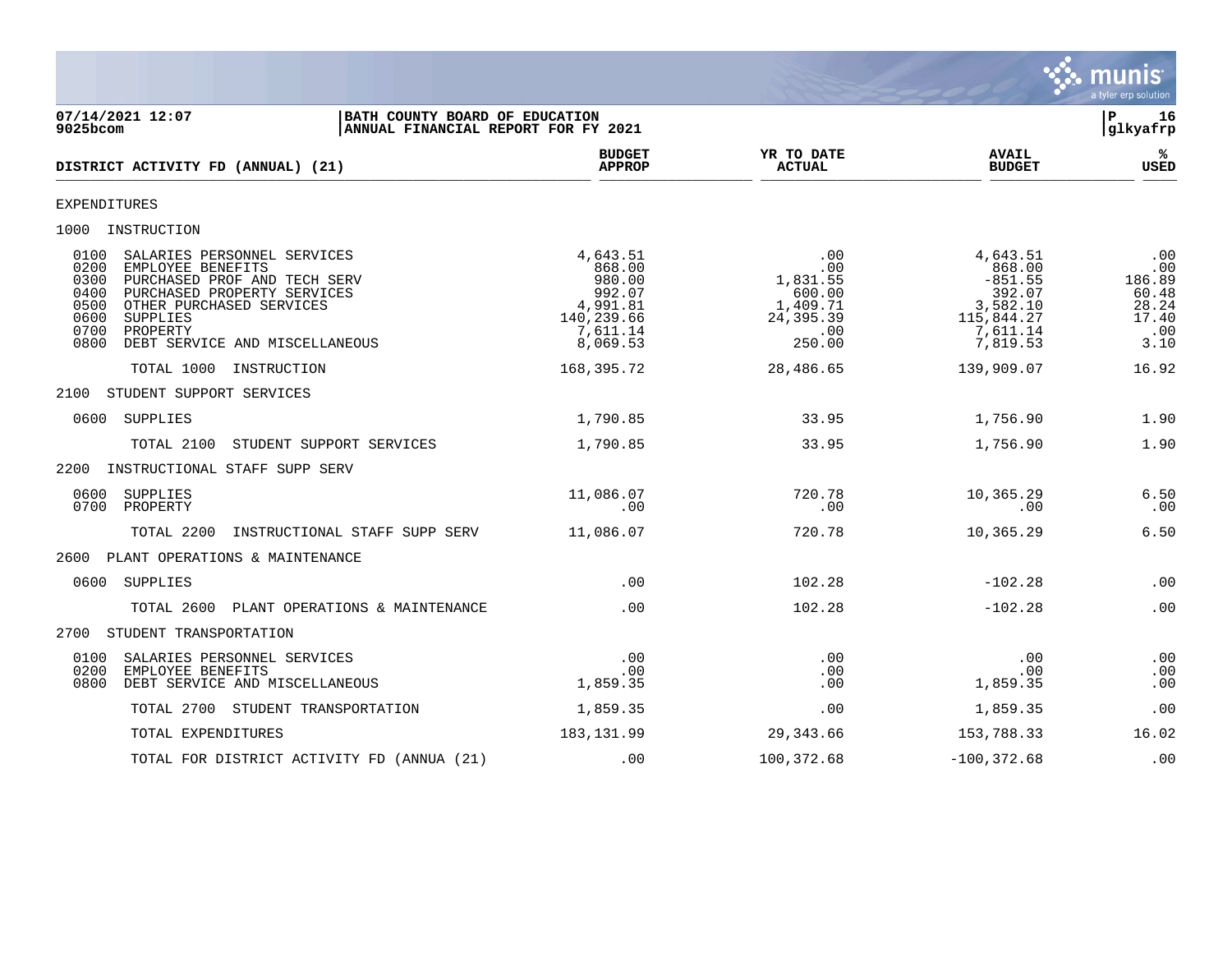|                              |                                                                                  |                                |                             |                               | ∣ mu <u>nıs</u> '<br>a tyler erp solution |
|------------------------------|----------------------------------------------------------------------------------|--------------------------------|-----------------------------|-------------------------------|-------------------------------------------|
| 07/14/2021 12:07<br>9025bcom | BATH COUNTY BOARD OF EDUCATION<br>ANNUAL FINANCIAL REPORT FOR FY 2021            |                                |                             |                               | 17<br>P<br>glkyafrp                       |
|                              | SPEC REV - STUDENT ACTIVITY (25)                                                 | <b>BUDGET</b><br><b>APPROP</b> | YR TO DATE<br><b>ACTUAL</b> | <b>AVAIL</b><br><b>BUDGET</b> | %ะ<br>USED                                |
| <b>REVENUES</b>              |                                                                                  |                                |                             |                               |                                           |
| <b>RECEIPTS</b>              |                                                                                  |                                |                             |                               |                                           |
|                              | REVENUE FROM LOCAL SOURCES                                                       |                                |                             |                               |                                           |
| STUDENT ACTIVITIES           |                                                                                  |                                |                             |                               |                                           |
| 1710<br>1730<br>1740<br>1790 | ADMISSIONS<br>CLUB & OTHER DUES<br>STUDENT FEES<br>OTHER STUDENT ACTIVITY INCOME | .00<br>.00<br>.00<br>.00       | .00<br>.00<br>.00<br>.00    | .00<br>.00<br>.00<br>.00      | .00<br>.00<br>.00<br>.00                  |
|                              | TOTAL STUDENT ACTIVITIES                                                         | .00                            | .00                         | .00                           | .00                                       |
|                              | OTHER REVENUE FROM LOCAL SOURCES                                                 |                                |                             |                               |                                           |
| 1920                         | CONTRIBUTIONS/DONATIONS                                                          | .00                            | .00                         | .00                           | .00                                       |
|                              | TOTAL OTHER REVENUE FROM LOCAL SOURCES                                           | .00                            | .00                         | .00                           | .00                                       |
|                              | TOTAL REVENUE FROM LOCAL SOURCES                                                 | .00                            | .00                         | .00                           | .00                                       |
|                              | TOTAL RECEIPTS                                                                   | .00                            | .00                         | .00                           | .00                                       |
|                              | TOTAL REVENUES                                                                   | .00                            | .00                         | .00                           | .00                                       |

and the contract of the contract of the contract of the contract of the contract of the contract of the contract of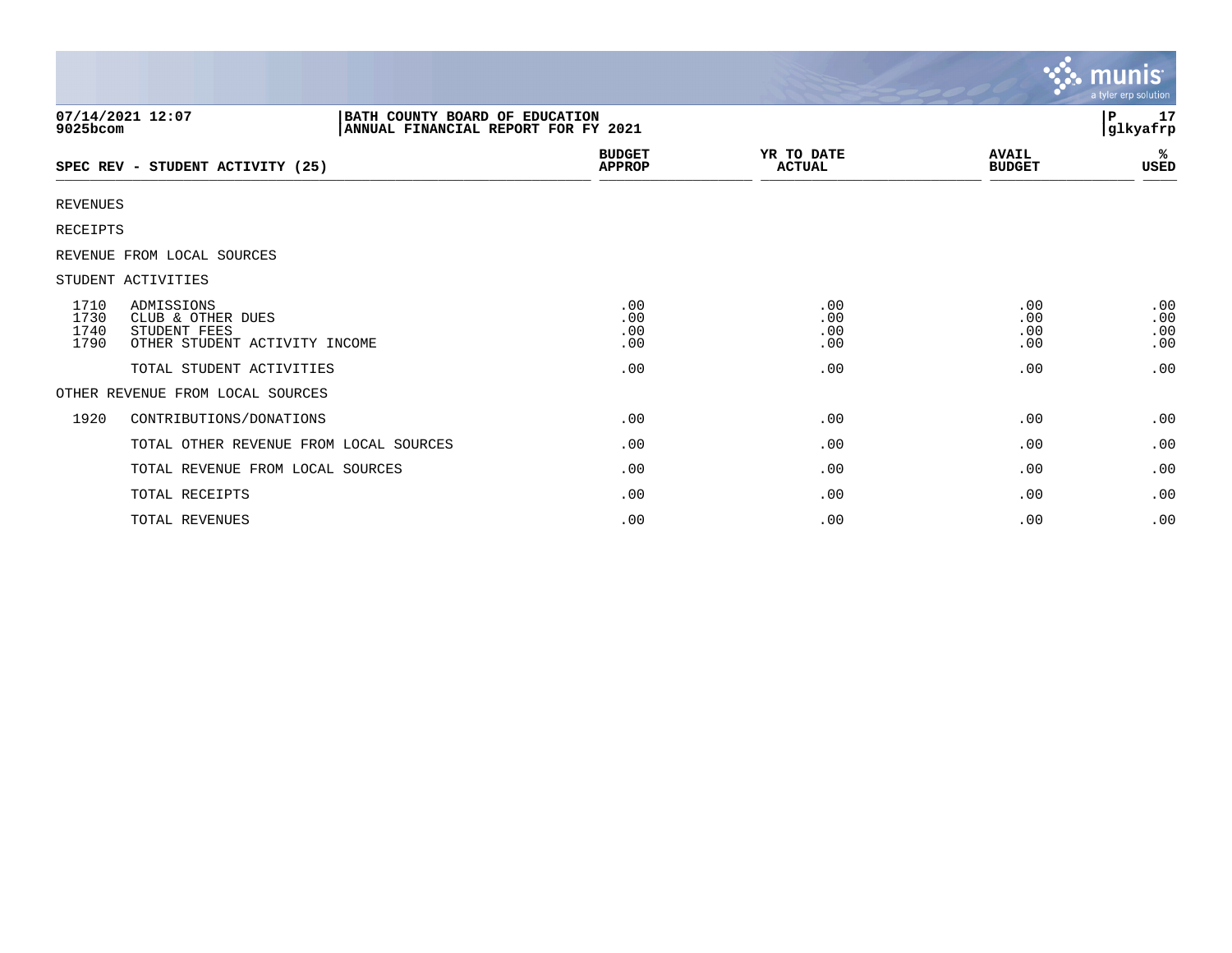|                                                                                                                                                                                                                                                                                                                                                           |                                                      |                                                      |                                                      | munis<br>a tyler erp solution                        |
|-----------------------------------------------------------------------------------------------------------------------------------------------------------------------------------------------------------------------------------------------------------------------------------------------------------------------------------------------------------|------------------------------------------------------|------------------------------------------------------|------------------------------------------------------|------------------------------------------------------|
| 07/14/2021 12:07<br>BATH COUNTY BOARD OF EDUCATION<br>9025bcom<br>ANNUAL FINANCIAL REPORT FOR FY 2021                                                                                                                                                                                                                                                     |                                                      |                                                      |                                                      | ΙP<br>18<br>glkyafrp                                 |
| SPEC REV - STUDENT ACTIVITY (25)                                                                                                                                                                                                                                                                                                                          | <b>BUDGET</b><br><b>APPROP</b>                       | YR TO DATE<br><b>ACTUAL</b>                          | <b>AVAIL</b><br><b>BUDGET</b>                        | %ะ<br>USED                                           |
| EXPENDITURES                                                                                                                                                                                                                                                                                                                                              |                                                      |                                                      |                                                      |                                                      |
| 1000 INSTRUCTION                                                                                                                                                                                                                                                                                                                                          |                                                      |                                                      |                                                      |                                                      |
| 0100<br>SALARIES PERSONNEL SERVICES<br>0300<br>PURCHASED PROF AND TECH SERV<br>0400<br>PURCHASED PROPERTY SERVICES<br>0500<br>OTHER PURCHASED SERVICES<br>0600<br>SUPPLIES<br>0700<br>PROPERTY<br>0800<br>DEBT SERVICE AND MISCELLANEOUS                                                                                                                  | .00<br>.00<br>.00<br>.00<br>.00<br>.00<br>.00        | .00<br>.00<br>.00<br>.00<br>.00<br>.00<br>.00        | .00<br>.00<br>.00<br>.00<br>.00<br>.00<br>.00        | .00<br>.00<br>.00<br>.00<br>.00<br>.00<br>.00        |
| TOTAL 1000 INSTRUCTION                                                                                                                                                                                                                                                                                                                                    | .00                                                  | .00                                                  | .00                                                  | .00                                                  |
| 2100 STUDENT SUPPORT SERVICES<br>0100<br>SALARIES PERSONNEL SERVICES<br>0300<br>PURCHASED PROF AND TECH SERV<br>0400<br>PURCHASED PROPERTY SERVICES<br>OTHER PURCHASED SERVICES<br>0500<br>0600<br>SUPPLIES<br>0700<br>PROPERTY<br>0800<br>DEBT SERVICE AND MISCELLANEOUS<br>TOTAL 2100 STUDENT SUPPORT SERVICES<br>INSTRUCTIONAL STAFF SUPP SERV<br>2200 | .00<br>.00<br>.00<br>.00<br>.00<br>.00<br>.00<br>.00 | .00<br>.00<br>.00<br>.00<br>.00<br>.00<br>.00<br>.00 | .00<br>.00<br>.00<br>.00<br>.00<br>.00<br>.00<br>.00 | .00<br>.00<br>.00<br>.00<br>.00<br>.00<br>.00<br>.00 |
| 0100<br>SALARIES PERSONNEL SERVICES<br>0300<br>PURCHASED PROF AND TECH SERV<br>0400<br>PURCHASED PROPERTY SERVICES<br>0500<br>OTHER PURCHASED SERVICES<br>0600<br>SUPPLIES<br>0700<br>PROPERTY<br>0800<br>DEBT SERVICE AND MISCELLANEOUS<br>TOTAL 2200 INSTRUCTIONAL STAFF SUPP SERV                                                                      | .00<br>.00<br>.00<br>.00<br>.00<br>.00<br>.00<br>.00 | .00<br>.00<br>.00<br>.00<br>.00<br>.00<br>.00<br>.00 | .00<br>.00<br>.00<br>.00<br>.00<br>.00<br>.00<br>.00 | .00<br>.00<br>.00<br>.00<br>.00<br>.00<br>.00<br>.00 |
| 2600<br>PLANT OPERATIONS & MAINTENANCE                                                                                                                                                                                                                                                                                                                    |                                                      |                                                      |                                                      |                                                      |
| 0100<br>SALARIES PERSONNEL SERVICES<br>0300<br>PURCHASED PROF AND TECH SERV<br>0400<br>PURCHASED PROPERTY SERVICES<br>0500 OTHER PURCHASED SERVICES<br>0600 SUPPLIES<br>0700 PROPERTY<br>0800<br>DEBT SERVICE AND MISCELLANEOUS                                                                                                                           | .00<br>.00<br>.00<br>.00<br>.00<br>.00<br>.00        | .00<br>.00<br>.00<br>.00<br>.00<br>.00<br>.00        | .00<br>.00<br>.00<br>.00<br>.00<br>.00<br>.00        | .00<br>.00<br>.00<br>.00<br>.00<br>.00<br>.00        |
| TOTAL 2600 PLANT OPERATIONS & MAINTENANCE                                                                                                                                                                                                                                                                                                                 | .00                                                  | .00                                                  | .00                                                  | .00                                                  |
| 2700 STUDENT TRANSPORTATION                                                                                                                                                                                                                                                                                                                               |                                                      |                                                      |                                                      |                                                      |
| 0100 SALARIES PERSONNEL SERVICES                                                                                                                                                                                                                                                                                                                          | .00                                                  | .00                                                  | .00                                                  | .00                                                  |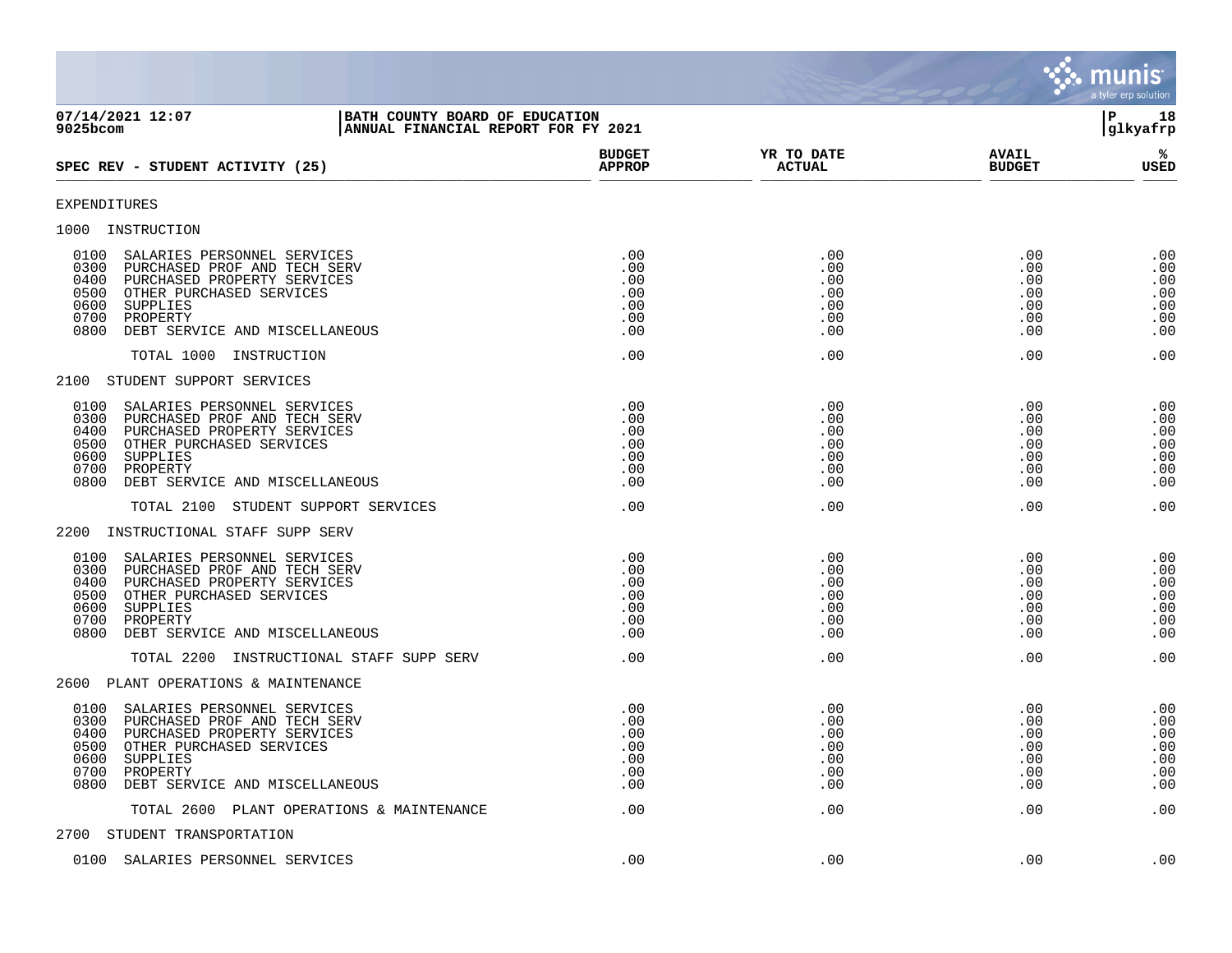

| 07/14/2021 12:07<br>9025bcom                                                                                                                                                                      | BATH COUNTY BOARD OF EDUCATION<br>ANNUAL FINANCIAL REPORT FOR FY 2021 |                                        |                                        |                                        |                                        |  |
|---------------------------------------------------------------------------------------------------------------------------------------------------------------------------------------------------|-----------------------------------------------------------------------|----------------------------------------|----------------------------------------|----------------------------------------|----------------------------------------|--|
| SPEC REV - STUDENT ACTIVITY (25)                                                                                                                                                                  |                                                                       | <b>BUDGET</b><br><b>APPROP</b>         | YR TO DATE<br><b>ACTUAL</b>            | <b>AVAIL</b><br><b>BUDGET</b>          | USED                                   |  |
| 0300<br>PURCHASED PROF AND TECH SERV<br>0400<br>PURCHASED PROPERTY SERVICES<br>0500<br>OTHER PURCHASED SERVICES<br>0600<br>SUPPLIES<br>0700<br>PROPERTY<br>0800<br>DEBT SERVICE AND MISCELLANEOUS |                                                                       | .00<br>.00<br>.00<br>.00<br>.00<br>.00 | .00<br>.00<br>.00<br>.00<br>.00<br>.00 | .00<br>.00<br>.00<br>.00<br>.00<br>.00 | .00<br>.00<br>.00<br>.00<br>.00<br>.00 |  |
| TOTAL 2700                                                                                                                                                                                        | STUDENT TRANSPORTATION                                                | .00                                    | .00                                    | .00                                    | .00                                    |  |
| TOTAL EXPENDITURES                                                                                                                                                                                |                                                                       | .00                                    | .00                                    | .00                                    | .00                                    |  |
|                                                                                                                                                                                                   | TOTAL FOR SPEC REV - STUDENT ACTIVITY (25)                            | .00                                    | .00                                    | .00                                    | .00                                    |  |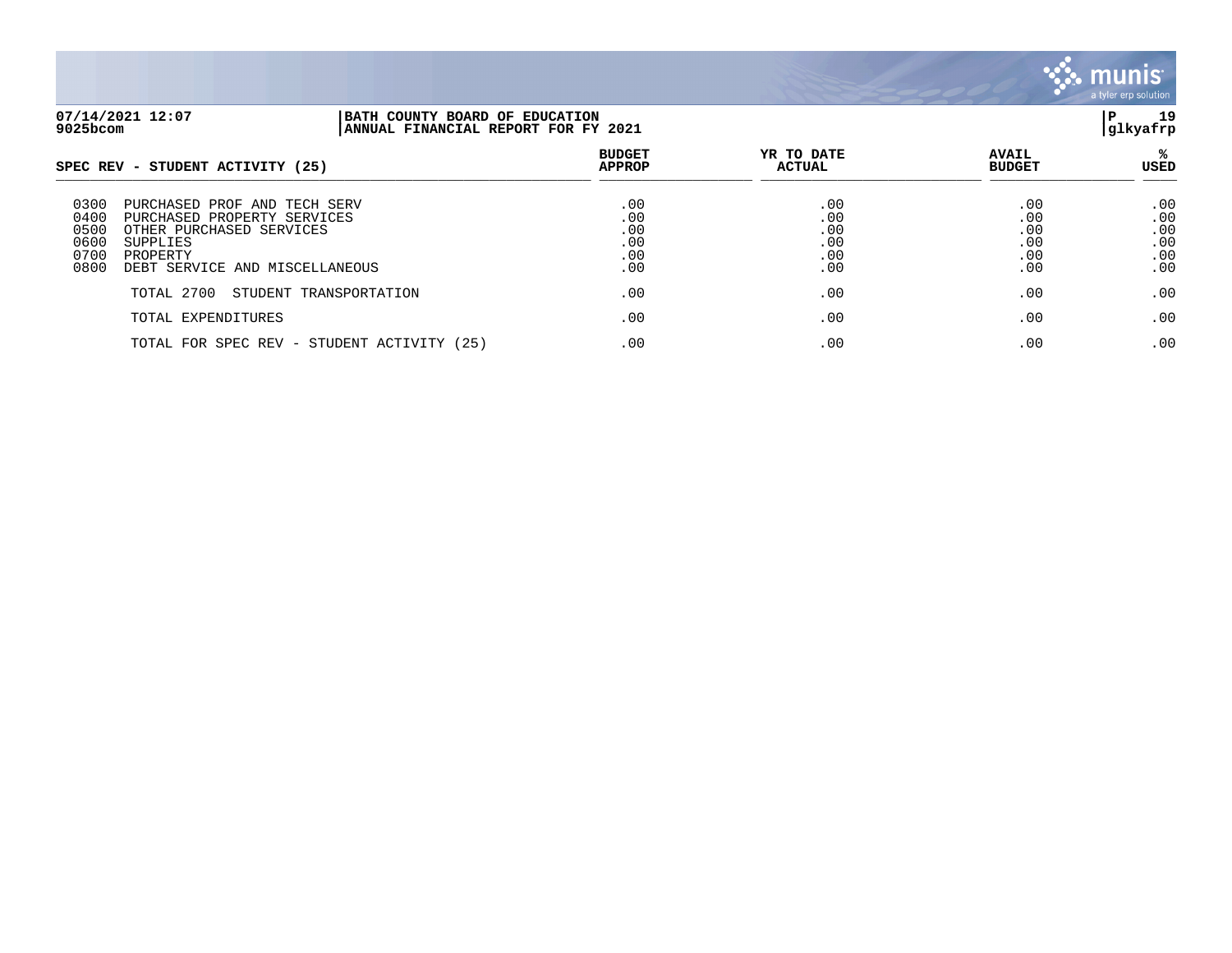|                 |                                                    |                                     |                             |                               | a tyler erp solution |
|-----------------|----------------------------------------------------|-------------------------------------|-----------------------------|-------------------------------|----------------------|
| 9025bcom        | 07/14/2021 12:07<br>BATH COUNTY BOARD OF EDUCATION | ANNUAL FINANCIAL REPORT FOR FY 2021 |                             |                               | P<br>20<br>glkyafrp  |
|                 | CAPITAL OUTLAY FUND (310)                          | <b>BUDGET</b><br><b>APPROP</b>      | YR TO DATE<br><b>ACTUAL</b> | <b>AVAIL</b><br><b>BUDGET</b> | ℁<br><b>USED</b>     |
| <b>REVENUES</b> |                                                    |                                     |                             |                               |                      |
|                 | 0999 BEGINNING BALANCE                             |                                     |                             |                               |                      |
|                 | TOTAL 0999 BEGINNING BALANCE                       | .00                                 | .00                         | .00                           | .00                  |
| RECEIPTS        |                                                    |                                     |                             |                               |                      |
|                 | REVENUE FROM STATE SOURCES                         |                                     |                             |                               |                      |
| RESTRICTED      |                                                    |                                     |                             |                               |                      |
| 3200            | RESTRICTED STATE REVENUE                           | 172,209.00                          | 172,209.00                  | .00                           | 100.00               |
|                 | TOTAL RESTRICTED                                   | 172,209.00                          | 172,209.00                  | .00                           | 100.00               |
|                 | TOTAL REVENUE FROM STATE SOURCES                   | 172,209.00                          | 172,209.00                  | .00                           | 100.00               |
|                 | OTHER RECEIPTS                                     |                                     |                             |                               |                      |
|                 | <b>INTERFUND TRANSFERS</b>                         |                                     |                             |                               |                      |
| 5210            | FUND TRANSFER                                      | .00                                 | .00                         | .00                           | .00                  |
|                 | TOTAL INTERFUND TRANSFERS                          | .00                                 | .00                         | .00                           | .00                  |
|                 | TOTAL OTHER RECEIPTS                               | .00                                 | .00                         | .00                           | .00                  |
|                 | TOTAL RECEIPTS                                     | 172,209.00                          | 172,209.00                  | .00                           | 100.00               |
|                 | TOTAL REVENUES                                     | 172,209.00                          | 172,209.00                  | .00                           | 100.00               |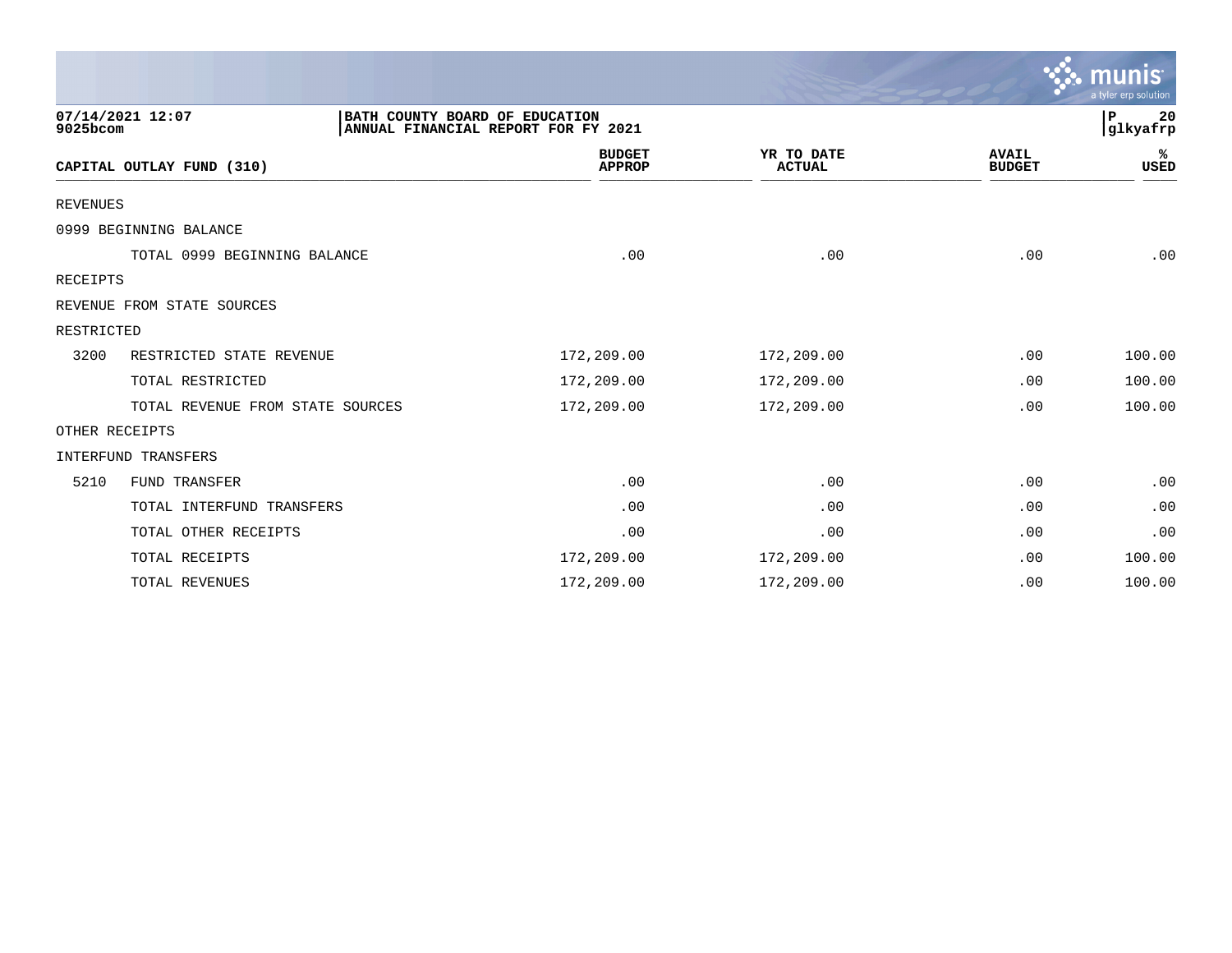

| 07/14/2021 12:07<br>9025bcom                                            | BATH COUNTY BOARD OF EDUCATION<br>ANNUAL FINANCIAL REPORT FOR FY 2021 |                                |                             |                               | 21<br>$\mathbf{P}$<br> glkyafrp |
|-------------------------------------------------------------------------|-----------------------------------------------------------------------|--------------------------------|-----------------------------|-------------------------------|---------------------------------|
| CAPITAL OUTLAY FUND (310)                                               |                                                                       | <b>BUDGET</b><br><b>APPROP</b> | YR TO DATE<br><b>ACTUAL</b> | <b>AVAIL</b><br><b>BUDGET</b> | %ะ<br>USED                      |
| EXPENDITURES                                                            |                                                                       |                                |                             |                               |                                 |
| 2600<br>PLANT OPERATIONS & MAINTENANCE                                  |                                                                       |                                |                             |                               |                                 |
| 0400<br>PURCHASED PROPERTY SERVICES<br>0500<br>OTHER PURCHASED SERVICES |                                                                       | .00<br>.00                     | .00<br>.00                  | .00<br>.00                    | .00<br>.00                      |
| TOTAL 2600                                                              | PLANT OPERATIONS & MAINTENANCE                                        | .00                            | .00                         | .00                           | .00                             |
| 5100<br>DEBT SERVICE                                                    |                                                                       |                                |                             |                               |                                 |
| 0800<br>DEBT SERVICE AND MISCELLANEOUS<br>0840<br>CONTINGENCY           |                                                                       | .00<br>172,209.00              | .00<br>.00                  | .00<br>172,209.00             | .00<br>.00                      |
| TOTAL 5100                                                              | DEBT SERVICE                                                          | 172,209.00                     | .00                         | 172,209.00                    | .00                             |
| 5200<br>FUND TRANSFERS                                                  |                                                                       |                                |                             |                               |                                 |
| 0900<br>OTHER ITEMS                                                     |                                                                       | .00                            | 87,659.25                   | $-87,659.25$                  | .00                             |
| TOTAL 5200                                                              | <b>FUND TRANSFERS</b>                                                 | .00                            | 87,659.25                   | $-87,659.25$                  | .00                             |
| TOTAL EXPENDITURES                                                      |                                                                       | 172,209.00                     | 87,659.25                   | 84,549.75                     | 50.90                           |
| TOTAL FOR CAPITAL OUTLAY FUND (310)                                     |                                                                       | .00                            | 84,549.75                   | $-84,549.75$                  | .00                             |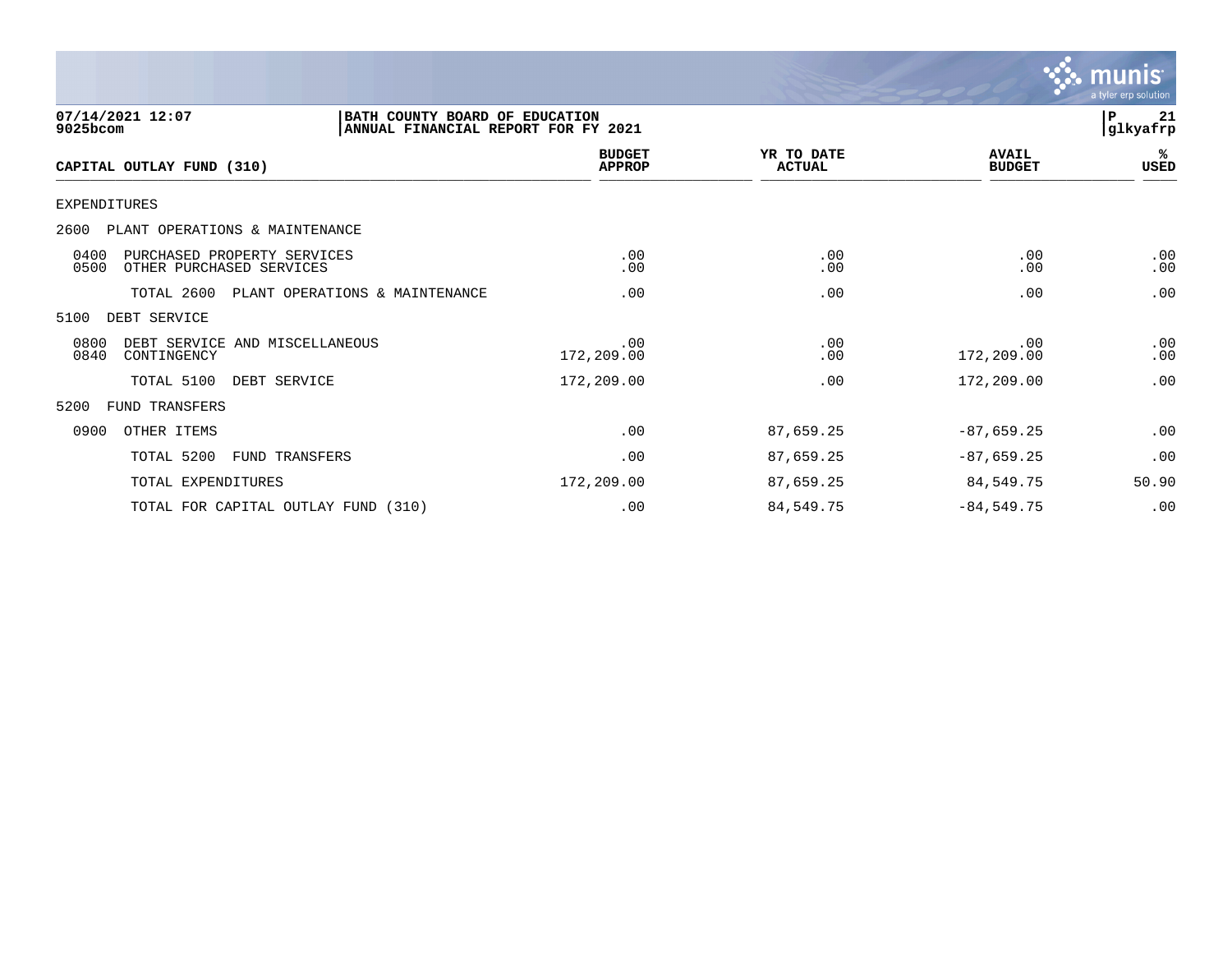|                                              |                                                                                                                                           |                                |                                               |                                               |                                                 | <u>ະ: munis</u><br>a tyler erp solution   |
|----------------------------------------------|-------------------------------------------------------------------------------------------------------------------------------------------|--------------------------------|-----------------------------------------------|-----------------------------------------------|-------------------------------------------------|-------------------------------------------|
| 9025bcom                                     | 07/14/2021 12:07                                                                                                                          | BATH COUNTY BOARD OF EDUCATION | ANNUAL FINANCIAL REPORT FOR FY 2021           |                                               |                                                 | $\, {\bf P}$<br>22<br>glkyafrp            |
|                                              | BUILDING FUND (5 CENT LEVY) (320)                                                                                                         |                                | <b>BUDGET</b><br><b>APPROP</b>                | YR TO DATE<br><b>ACTUAL</b>                   | <b>AVAIL</b><br><b>BUDGET</b>                   | %<br><b>USED</b>                          |
| <b>REVENUES</b>                              |                                                                                                                                           |                                |                                               |                                               |                                                 |                                           |
|                                              | 0999 BEGINNING BALANCE                                                                                                                    |                                |                                               |                                               |                                                 |                                           |
|                                              | TOTAL 0999 BEGINNING BALANCE                                                                                                              |                                | .00                                           | .00                                           | .00                                             | .00                                       |
| RECEIPTS                                     |                                                                                                                                           |                                |                                               |                                               |                                                 |                                           |
|                                              | REVENUE FROM LOCAL SOURCES                                                                                                                |                                |                                               |                                               |                                                 |                                           |
|                                              | AD VALOREM TAXES                                                                                                                          |                                |                                               |                                               |                                                 |                                           |
| 1111<br>1113<br>1115<br>1116<br>1117<br>1118 | GENERAL PROPERTY TAX<br>PSC PROPERTY TAX<br>DELINQUENT PROPERTY TAX<br>DISTILLED SPIRITS TAX<br>MOTOR VEHICLE TAX<br>UNMINED MINERALS TAX |                                | 565,000.00<br>.00<br>.00<br>.00<br>.00<br>.00 | 621,784.00<br>.00<br>.00<br>.00<br>.00<br>.00 | $-56,784.00$<br>.00<br>.00<br>.00<br>.00<br>.00 | 110.05<br>.00<br>.00<br>.00<br>.00<br>.00 |
|                                              | TOTAL AD VALOREM TAXES                                                                                                                    |                                | 565,000.00                                    | 621,784.00                                    | $-56,784.00$                                    | 110.05                                    |
|                                              | PENALTIES & INTEREST ON TAXES                                                                                                             |                                |                                               |                                               |                                                 |                                           |
| 1140                                         | PENALTIES & INTEREST ON TAXES                                                                                                             |                                | .00                                           | .00                                           | .00                                             | .00                                       |
|                                              | TOTAL PENALTIES & INTEREST ON TAXES                                                                                                       |                                | .00                                           | .00                                           | .00                                             | .00                                       |
| OTHER TAXES                                  |                                                                                                                                           |                                |                                               |                                               |                                                 |                                           |
| 1191<br>1192                                 | OMITTED PROPERTY TAX<br>EXCISE TAX                                                                                                        |                                | .00<br>.00                                    | .00<br>.00                                    | .00<br>.00                                      | .00<br>.00                                |
|                                              | TOTAL OTHER TAXES                                                                                                                         |                                | .00                                           | .00                                           | .00                                             | .00                                       |
|                                              | EARNINGS ON INVESTMENTS                                                                                                                   |                                |                                               |                                               |                                                 |                                           |
| 1510                                         | INTEREST ON INVESTMENTS                                                                                                                   |                                | .00                                           | .00                                           | .00                                             | .00                                       |
|                                              | TOTAL EARNINGS ON INVESTMENTS                                                                                                             |                                | .00                                           | .00                                           | .00                                             | .00                                       |
|                                              | TOTAL REVENUE FROM LOCAL SOURCES                                                                                                          |                                | 565,000.00                                    | 621,784.00                                    | $-56,784.00$                                    | 110.05                                    |
|                                              | REVENUE FROM STATE SOURCES                                                                                                                |                                |                                               |                                               |                                                 |                                           |
| RESTRICTED                                   |                                                                                                                                           |                                |                                               |                                               |                                                 |                                           |
| 3200                                         | RESTRICTED STATE REVENUE                                                                                                                  |                                | 1,012,432.00                                  | 955,648.00                                    | 56,784.00                                       | 94.39                                     |
|                                              | TOTAL RESTRICTED                                                                                                                          |                                | 1,012,432.00                                  | 955,648.00                                    | 56,784.00                                       | 94.39                                     |
|                                              | TOTAL REVENUE FROM STATE SOURCES                                                                                                          |                                | 1,012,432.00                                  | 955,648.00                                    | 56,784.00                                       | 94.39                                     |

 $\mathcal{L}$ 

OTHER RECEIPTS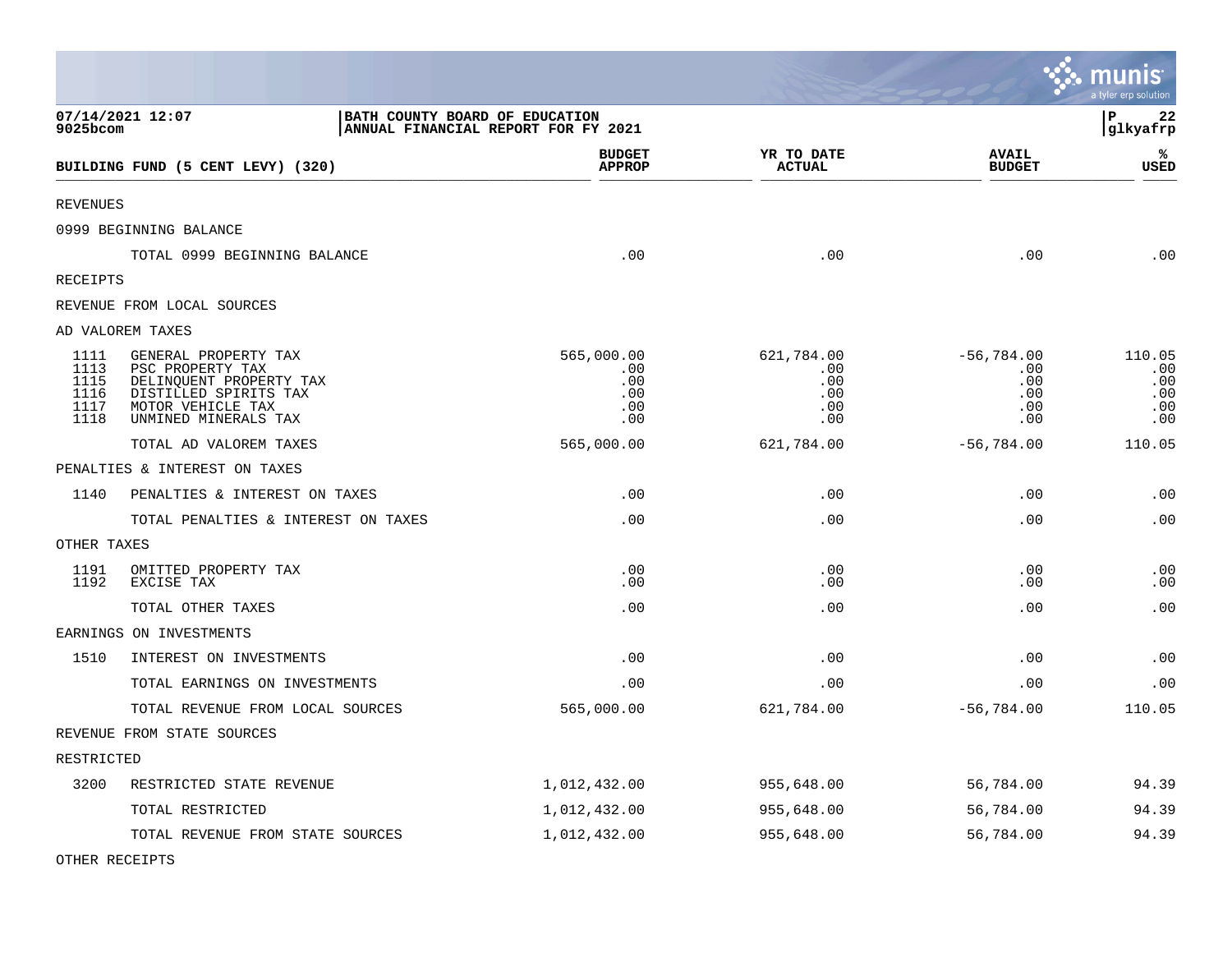

| 9025bcom                                     | 07/14/2021 12:07<br>BATH COUNTY BOARD OF EDUCATION<br>ANNUAL FINANCIAL REPORT FOR FY 2021                                                                         |                                        |                                        |                                        | ΙP<br>23<br> glkyafrp                  |
|----------------------------------------------|-------------------------------------------------------------------------------------------------------------------------------------------------------------------|----------------------------------------|----------------------------------------|----------------------------------------|----------------------------------------|
|                                              | BUILDING FUND (5 CENT LEVY) (320)                                                                                                                                 | <b>BUDGET</b><br><b>APPROP</b>         | YR TO DATE<br><b>ACTUAL</b>            | <b>AVAIL</b><br><b>BUDGET</b>          | %ะ<br>USED                             |
|                                              | INTERFUND TRANSFERS                                                                                                                                               |                                        |                                        |                                        |                                        |
| 5210                                         | FUND TRANSFER                                                                                                                                                     | .00                                    | .00                                    | .00                                    | .00                                    |
|                                              | TOTAL INTERFUND TRANSFERS                                                                                                                                         | .00                                    | .00                                    | .00                                    | .00                                    |
|                                              | SALE OR COMP FOR LOSS OF ASSETS                                                                                                                                   |                                        |                                        |                                        |                                        |
| 5311<br>5312<br>5331<br>5332<br>5341<br>5342 | SALE OF LAND & IMPROVEMENTS<br>LOSS COMP - LAND & IMPROVEMNTS<br>SALE OF BUILDINGS<br>LOSS COMP - BUILDINGS<br>SALE OF EQUIPMENT ETC<br>LOSS COMP - EQUIPMENT ETC | .00<br>.00<br>.00<br>.00<br>.00<br>.00 | .00<br>.00<br>.00<br>.00<br>.00<br>.00 | .00<br>.00<br>.00<br>.00<br>.00<br>.00 | .00<br>.00<br>.00<br>.00<br>.00<br>.00 |
|                                              | TOTAL SALE OR COMP FOR LOSS OF ASSETS                                                                                                                             | .00                                    | .00                                    | .00                                    | .00                                    |
|                                              | TOTAL OTHER RECEIPTS                                                                                                                                              | .00                                    | .00                                    | .00                                    | .00                                    |
|                                              | TOTAL RECEIPTS                                                                                                                                                    | 1,577,432.00                           | 1,577,432.00                           | .00                                    | 100.00                                 |
|                                              | TOTAL REVENUES                                                                                                                                                    | 1,577,432.00                           | 1,577,432.00                           | .00                                    | 100.00                                 |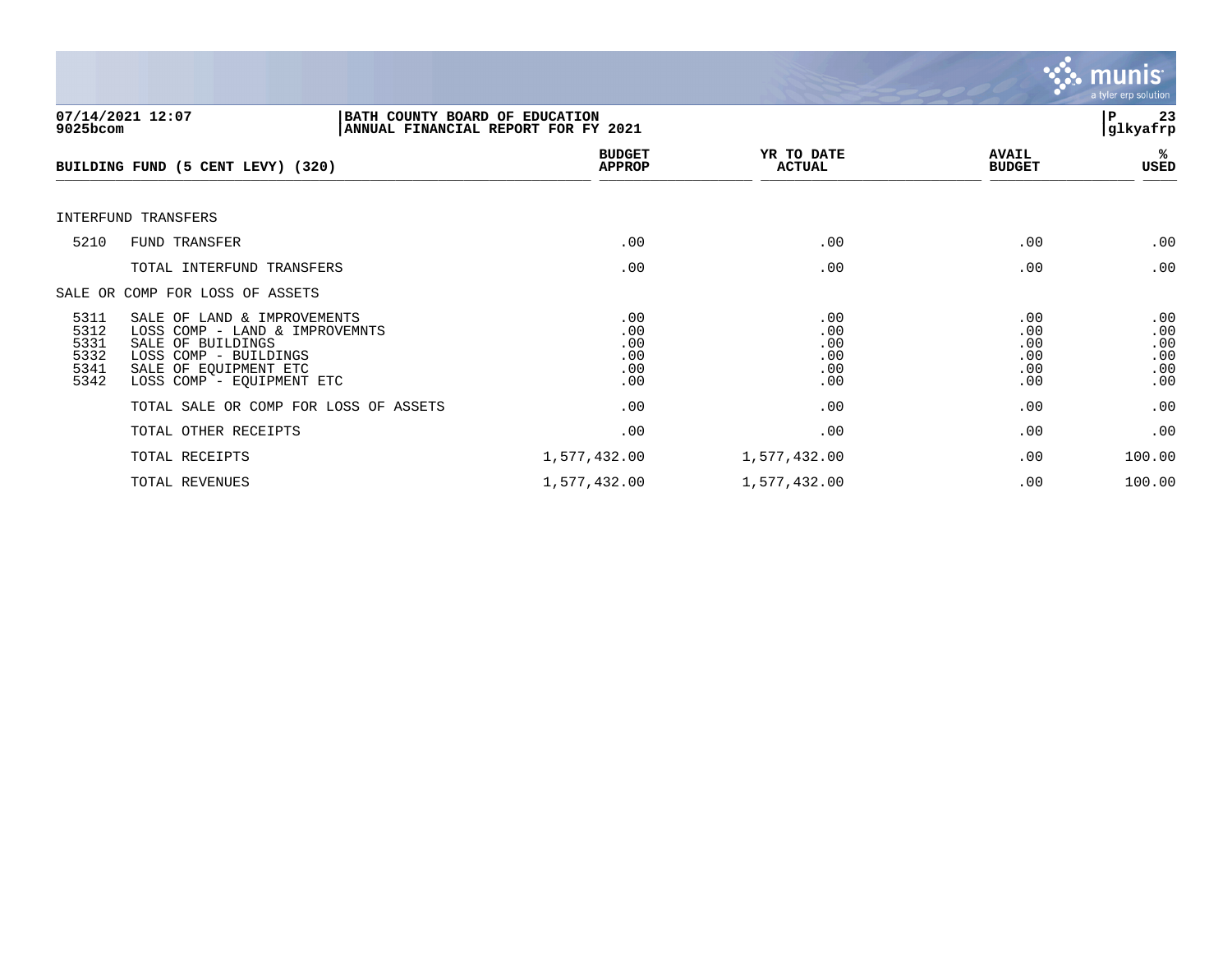

| 07/14/2021 12:07<br>9025bcom                                                   | BATH COUNTY BOARD OF EDUCATION<br>ANNUAL FINANCIAL REPORT FOR FY 2021 |                                |                             |                               | P<br>24<br>glkyafrp |
|--------------------------------------------------------------------------------|-----------------------------------------------------------------------|--------------------------------|-----------------------------|-------------------------------|---------------------|
| BUILDING FUND (5 CENT LEVY) (320)                                              |                                                                       | <b>BUDGET</b><br><b>APPROP</b> | YR TO DATE<br><b>ACTUAL</b> | <b>AVAIL</b><br><b>BUDGET</b> | %<br>USED           |
| EXPENDITURES                                                                   |                                                                       |                                |                             |                               |                     |
| BUILDING IMPROVEMENTS<br>4700                                                  |                                                                       |                                |                             |                               |                     |
| 0400<br>PURCHASED PROPERTY SERVICES<br>0840<br>CONTINGENCY                     |                                                                       | .00<br>231,524.63              | .00<br>.00                  | .00<br>231,524.63             | .00<br>.00          |
| TOTAL 4700                                                                     | BUILDING IMPROVEMENTS                                                 | 231,524.63                     | .00                         | 231,524.63                    | .00                 |
| 5100<br>DEBT SERVICE                                                           |                                                                       |                                |                             |                               |                     |
| 0300<br>PURCHASED PROF AND TECH SERV<br>0800<br>DEBT SERVICE AND MISCELLANEOUS |                                                                       | .00<br>.00                     | .00<br>.00                  | .00<br>.00                    | .00<br>.00          |
| TOTAL 5100<br>DEBT SERVICE                                                     |                                                                       | .00                            | .00                         | .00                           | .00                 |
| FUND TRANSFERS<br>5200                                                         |                                                                       |                                |                             |                               |                     |
| 0900<br>OTHER ITEMS                                                            |                                                                       | 1,345,907.37                   | 1,457,572.45                | $-111,665.08$                 | 108.30              |
| TOTAL 5200<br>FUND TRANSFERS                                                   |                                                                       | 1,345,907.37                   | 1,457,572.45                | $-111,665.08$                 | 108.30              |
| TOTAL EXPENDITURES                                                             |                                                                       | 1,577,432.00                   | 1,457,572.45                | 119,859.55                    | 92.40               |
| TOTAL FOR BUILDING FUND (5 CENT LEVY) (320)                                    |                                                                       | .00                            | 119,859.55                  | $-119,859.55$                 | .00                 |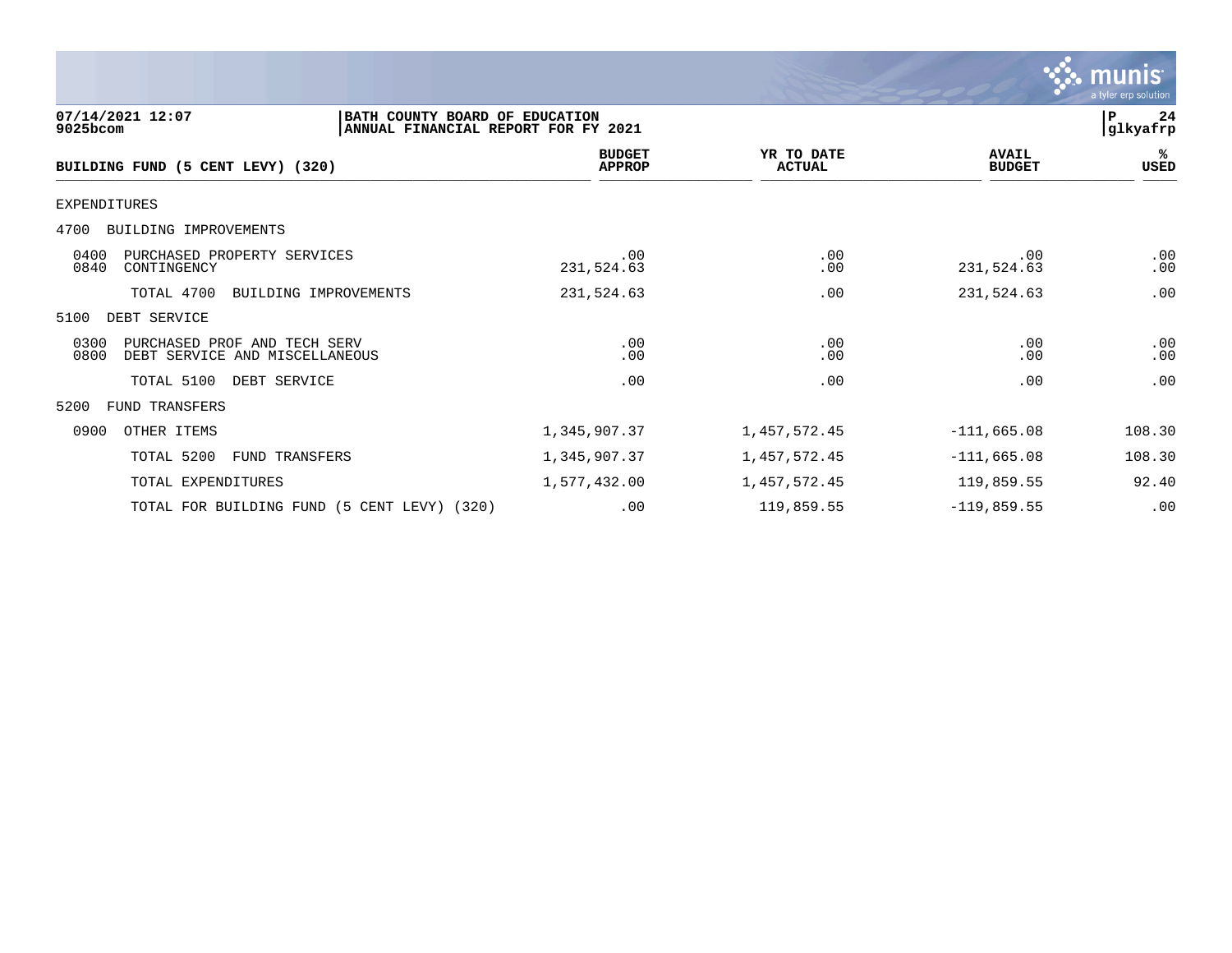|                      |                                  |                                                                       |                                |                             |                               | munis<br>a tyler erp solution |
|----------------------|----------------------------------|-----------------------------------------------------------------------|--------------------------------|-----------------------------|-------------------------------|-------------------------------|
| 9025bcom             | 07/14/2021 12:07                 | BATH COUNTY BOARD OF EDUCATION<br>ANNUAL FINANCIAL REPORT FOR FY 2021 |                                |                             |                               | ∣P<br>25<br>glkyafrp          |
|                      | CONSTRUCTION FUND (360)          |                                                                       | <b>BUDGET</b><br><b>APPROP</b> | YR TO DATE<br><b>ACTUAL</b> | <b>AVAIL</b><br><b>BUDGET</b> | ℁<br><b>USED</b>              |
| <b>REVENUES</b>      |                                  |                                                                       |                                |                             |                               |                               |
| RECEIPTS             |                                  |                                                                       |                                |                             |                               |                               |
|                      | REVENUE FROM LOCAL SOURCES       |                                                                       |                                |                             |                               |                               |
|                      | EARNINGS ON INVESTMENTS          |                                                                       |                                |                             |                               |                               |
| 1510                 | INTEREST ON INVESTMENTS          |                                                                       | .00                            | .00                         | .00                           | .00                           |
|                      | TOTAL EARNINGS ON INVESTMENTS    |                                                                       | .00                            | .00                         | .00                           | .00                           |
|                      | TOTAL REVENUE FROM LOCAL SOURCES |                                                                       | .00                            | .00                         | .00                           | .00                           |
|                      | OTHER RECEIPTS                   |                                                                       |                                |                             |                               |                               |
| <b>BOND ISSUANCE</b> |                                  |                                                                       |                                |                             |                               |                               |
| 5110                 | BOND PRINCIPAL PROCEEDS          |                                                                       | .00                            | .00                         | .00                           | .00                           |
|                      | TOTAL BOND ISSUANCE              |                                                                       | .00                            | .00                         | .00                           | .00                           |
|                      | INTERFUND TRANSFERS              |                                                                       |                                |                             |                               |                               |
| 5210                 | <b>FUND TRANSFER</b>             |                                                                       | .00                            | .00                         | .00                           | .00                           |
|                      | TOTAL INTERFUND TRANSFERS        |                                                                       | .00                            | .00                         | .00                           | .00                           |
|                      | TOTAL OTHER RECEIPTS             |                                                                       | .00                            | .00                         | .00                           | .00                           |
|                      | TOTAL RECEIPTS                   |                                                                       | .00                            | .00                         | .00                           | .00                           |
|                      | TOTAL REVENUES                   |                                                                       | .00                            | .00                         | .00                           | .00                           |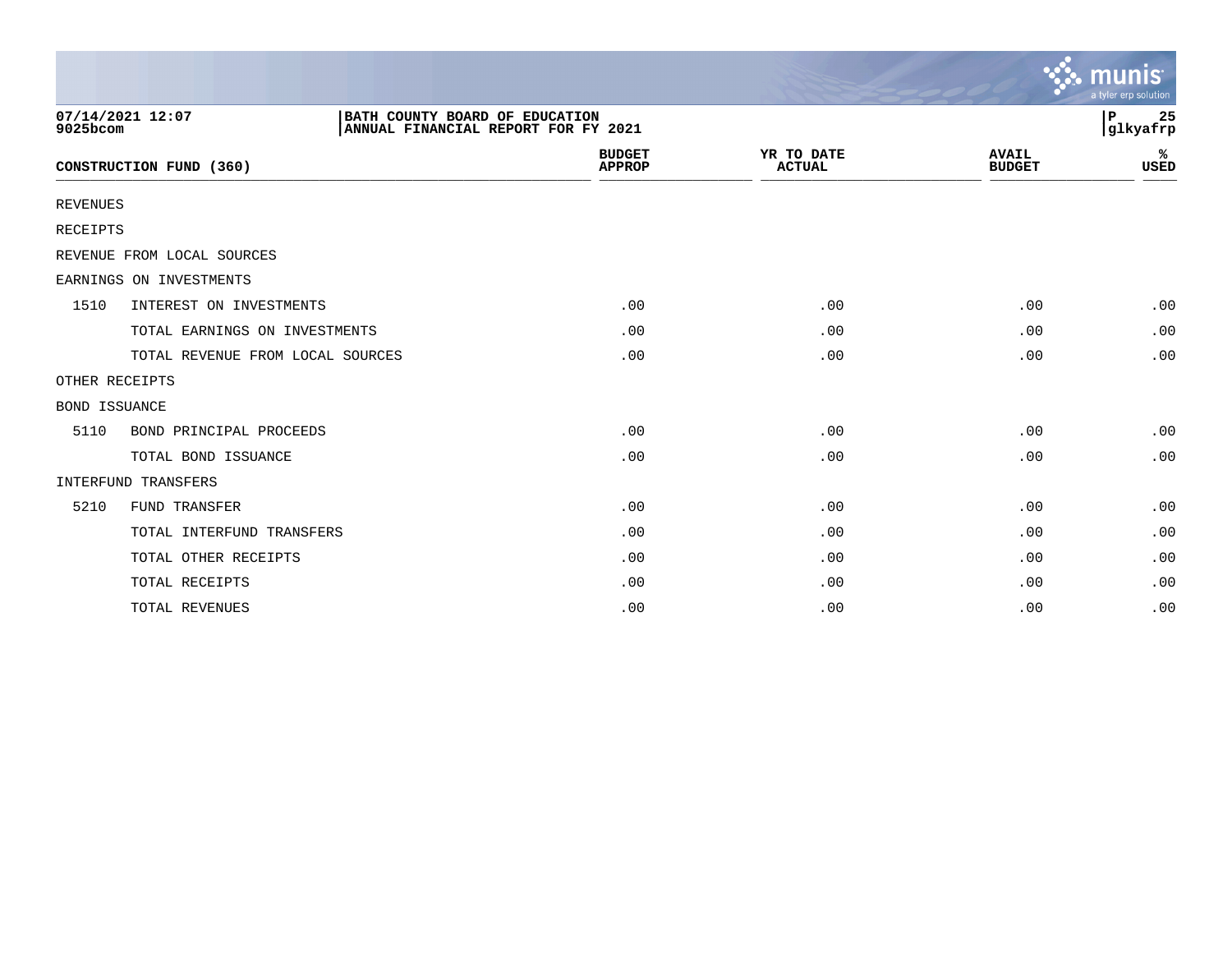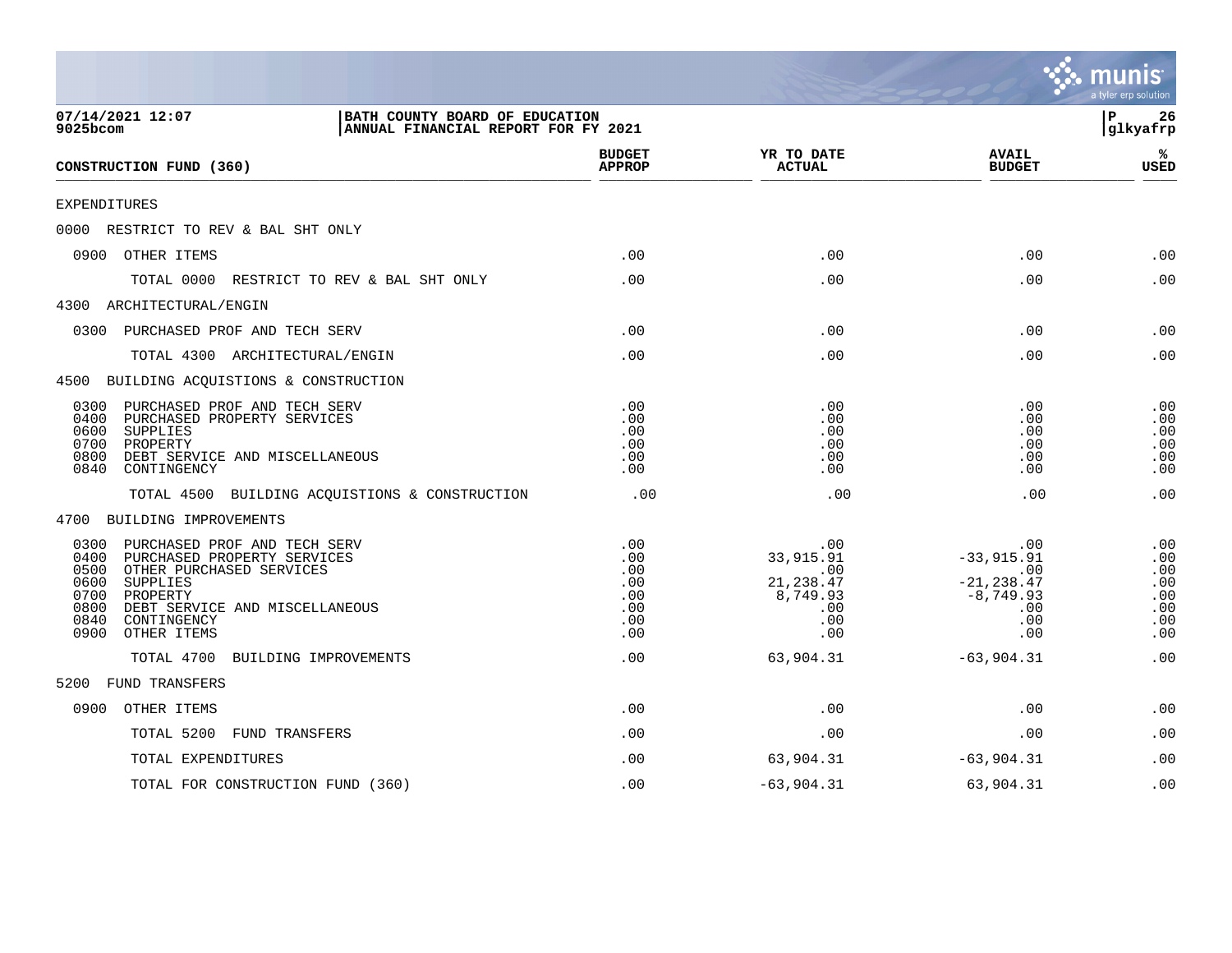|                      |                                      |                                                                       |                             |                               | a tyler erp solution |
|----------------------|--------------------------------------|-----------------------------------------------------------------------|-----------------------------|-------------------------------|----------------------|
| 9025bcom             | 07/14/2021 12:07                     | BATH COUNTY BOARD OF EDUCATION<br>ANNUAL FINANCIAL REPORT FOR FY 2021 |                             |                               | 27<br>P<br>glkyafrp  |
|                      | DEBT SERVICE FUND (400)              | <b>BUDGET</b><br><b>APPROP</b>                                        | YR TO DATE<br><b>ACTUAL</b> | <b>AVAIL</b><br><b>BUDGET</b> | USED                 |
| <b>REVENUES</b>      |                                      |                                                                       |                             |                               |                      |
| <b>RECEIPTS</b>      |                                      |                                                                       |                             |                               |                      |
|                      | REVENUE FROM LOCAL SOURCES           |                                                                       |                             |                               |                      |
|                      | EARNINGS ON INVESTMENTS              |                                                                       |                             |                               |                      |
| 1510                 | INTEREST ON INVESTMENTS              | .00                                                                   | .00                         | .00                           | .00                  |
|                      | TOTAL EARNINGS ON INVESTMENTS        | .00                                                                   | .00                         | .00                           | .00                  |
|                      | TOTAL REVENUE FROM LOCAL SOURCES     | .00                                                                   | .00                         | .00                           | .00                  |
|                      | REVENUE FROM STATE SOURCES           |                                                                       |                             |                               |                      |
|                      | REVENUE FOR ON BEHALF PAYMENTS       |                                                                       |                             |                               |                      |
| 3900                 | ON-BEHALF PAYMENTS/STATE             | .00                                                                   | 773,979.72                  | $-773,979.72$                 | .00                  |
|                      | TOTAL REVENUE FOR ON BEHALF PAYMENTS | .00                                                                   | 773,979.72                  | $-773,979.72$                 | .00                  |
|                      | TOTAL REVENUE FROM STATE SOURCES     | .00                                                                   | 773,979.72                  | $-773, 979.72$                | .00                  |
|                      | OTHER RECEIPTS                       |                                                                       |                             |                               |                      |
| <b>BOND ISSUANCE</b> |                                      |                                                                       |                             |                               |                      |
| 5110                 | BOND PRINCIPAL PROCEEDS              | .00                                                                   | .00                         | .00                           | .00                  |
|                      | TOTAL BOND ISSUANCE                  | .00                                                                   | .00                         | .00                           | .00                  |
|                      | INTERFUND TRANSFERS                  |                                                                       |                             |                               |                      |
| 5210                 | FUND TRANSFER                        | 1,345,907.37                                                          | 1,345,907.45                | $-.08$                        | 100.00               |
|                      | TOTAL INTERFUND TRANSFERS            | 1,345,907.37                                                          | 1,345,907.45                | $-.08$                        | 100.00               |
|                      | TOTAL OTHER RECEIPTS                 | 1,345,907.37                                                          | 1,345,907.45                | $-.08$                        | 100.00               |
|                      | TOTAL RECEIPTS                       | 1,345,907.37                                                          | 2, 119, 887. 17             | $-773,979.80$                 | 157.51               |
|                      | TOTAL REVENUES                       | 1,345,907.37                                                          | 2, 119, 887. 17             | $-773,979.80$                 | 157.51               |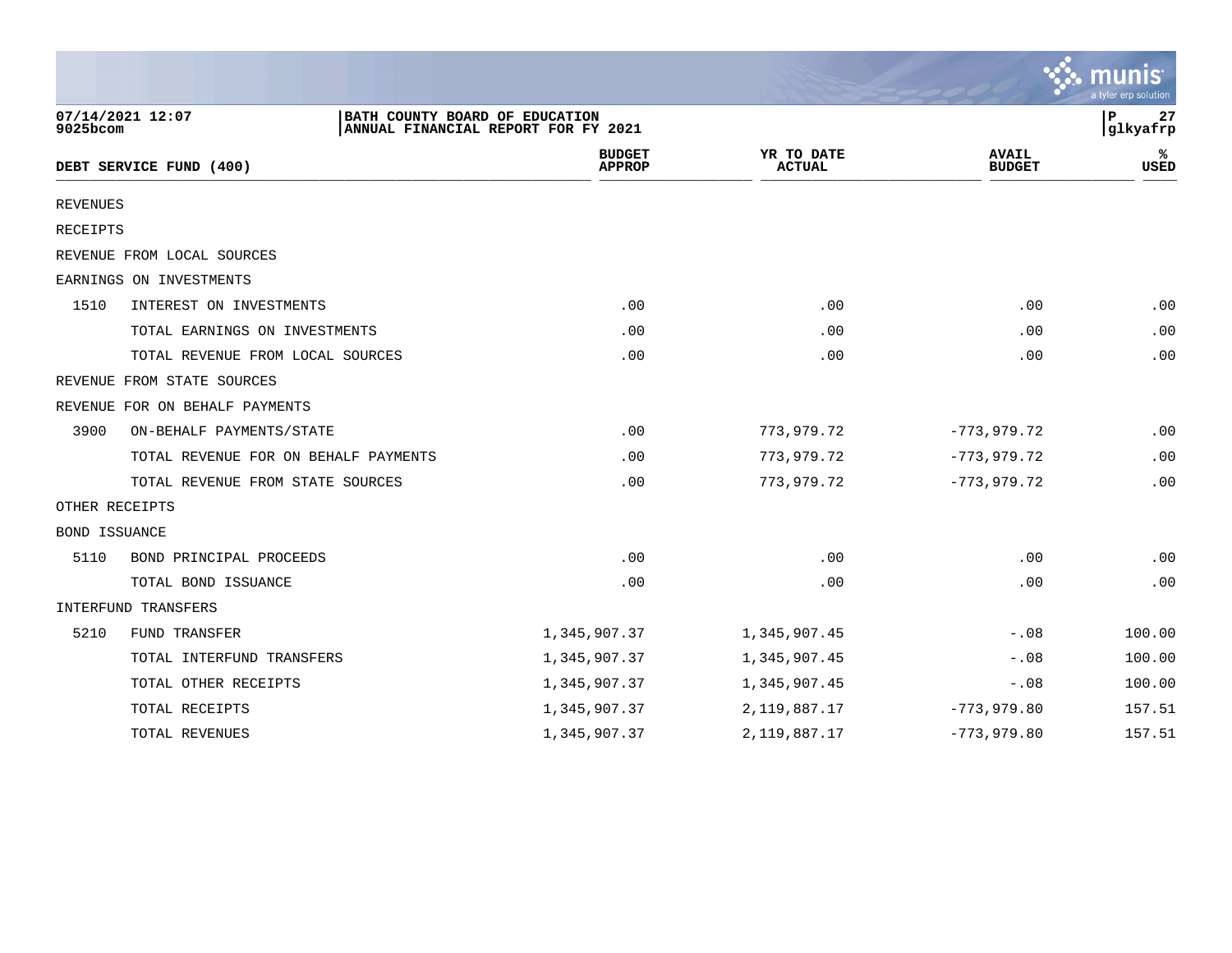

| 07/14/2021 12:07<br>$9025$ bcom                               | BATH COUNTY BOARD OF EDUCATION<br>ANNUAL FINANCIAL REPORT FOR FY 2021 |                                |  |                             | 28<br>ΙP<br> glkyafrp         |                   |
|---------------------------------------------------------------|-----------------------------------------------------------------------|--------------------------------|--|-----------------------------|-------------------------------|-------------------|
| DEBT SERVICE FUND (400)                                       |                                                                       | <b>BUDGET</b><br><b>APPROP</b> |  | YR TO DATE<br><b>ACTUAL</b> | <b>AVAIL</b><br><b>BUDGET</b> | %ะ<br><b>USED</b> |
| EXPENDITURES                                                  |                                                                       |                                |  |                             |                               |                   |
| 5100<br>DEBT SERVICE                                          |                                                                       |                                |  |                             |                               |                   |
| 0800<br>DEBT SERVICE AND MISCELLANEOUS<br>0900<br>OTHER ITEMS |                                                                       | 1,345,907.37<br>$.00 \ \rm$    |  | 2,119,887.17<br>.00         | $-773,979.80$<br>.00          | 157.51<br>.00     |
| TOTAL 5100                                                    | DEBT SERVICE                                                          | 1,345,907.37                   |  | 2,119,887.17                | $-773,979.80$                 | 157.51            |
| 5200<br>FUND TRANSFERS                                        |                                                                       |                                |  |                             |                               |                   |
| 0900<br>OTHER ITEMS                                           |                                                                       | .00                            |  | .00                         | .00                           | .00               |
| TOTAL 5200                                                    | FUND TRANSFERS                                                        | .00                            |  | .00                         | .00                           | .00               |
| TOTAL EXPENDITURES                                            |                                                                       | 1,345,907.37                   |  | 2,119,887.17                | $-773,979.80$                 | 157.51            |
| TOTAL FOR DEBT SERVICE FUND (400)                             |                                                                       | .00                            |  | .00                         | .00                           | .00               |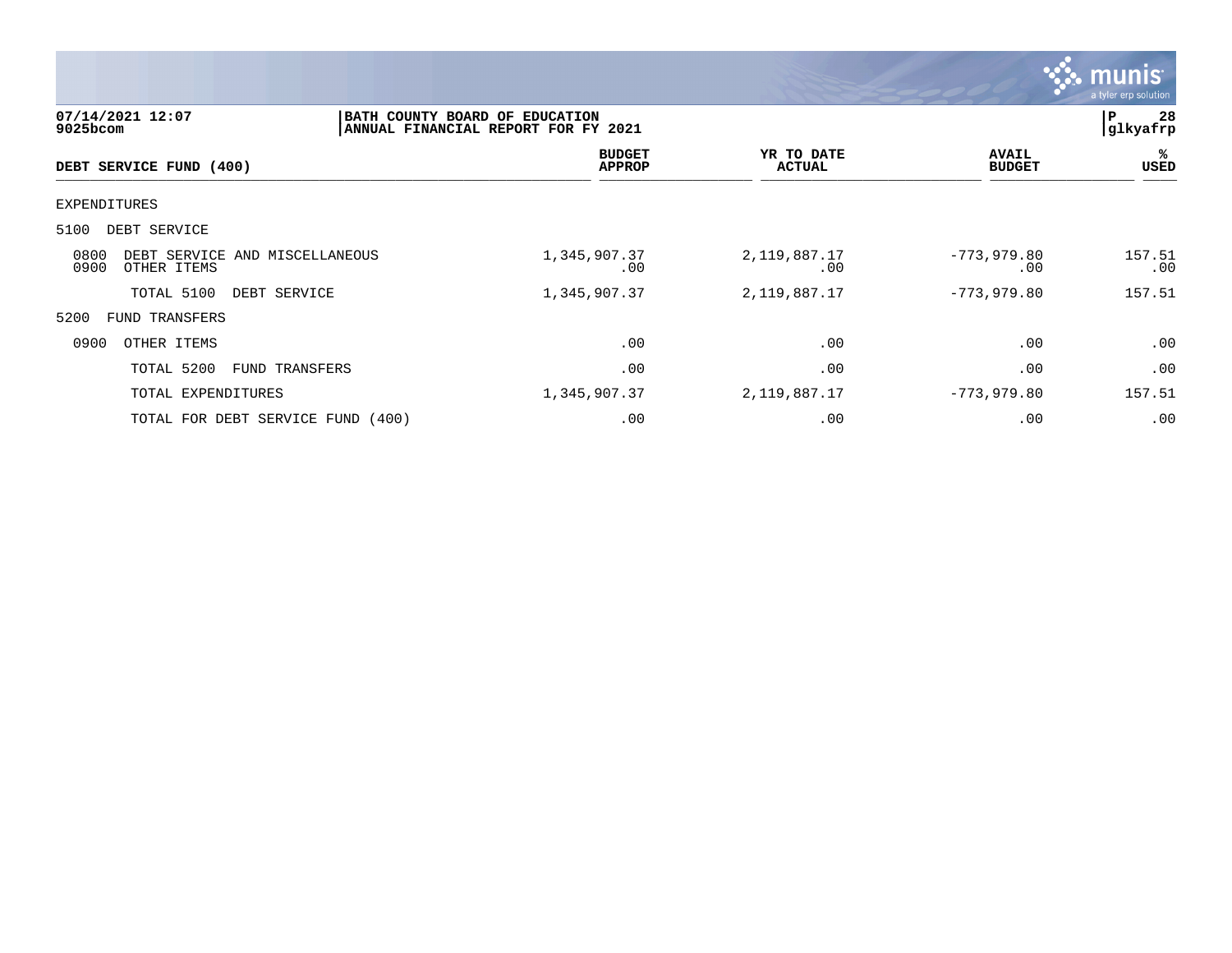|                                                                                                      |                                                                                                                                                                                                                                                                                                                                                                                    |                                                                                                        |                                                                                              |                                                                                                        | munis<br>a tyler erp solution                                                            |
|------------------------------------------------------------------------------------------------------|------------------------------------------------------------------------------------------------------------------------------------------------------------------------------------------------------------------------------------------------------------------------------------------------------------------------------------------------------------------------------------|--------------------------------------------------------------------------------------------------------|----------------------------------------------------------------------------------------------|--------------------------------------------------------------------------------------------------------|------------------------------------------------------------------------------------------|
| $9025$ bcom                                                                                          | 07/14/2021 12:07<br>BATH COUNTY BOARD OF EDUCATION                                                                                                                                                                                                                                                                                                                                 | ANNUAL FINANCIAL REPORT FOR FY 2021                                                                    |                                                                                              |                                                                                                        | l P<br>29<br> glkyafrp                                                                   |
|                                                                                                      | FOOD SERVICE FUND (51)                                                                                                                                                                                                                                                                                                                                                             | <b>BUDGET</b><br><b>APPROP</b>                                                                         | YR TO DATE<br><b>ACTUAL</b>                                                                  | <b>AVAIL</b><br><b>BUDGET</b>                                                                          | ℁<br><b>USED</b>                                                                         |
| <b>REVENUES</b>                                                                                      |                                                                                                                                                                                                                                                                                                                                                                                    |                                                                                                        |                                                                                              |                                                                                                        |                                                                                          |
|                                                                                                      | 0999 BEGINNING BALANCE                                                                                                                                                                                                                                                                                                                                                             |                                                                                                        |                                                                                              |                                                                                                        |                                                                                          |
|                                                                                                      | TOTAL 0999 BEGINNING BALANCE                                                                                                                                                                                                                                                                                                                                                       | 2,199,245.42                                                                                           | 2,096,569.51                                                                                 | 102,675.91                                                                                             | 95.33                                                                                    |
| <b>RECEIPTS</b>                                                                                      |                                                                                                                                                                                                                                                                                                                                                                                    |                                                                                                        |                                                                                              |                                                                                                        |                                                                                          |
|                                                                                                      | REVENUE FROM LOCAL SOURCES                                                                                                                                                                                                                                                                                                                                                         |                                                                                                        |                                                                                              |                                                                                                        |                                                                                          |
|                                                                                                      | EARNINGS ON INVESTMENTS                                                                                                                                                                                                                                                                                                                                                            |                                                                                                        |                                                                                              |                                                                                                        |                                                                                          |
| 1510                                                                                                 | INTEREST ON INVESTMENTS                                                                                                                                                                                                                                                                                                                                                            | 3,000.00                                                                                               | 9,781.52                                                                                     | $-6,781.52$                                                                                            | 326.05                                                                                   |
|                                                                                                      | TOTAL EARNINGS ON INVESTMENTS                                                                                                                                                                                                                                                                                                                                                      | 3,000.00                                                                                               | 9,781.52                                                                                     | $-6,781.52$                                                                                            | 326.05                                                                                   |
| FOOD SERVICE                                                                                         |                                                                                                                                                                                                                                                                                                                                                                                    |                                                                                                        |                                                                                              |                                                                                                        |                                                                                          |
| 1611<br>1612<br>1613<br>1621<br>1622<br>1623<br>1624<br>1627<br>1628<br>1629<br>1630<br>1631<br>1637 | REIMBURSABLE SCHOOL LUNCH PROG<br>REIMBURSABLE SCH BREAKFAST PRG<br>REIMBURSABLE SPECIAL MILK PROG<br>NON-REIMBURSABLE LUNCH PROG<br>NON-REIMBURSABLE BREAKFAST PRG<br>NON-REIMBURSABLE MILK PROGRAM<br>NON-REIMBURSBLE A LA CARTE PRG<br>NON-REIMB VENDING MACH PROG<br>NON-REIMB VENDING MACH PROG<br>NON-REIMBURSBLE OTHER FOOD PRG<br>SPECIAL FUNCTIONS<br>CATERING<br>VENDING | 67,000.00<br>600.00<br>.00<br>.00<br>.00<br>.00<br>.00<br>.00<br>.00<br>.00<br>400.00<br>500.00<br>.00 | 4,039.55<br>.00<br>.00<br>.00<br>.00<br>.00<br>.00<br>.00<br>.00<br>.00<br>.00<br>.00<br>.00 | 62,960.45<br>600.00<br>.00<br>.00<br>.00<br>.00<br>.00<br>.00<br>.00<br>.00<br>400.00<br>500.00<br>.00 | 6.03<br>.00<br>.00<br>.00<br>.00<br>.00<br>.00<br>.00<br>.00<br>.00<br>.00<br>.00<br>.00 |
|                                                                                                      | TOTAL FOOD SERVICE                                                                                                                                                                                                                                                                                                                                                                 | 68,500.00                                                                                              | 4,039.55                                                                                     | 64,460.45                                                                                              | 5.90                                                                                     |
|                                                                                                      | OTHER REVENUE FROM LOCAL SOURCES                                                                                                                                                                                                                                                                                                                                                   |                                                                                                        |                                                                                              |                                                                                                        |                                                                                          |
| 1920<br>1980<br>1990<br>1993<br>1994                                                                 | CONTRIBUTIONS/DONATIONS<br>REFUND OF PRIOR YR EXPENDITURE<br>MISCELLANEOUS REVENUE<br>OTHER REBATES<br>RETURN FOR INSUFFICIENT CHECKS                                                                                                                                                                                                                                              | .00<br>.00<br>2,000.00<br>.00<br>.00                                                                   | .00<br>.00<br>.00<br>.00<br>.00                                                              | .00<br>.00<br>2,000.00<br>.00<br>.00                                                                   | .00<br>.00<br>.00<br>.00<br>.00                                                          |
|                                                                                                      | TOTAL OTHER REVENUE FROM LOCAL SOURCES                                                                                                                                                                                                                                                                                                                                             | 2,000.00                                                                                               | .00                                                                                          | 2,000.00                                                                                               | .00                                                                                      |
|                                                                                                      | TOTAL REVENUE FROM LOCAL SOURCES                                                                                                                                                                                                                                                                                                                                                   | 73,500.00                                                                                              | 13,821.07                                                                                    | 59,678.93                                                                                              | 18.80                                                                                    |
|                                                                                                      | REVENUE FROM STATE SOURCES                                                                                                                                                                                                                                                                                                                                                         |                                                                                                        |                                                                                              |                                                                                                        |                                                                                          |
| RESTRICTED                                                                                           |                                                                                                                                                                                                                                                                                                                                                                                    |                                                                                                        |                                                                                              |                                                                                                        |                                                                                          |
| 3200                                                                                                 | RESTRICTED STATE REVENUE                                                                                                                                                                                                                                                                                                                                                           | 33,000.00                                                                                              | 12,331.71                                                                                    | 20,668.29                                                                                              | 37.37                                                                                    |
|                                                                                                      | TOTAL RESTRICTED                                                                                                                                                                                                                                                                                                                                                                   | 33,000.00                                                                                              | 12,331.71                                                                                    | 20,668.29                                                                                              | 37.37                                                                                    |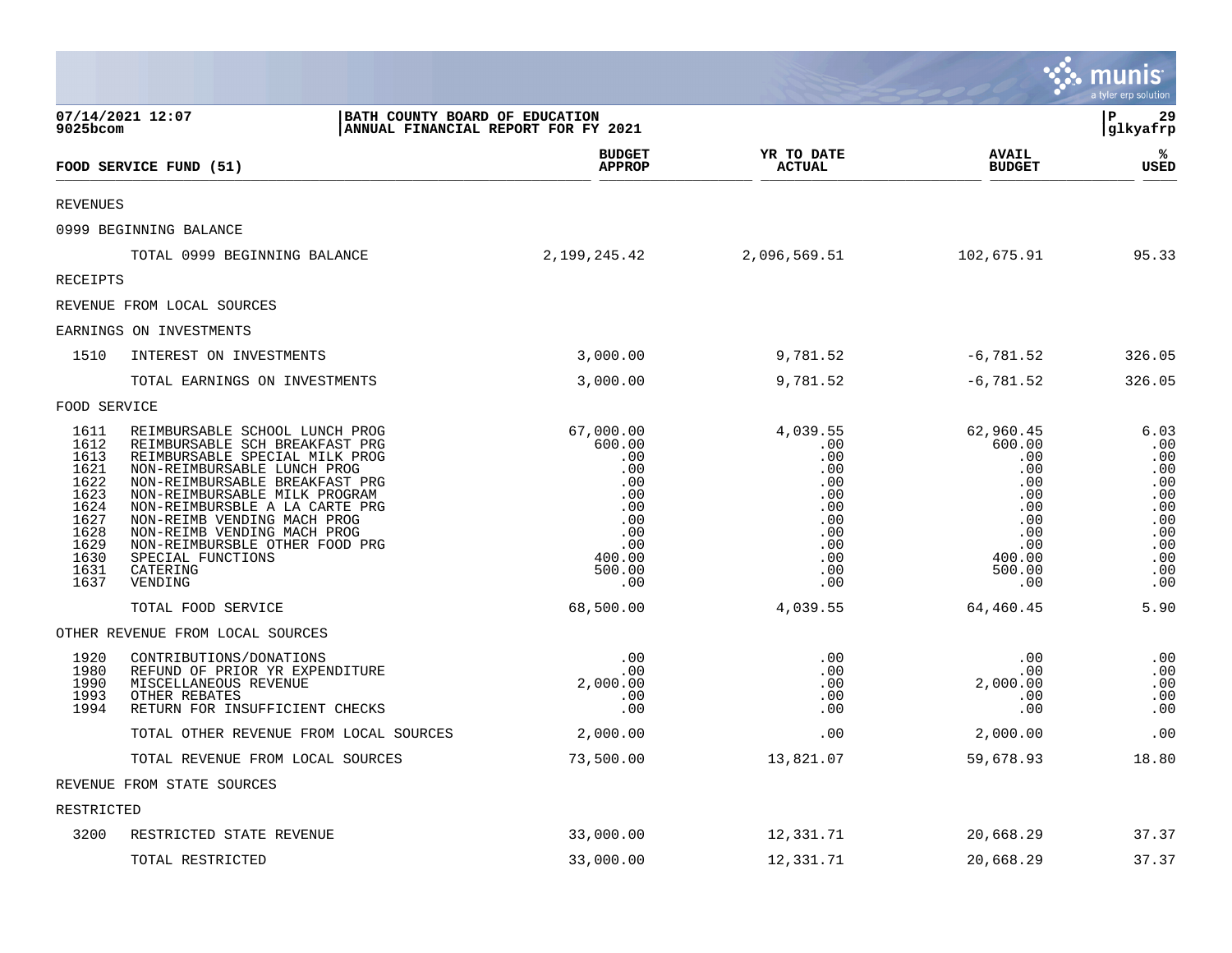

| 07/14/2021 12:07<br>BATH COUNTY BOARD OF EDUCATION<br>ANNUAL FINANCIAL REPORT FOR FY 2021<br>$9025$ bcom |                                                    |                                |                             |                               | 30<br>P<br>glkyafrp |
|----------------------------------------------------------------------------------------------------------|----------------------------------------------------|--------------------------------|-----------------------------|-------------------------------|---------------------|
|                                                                                                          | FOOD SERVICE FUND (51)                             | <b>BUDGET</b><br><b>APPROP</b> | YR TO DATE<br><b>ACTUAL</b> | <b>AVAIL</b><br><b>BUDGET</b> | ℁<br><b>USED</b>    |
|                                                                                                          |                                                    |                                |                             |                               |                     |
|                                                                                                          | REVENUE FOR ON BEHALF PAYMENTS                     |                                |                             |                               |                     |
| 3900                                                                                                     | ON-BEHALF PAYMENTS/STATE                           | .00                            | 96,640.49                   | $-96,640.49$                  | .00                 |
|                                                                                                          | TOTAL REVENUE FOR ON BEHALF PAYMENTS               | .00                            | 96,640.49                   | $-96,640.49$                  | .00                 |
|                                                                                                          | TOTAL REVENUE FROM STATE SOURCES                   | 33,000.00                      | 108,972.20                  | $-75,972.20$                  | 330.22              |
|                                                                                                          | REVENUE FROM FEDERAL SOURCES                       |                                |                             |                               |                     |
|                                                                                                          | RESTRICTED THROUGH THE STATE                       |                                |                             |                               |                     |
| 4500                                                                                                     | RESTRICTED FED THRU STATE                          | 1,194,000.00                   | 1,053,134.33                | 140,865.67                    | 88.20               |
|                                                                                                          | TOTAL RESTRICTED THROUGH THE STATE                 | 1,194,000.00                   | 1,053,134.33                | 140,865.67                    | 88.20               |
|                                                                                                          | CHILD NUTRITION PROGRAM DONATED COMMODIT           |                                |                             |                               |                     |
| 4950                                                                                                     | CHILD NUTR PRG DONATED COMMOD                      | .00                            | 102,514.50                  | $-102, 514.50$                | .00                 |
|                                                                                                          | TOTAL CHILD NUTRITION PROGRAM DONATED COMMODIT     | .00                            | 102,514.50                  | $-102, 514.50$                | .00                 |
|                                                                                                          | TOTAL REVENUE FROM FEDERAL SOURCES                 | 1,194,000.00                   | 1,155,648.83                | 38, 351. 17                   | 96.79               |
|                                                                                                          | OTHER RECEIPTS                                     |                                |                             |                               |                     |
|                                                                                                          | INTERFUND TRANSFERS                                |                                |                             |                               |                     |
| 5210                                                                                                     | FUND TRANSFER                                      | .00                            | .00                         | .00                           | .00                 |
|                                                                                                          | TOTAL INTERFUND TRANSFERS                          | .00                            | .00                         | .00                           | .00                 |
|                                                                                                          | SALE OR COMP FOR LOSS OF ASSETS                    |                                |                             |                               |                     |
| 5341<br>5342                                                                                             | SALE OF EQUIPMENT ETC<br>LOSS COMP - EQUIPMENT ETC | .00<br>.00                     | .00<br>.00                  | .00<br>.00                    | .00<br>.00          |
|                                                                                                          | TOTAL SALE OR COMP FOR LOSS OF ASSETS              | .00                            | .00                         | .00                           | .00                 |
|                                                                                                          | TOTAL OTHER RECEIPTS                               | .00                            | .00                         | .00                           | .00                 |
|                                                                                                          | TOTAL RECEIPTS                                     | 1,300,500.00                   | 1,278,442.10                | 22,057.90                     | 98.30               |
|                                                                                                          | TOTAL REVENUES                                     | 3, 499, 745.42                 | 3, 375, 011.61              | 124,733.81                    | 96.44               |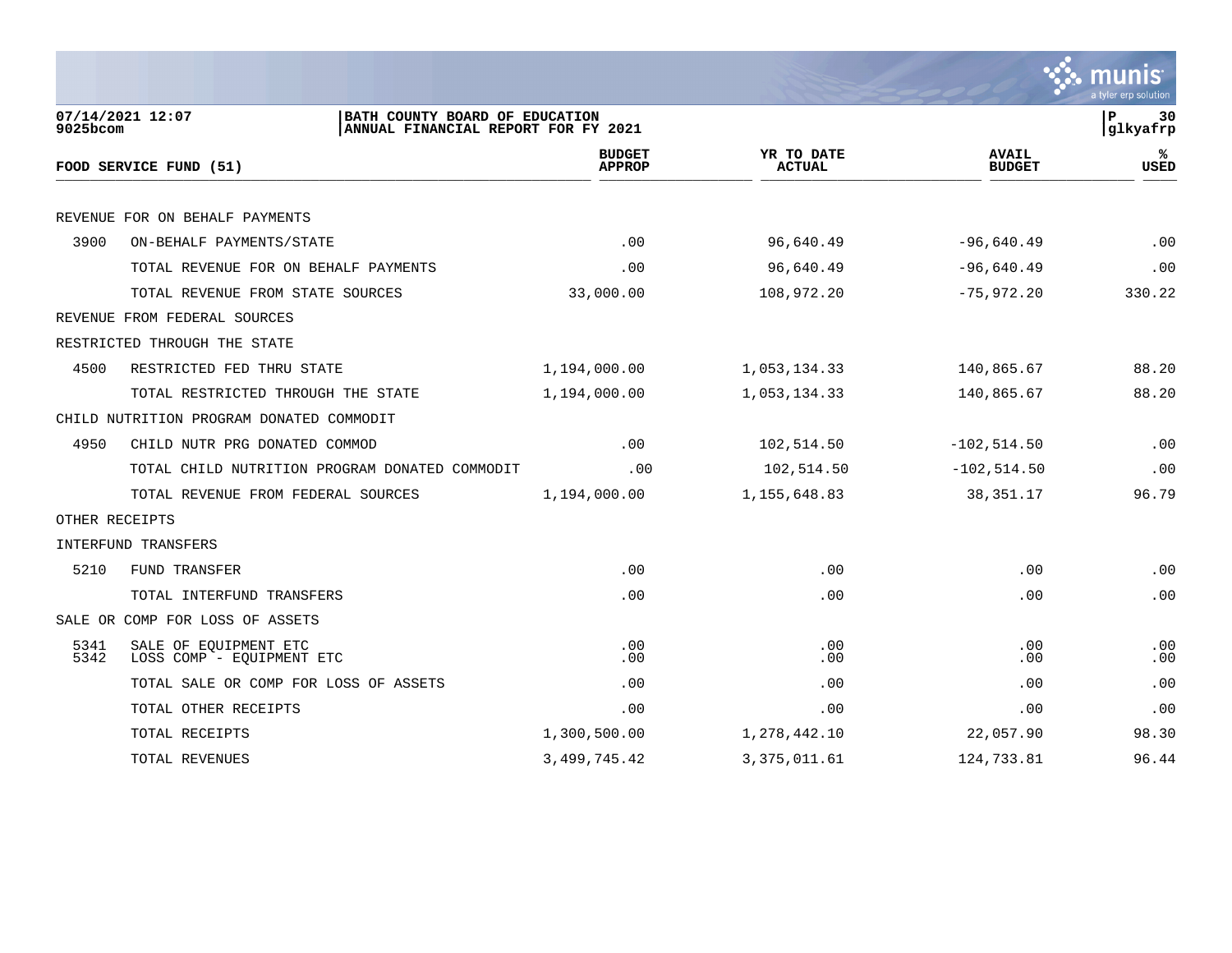

| 07/14/2021 12:07<br>BATH COUNTY BOARD OF EDUCATION<br>9025bcom<br>ANNUAL FINANCIAL REPORT FOR FY 2021                                                                                                                                                                                      |                                                                                                             |                                                                                                                |                                                                                                                          | ΙP<br>31<br>glkyafrp                                                   |
|--------------------------------------------------------------------------------------------------------------------------------------------------------------------------------------------------------------------------------------------------------------------------------------------|-------------------------------------------------------------------------------------------------------------|----------------------------------------------------------------------------------------------------------------|--------------------------------------------------------------------------------------------------------------------------|------------------------------------------------------------------------|
| FOOD SERVICE FUND (51)                                                                                                                                                                                                                                                                     | <b>BUDGET</b><br><b>APPROP</b>                                                                              | YR TO DATE<br><b>ACTUAL</b>                                                                                    | <b>AVAIL</b><br><b>BUDGET</b>                                                                                            | %ะ<br><b>USED</b>                                                      |
| <b>EXPENDITURES</b>                                                                                                                                                                                                                                                                        |                                                                                                             |                                                                                                                |                                                                                                                          |                                                                        |
| 0000<br>RESTRICT TO REV & BAL SHT ONLY                                                                                                                                                                                                                                                     |                                                                                                             |                                                                                                                |                                                                                                                          |                                                                        |
| 0300<br>PURCHASED PROF AND TECH SERV                                                                                                                                                                                                                                                       | .00                                                                                                         | .00                                                                                                            | .00                                                                                                                      | .00                                                                    |
| TOTAL 0000 RESTRICT TO REV & BAL SHT ONLY                                                                                                                                                                                                                                                  | .00                                                                                                         | .00                                                                                                            | .00                                                                                                                      | .00                                                                    |
| STUDENT TRANSPORTATION<br>2700                                                                                                                                                                                                                                                             |                                                                                                             |                                                                                                                |                                                                                                                          |                                                                        |
| 0100<br>SALARIES PERSONNEL SERVICES<br>0200<br>EMPLOYEE BENEFITS                                                                                                                                                                                                                           | 151.00<br>47.00                                                                                             | .00<br>.00                                                                                                     | 151.00<br>47.00                                                                                                          | .00<br>.00                                                             |
| TOTAL 2700<br>STUDENT TRANSPORTATION                                                                                                                                                                                                                                                       | 198.00                                                                                                      | .00                                                                                                            | 198.00                                                                                                                   | .00                                                                    |
| 3100 FOOD SERVICE OPERATION                                                                                                                                                                                                                                                                |                                                                                                             |                                                                                                                |                                                                                                                          |                                                                        |
| 0100<br>SALARIES PERSONNEL SERVICES<br>0200<br>EMPLOYEE BENEFITS<br>0280<br>ON-BEHALF<br>0300<br>PURCHASED PROF AND TECH SERV<br>0400<br>PURCHASED PROPERTY SERVICES<br>0500<br>OTHER PURCHASED SERVICES<br>0600<br>SUPPLIES<br>0700<br>PROPERTY<br>0800<br>DEBT SERVICE AND MISCELLANEOUS | 506,358.00<br>194,000.00<br>.00<br>19,050.00<br>231,799.00<br>5,723.00<br>2,240,503.00<br>262,114.42<br>.00 | 422, 578.35<br>131, 116.86<br>96,640.49<br>800.00<br>4,225.17<br>241.50<br>596, 451.31<br>135,309.53<br>290.50 | 83,779.65<br>62,883.14<br>$-96,640.49$<br>18,250.00<br>227,573.83<br>5,481.50<br>1,644,051.69<br>126,804.89<br>$-290.50$ | 83.45<br>67.59<br>.00<br>4.20<br>1.82<br>4.22<br>26.62<br>51.62<br>.00 |
| TOTAL 3100<br>FOOD SERVICE OPERATION                                                                                                                                                                                                                                                       | 3, 459, 547.42                                                                                              | 1,387,653.71                                                                                                   | 2,071,893.71                                                                                                             | 40.11                                                                  |
| FUND TRANSFERS<br>5200                                                                                                                                                                                                                                                                     |                                                                                                             |                                                                                                                |                                                                                                                          |                                                                        |
| OTHER ITEMS<br>0900                                                                                                                                                                                                                                                                        | 40,000.00                                                                                                   | 65,241.86                                                                                                      | $-25, 241.86$                                                                                                            | 163.10                                                                 |
| TOTAL 5200<br>FUND TRANSFERS                                                                                                                                                                                                                                                               | 40,000.00                                                                                                   | 65,241.86                                                                                                      | $-25, 241.86$                                                                                                            | 163.10                                                                 |
| TOTAL EXPENDITURES                                                                                                                                                                                                                                                                         | 3,499,745.42                                                                                                | 1,452,895.57                                                                                                   | 2,046,849.85                                                                                                             | 41.51                                                                  |
| TOTAL FOR FOOD SERVICE FUND (51)                                                                                                                                                                                                                                                           | .00                                                                                                         | 1,922,116.04                                                                                                   | $-1,922,116.04$                                                                                                          | .00                                                                    |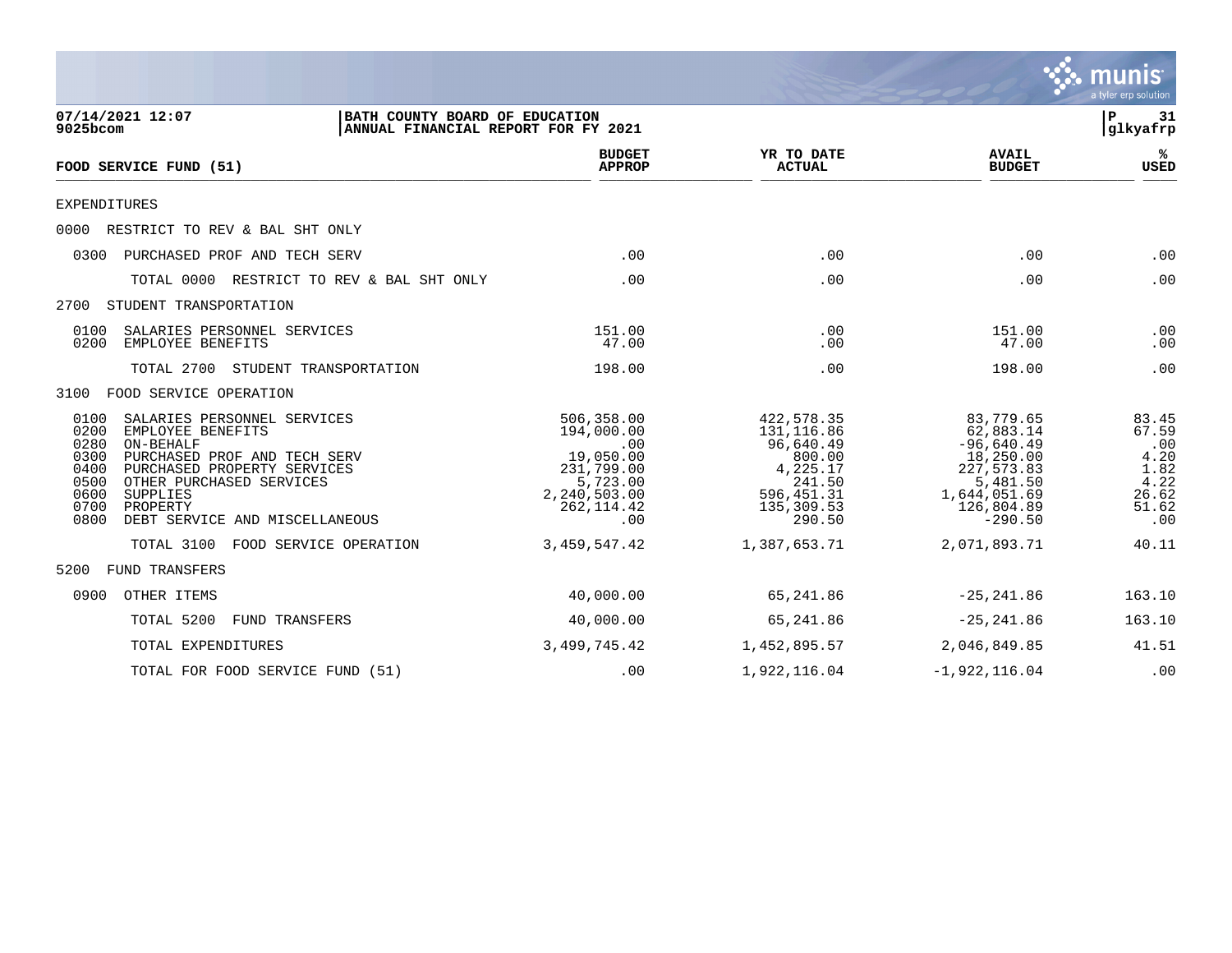|                 |                                                                                           |                                |                             |                               | munis<br>a tyler erp solution |
|-----------------|-------------------------------------------------------------------------------------------|--------------------------------|-----------------------------|-------------------------------|-------------------------------|
| 9025bcom        | 07/14/2021 12:07<br>BATH COUNTY BOARD OF EDUCATION<br>ANNUAL FINANCIAL REPORT FOR FY 2021 |                                |                             |                               | l P<br>32<br> glkyafrp        |
|                 | CHILD CARE (52)                                                                           | <b>BUDGET</b><br><b>APPROP</b> | YR TO DATE<br><b>ACTUAL</b> | <b>AVAIL</b><br><b>BUDGET</b> | ℁<br><b>USED</b>              |
| <b>REVENUES</b> |                                                                                           |                                |                             |                               |                               |
|                 | 0999 BEGINNING BALANCE                                                                    |                                |                             |                               |                               |
|                 | TOTAL 0999 BEGINNING BALANCE                                                              | 6,251.90                       | 20,633.54                   | $-14,381.64$                  | 330.04                        |
| RECEIPTS        |                                                                                           |                                |                             |                               |                               |
|                 | REVENUE FROM LOCAL SOURCES                                                                |                                |                             |                               |                               |
| TUITION         |                                                                                           |                                |                             |                               |                               |
| 1310            | TUITION FROM INDIVIDUALS                                                                  | 99,051.43                      | 22,288.00                   | 76,763.43                     | 22.50                         |
|                 | TOTAL TUITION                                                                             | 99,051.43                      | 22,288.00                   | 76, 763. 43                   | 22.50                         |
|                 | OTHER REVENUE FROM LOCAL SOURCES                                                          |                                |                             |                               |                               |
| 1920<br>1990    | CONTRIBUTIONS/DONATIONS<br>MISCELLANEOUS REVENUE                                          | .00<br>.00                     | .00<br>.00                  | .00<br>.00                    | .00<br>.00                    |
|                 | TOTAL OTHER REVENUE FROM LOCAL SOURCES                                                    | .00                            | .00                         | .00                           | .00                           |
|                 | TOTAL REVENUE FROM LOCAL SOURCES                                                          | 99,051.43                      | 22,288.00                   | 76, 763.43                    | 22.50                         |
|                 | REVENUE FROM STATE SOURCES                                                                |                                |                             |                               |                               |
|                 | EXPENDITURE REIMBURSEMENTS                                                                |                                |                             |                               |                               |
| 3131            | MISCELLANEOUS REIMBURSEMENTS                                                              | 40,000.00                      | 48,621.19                   | $-8,621.19$                   | 121.55                        |
|                 | TOTAL EXPENDITURE REIMBURSEMENTS                                                          | 40,000.00                      | 48,621.19                   | $-8,621.19$                   | 121.55                        |
|                 | REVENUE FOR ON BEHALF PAYMENTS                                                            |                                |                             |                               |                               |
| 3900            | ON-BEHALF PAYMENTS/STATE                                                                  | .00                            | 3,316.20                    | $-3,316.20$                   | .00                           |
|                 | TOTAL REVENUE FOR ON BEHALF PAYMENTS                                                      | .00                            | 3,316.20                    | $-3,316.20$                   | .00                           |
|                 | TOTAL REVENUE FROM STATE SOURCES                                                          | 40,000.00                      | 51,937.39                   | $-11,937.39$                  | 129.84                        |
|                 | REVENUE FROM FEDERAL SOURCES                                                              |                                |                             |                               |                               |
|                 | RESTRICTED THROUGH THE STATE                                                              |                                |                             |                               |                               |
| 4500            | RESTRICTED FED THRU STATE                                                                 | 59,300.00                      | 110,670.49                  | $-51,370.49$                  | 186.63                        |
|                 | TOTAL RESTRICTED THROUGH THE STATE                                                        | 59,300.00                      | 110,670.49                  | $-51,370.49$                  | 186.63                        |
|                 | TOTAL REVENUE FROM FEDERAL SOURCES                                                        | 59,300.00                      | 110,670.49                  | $-51,370.49$                  | 186.63                        |
|                 |                                                                                           |                                |                             |                               |                               |

 $\mathcal{L}$ 

OTHER RECEIPTS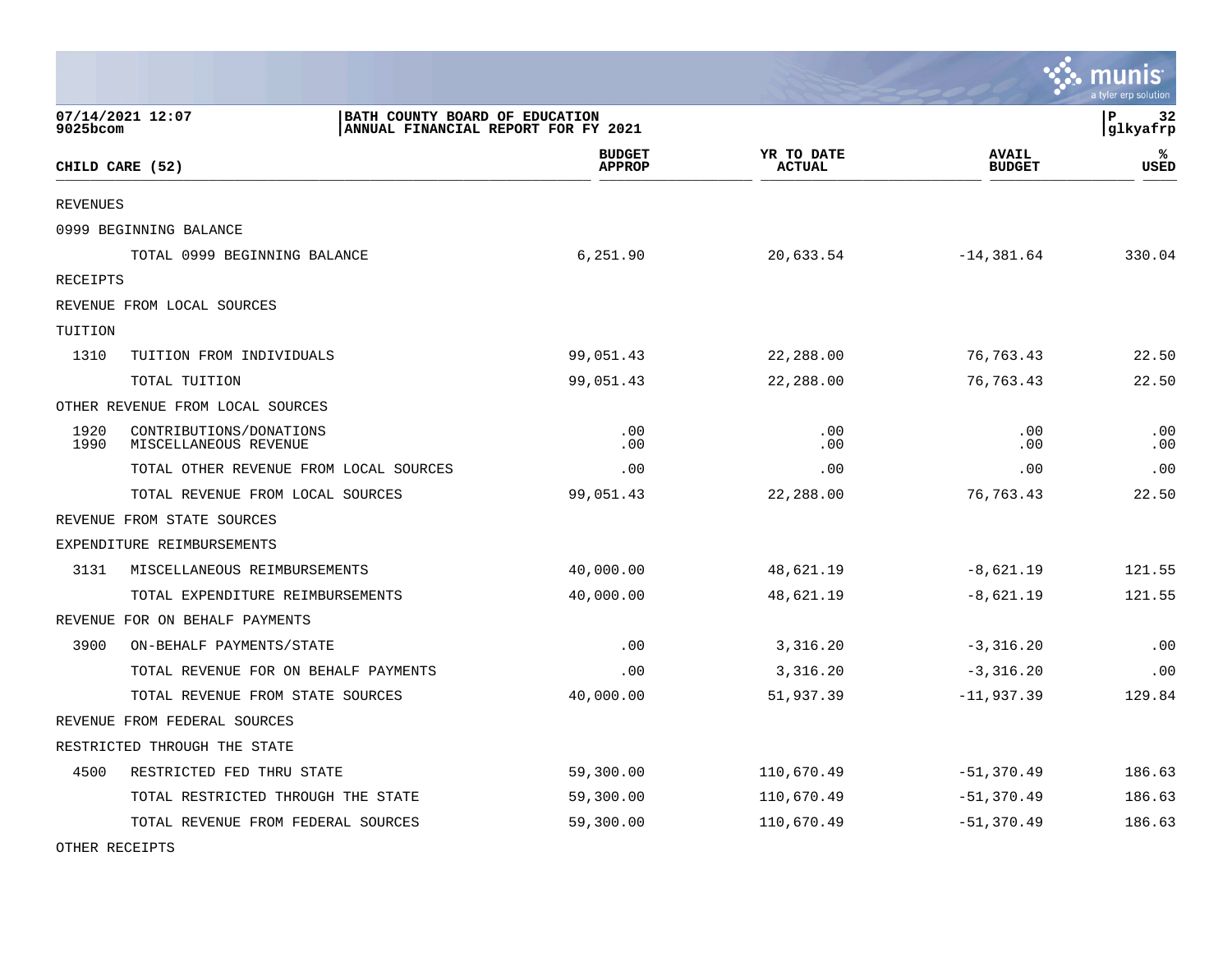

| 9025bcom        | 07/14/2021 12:07<br>BATH COUNTY BOARD OF EDUCATION<br> ANNUAL FINANCIAL REPORT FOR FY 2021 |                                |                             | -33<br>P<br> glkyafrp         |            |
|-----------------|--------------------------------------------------------------------------------------------|--------------------------------|-----------------------------|-------------------------------|------------|
| CHILD CARE (52) |                                                                                            | <b>BUDGET</b><br><b>APPROP</b> | YR TO DATE<br><b>ACTUAL</b> | <b>AVAIL</b><br><b>BUDGET</b> | %ะ<br>USED |
|                 | INTERFUND TRANSFERS                                                                        |                                |                             |                               |            |
| 5210            | FUND TRANSFER                                                                              | .00                            | .00                         | .00                           | .00        |
|                 | TOTAL INTERFUND TRANSFERS                                                                  | .00                            | .00                         | .00                           | .00        |
|                 | TOTAL OTHER RECEIPTS                                                                       | .00                            | .00                         | .00                           | .00        |
|                 | TOTAL RECEIPTS                                                                             | 198,351.43                     | 184,895.88                  | 13,455.55                     | 93.22      |
|                 | TOTAL REVENUES                                                                             | 204,603.33                     | 205,529.42                  | $-926.09$                     | 100.45     |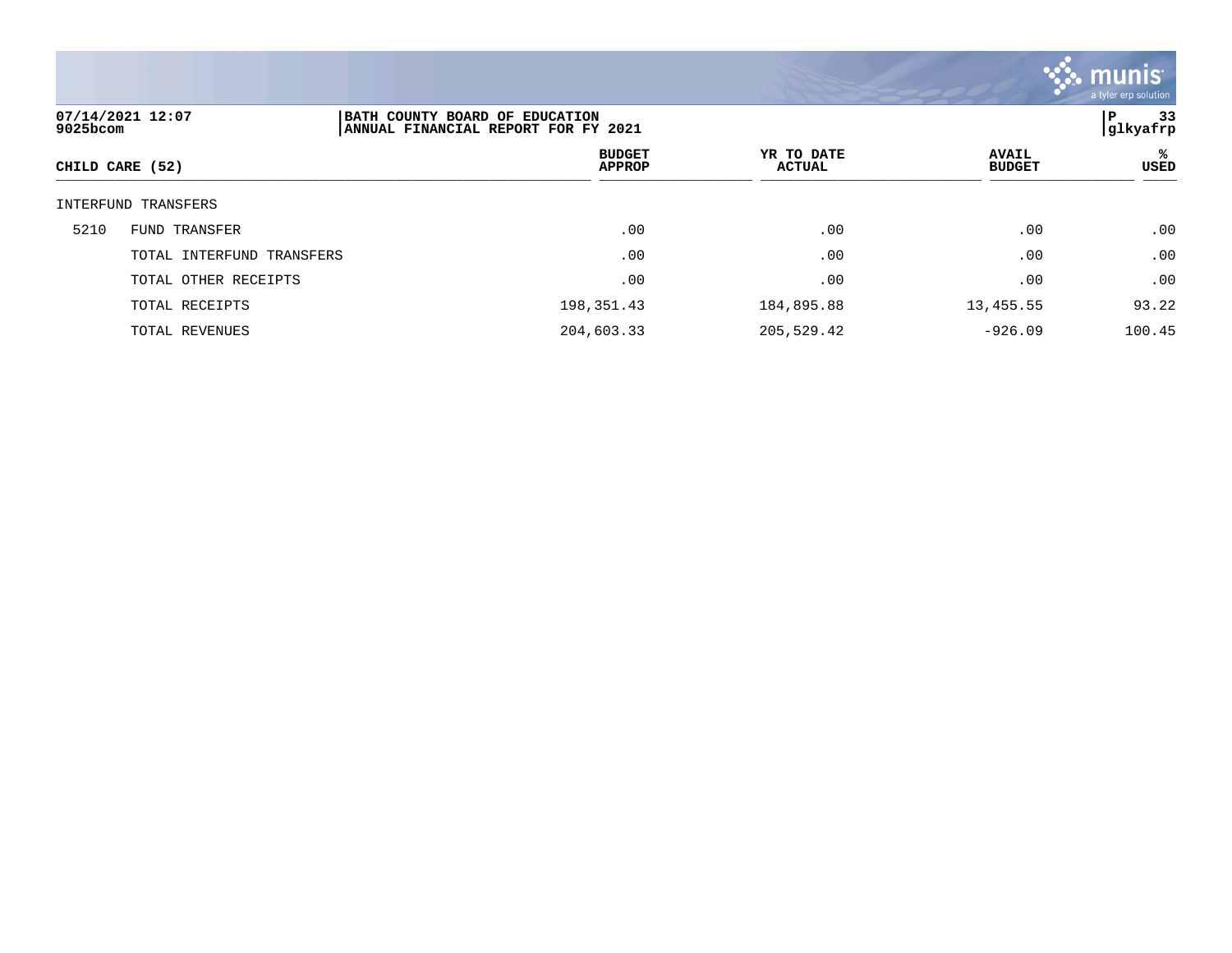|                                                                      |                                                                                                                                                                                                                    |                                                                                          |                                                                                          |                                                                                                  | munis<br>a tyler erp solution                                      |
|----------------------------------------------------------------------|--------------------------------------------------------------------------------------------------------------------------------------------------------------------------------------------------------------------|------------------------------------------------------------------------------------------|------------------------------------------------------------------------------------------|--------------------------------------------------------------------------------------------------|--------------------------------------------------------------------|
| 9025bcom                                                             | 07/14/2021 12:07<br> BATH COUNTY BOARD OF EDUCATION<br>ANNUAL FINANCIAL REPORT FOR FY 2021                                                                                                                         |                                                                                          |                                                                                          |                                                                                                  | l P<br>34<br>glkyafrp                                              |
|                                                                      | CHILD CARE (52)                                                                                                                                                                                                    | <b>BUDGET</b><br><b>APPROP</b>                                                           | YR TO DATE<br><b>ACTUAL</b>                                                              | <b>AVAIL</b><br><b>BUDGET</b>                                                                    | ℁<br><b>USED</b>                                                   |
| EXPENDITURES                                                         |                                                                                                                                                                                                                    |                                                                                          |                                                                                          |                                                                                                  |                                                                    |
|                                                                      | 2600 PLANT OPERATIONS & MAINTENANCE                                                                                                                                                                                |                                                                                          |                                                                                          |                                                                                                  |                                                                    |
| 0100<br>0200                                                         | SALARIES PERSONNEL SERVICES<br>EMPLOYEE BENEFITS                                                                                                                                                                   | .00<br>.00.                                                                              | .00<br>.00                                                                               | .00<br>.00                                                                                       | .00<br>.00                                                         |
|                                                                      | TOTAL 2600 PLANT OPERATIONS & MAINTENANCE                                                                                                                                                                          | .00                                                                                      | .00                                                                                      | .00                                                                                              | .00                                                                |
|                                                                      | 3200 DAY CARE OPERATIONS                                                                                                                                                                                           |                                                                                          |                                                                                          |                                                                                                  |                                                                    |
| 0100<br>0200<br>0280<br>0300<br>0400<br>0500<br>0600<br>0700         | SALARIES PERSONNEL SERVICES<br>EMPLOYEE BENEFITS<br>ON-BEHALF<br>PURCHASED PROF AND TECH SERV<br>PURCHASED PROPERTY SERVICES<br>OTHER PURCHASED SERVICES<br>SUPPLIES<br>PROPERTY                                   | 28,098.00<br>8,641.00<br>.00<br>500.00<br>1,500.00<br>500.00<br>11,094.11<br>.00         | 14,500.71<br>4,598.16<br>1,658.10<br>.00<br>.00<br>.00<br>.00<br>.00                     | 13,597.29<br>4,042.84<br>$-1,658.10$<br>500.00<br>1,500.00<br>500.00<br>11,094.11<br>.00         | 51.61<br>53.21<br>.00<br>.00<br>.00<br>.00<br>.00<br>.00           |
|                                                                      | TOTAL 3200<br>DAY CARE OPERATIONS                                                                                                                                                                                  | 50, 333.11                                                                               | 20,756.97                                                                                | 29,576.14                                                                                        | 41.24                                                              |
| 3300                                                                 | COMMUNITY SERVICES                                                                                                                                                                                                 |                                                                                          |                                                                                          |                                                                                                  |                                                                    |
| 0100<br>0200<br>0280<br>0300<br>0400<br>0500<br>0600<br>0700<br>0800 | SALARIES PERSONNEL SERVICES<br>EMPLOYEE BENEFITS<br>ON-BEHALF<br>PURCHASED PROF AND TECH SERV<br>PURCHASED PROPERTY SERVICES<br>OTHER PURCHASED SERVICES<br>SUPPLIES<br>PROPERTY<br>DEBT SERVICE AND MISCELLANEOUS | 94,633.00<br>32,208.00<br>.00<br>500.00<br>1,500.00<br>500.00<br>24,929.22<br>.00<br>.00 | 75,172.20<br>22,954.27<br>1,658.10<br>.00<br>.00<br>11.31<br>5,575.61<br>$.00 \,$<br>.00 | 19,460.80<br>9,253.73<br>$-1,658.10$<br>500.00<br>1,500.00<br>488.69<br>19,353.61<br>.00.<br>.00 | 79.44<br>71.27<br>.00<br>.00<br>.00<br>2.26<br>22.37<br>.00<br>.00 |
|                                                                      | TOTAL 3300<br>COMMUNITY SERVICES                                                                                                                                                                                   | 154, 270. 22                                                                             | 105, 371.49                                                                              | 48,898.73                                                                                        | 68.30                                                              |
|                                                                      | TOTAL EXPENDITURES                                                                                                                                                                                                 | 204,603.33                                                                               | 126, 128.46                                                                              | 78,474.87                                                                                        | 61.65                                                              |
|                                                                      | TOTAL FOR CHILD CARE (52)                                                                                                                                                                                          | .00                                                                                      | 79,400.96                                                                                | $-79,400.96$                                                                                     | .00                                                                |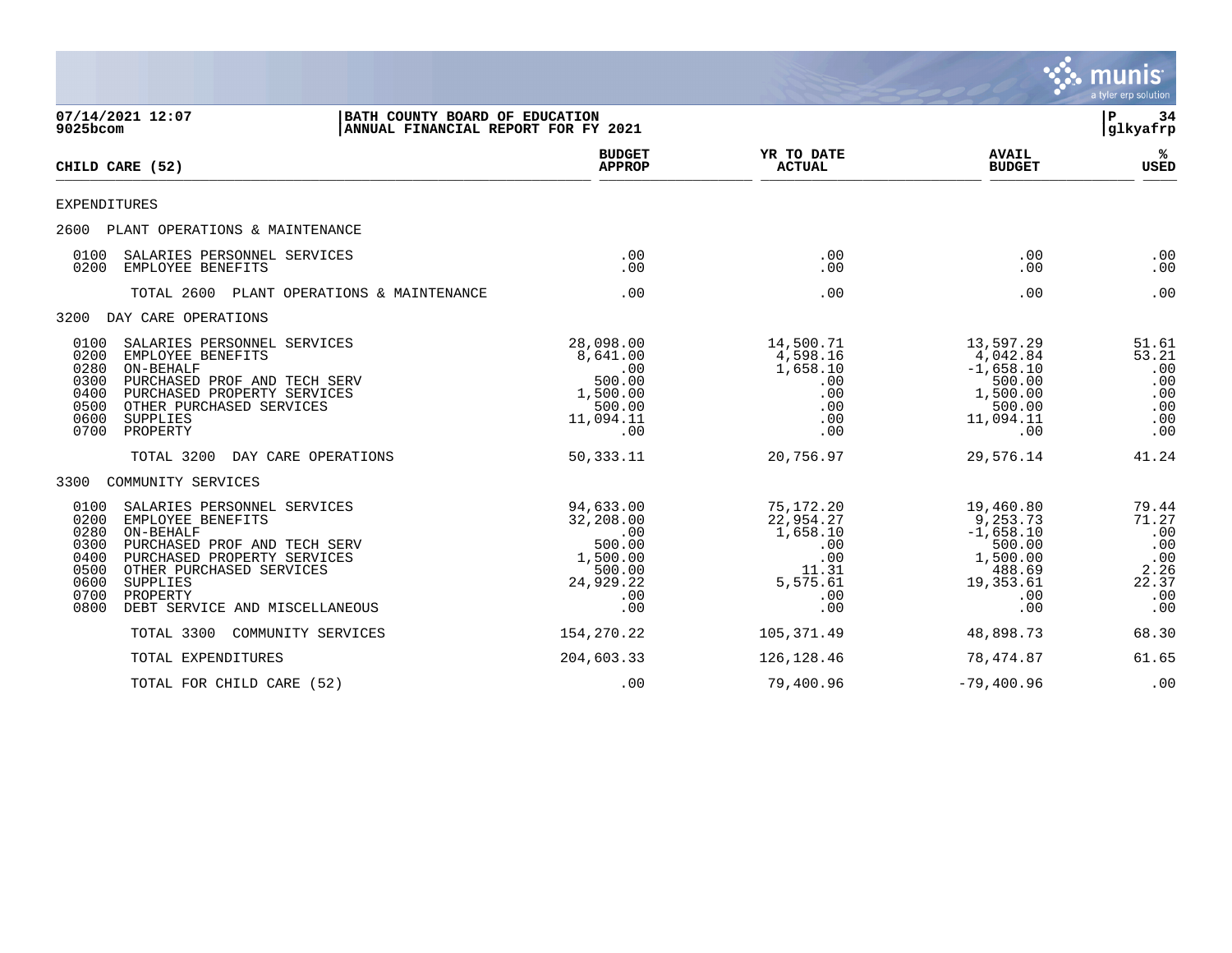|                                                                                                       |                                |                             |                               | <u>'እ. munis</u><br>a tyler erp solution |
|-------------------------------------------------------------------------------------------------------|--------------------------------|-----------------------------|-------------------------------|------------------------------------------|
| 07/14/2021 12:07<br>BATH COUNTY BOARD OF EDUCATION<br>ANNUAL FINANCIAL REPORT FOR FY 2021<br>9025bcom |                                |                             |                               |                                          |
| PRESCHOOL (53)                                                                                        | <b>BUDGET</b><br><b>APPROP</b> | YR TO DATE<br><b>ACTUAL</b> | <b>AVAIL</b><br><b>BUDGET</b> | ℁<br>USED                                |
| <b>REVENUES</b>                                                                                       |                                |                             |                               |                                          |
| 0999 BEGINNING BALANCE                                                                                |                                |                             |                               |                                          |
| TOTAL 0999 BEGINNING BALANCE                                                                          | 1,901.91                       | 493.51                      | 1,408.40                      | 25.95                                    |
| <b>RECEIPTS</b>                                                                                       |                                |                             |                               |                                          |
| REVENUE FROM LOCAL SOURCES                                                                            |                                |                             |                               |                                          |
| TUITION                                                                                               |                                |                             |                               |                                          |
| 1310<br>TUITION FROM INDIVIDUALS                                                                      | 13, 157. 23                    | .00                         | 13, 157. 23                   | .00                                      |
| TOTAL TUITION                                                                                         | 13, 157. 23                    | .00                         | 13, 157. 23                   | .00                                      |
| TOTAL REVENUE FROM LOCAL SOURCES                                                                      | 13, 157. 23                    | .00                         | 13, 157. 23                   | .00                                      |
| REVENUE FROM STATE SOURCES                                                                            |                                |                             |                               |                                          |
| REVENUE FOR ON BEHALF PAYMENTS                                                                        |                                |                             |                               |                                          |
| 3900<br>ON-BEHALF PAYMENTS/STATE                                                                      | .00                            | .00                         | .00                           | .00                                      |
| TOTAL REVENUE FOR ON BEHALF PAYMENTS                                                                  | .00                            | .00                         | .00                           | .00                                      |
| TOTAL REVENUE FROM STATE SOURCES                                                                      | .00                            | .00                         | .00                           | .00                                      |
| TOTAL RECEIPTS                                                                                        | 13, 157. 23                    | .00                         | 13, 157. 23                   | .00                                      |
| TOTAL REVENUES                                                                                        | 15,059.14                      | 493.51                      | 14,565.63                     | 3.28                                     |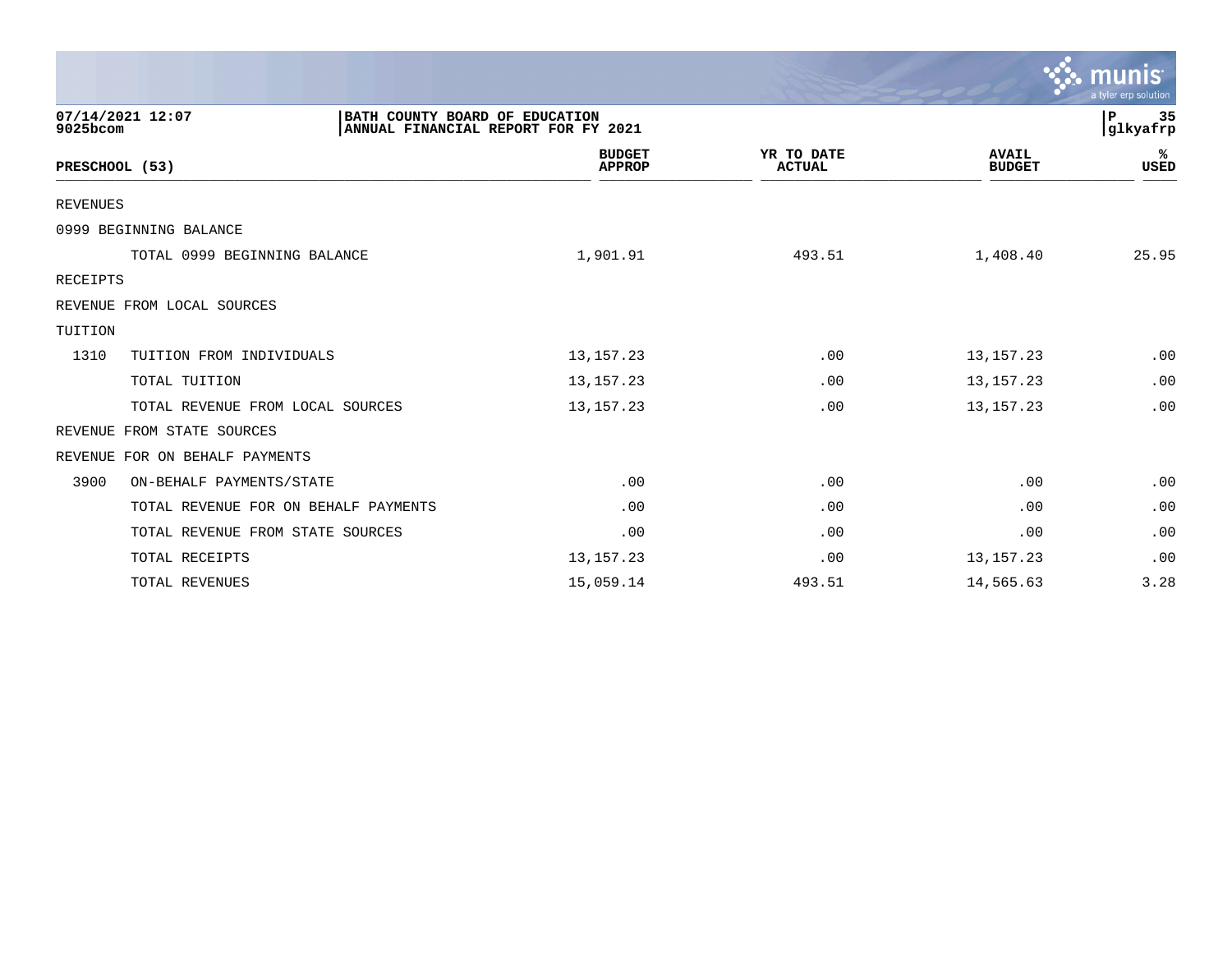|                                                                                                                                                                                                                                                                                            |                                                                                             |                                                                               |                                                                                             | munis<br>a tyler erp solution                                        |
|--------------------------------------------------------------------------------------------------------------------------------------------------------------------------------------------------------------------------------------------------------------------------------------------|---------------------------------------------------------------------------------------------|-------------------------------------------------------------------------------|---------------------------------------------------------------------------------------------|----------------------------------------------------------------------|
| 07/14/2021 12:07<br>BATH COUNTY BOARD OF EDUCATION<br>9025bcom<br>ANNUAL FINANCIAL REPORT FOR FY 2021                                                                                                                                                                                      |                                                                                             |                                                                               |                                                                                             | 36<br>P<br>glkyafrp                                                  |
| PRESCHOOL (53)                                                                                                                                                                                                                                                                             | <b>BUDGET</b><br><b>APPROP</b>                                                              | YR TO DATE<br><b>ACTUAL</b>                                                   | <b>AVAIL</b><br><b>BUDGET</b>                                                               | ℁<br><b>USED</b>                                                     |
| <b>EXPENDITURES</b>                                                                                                                                                                                                                                                                        |                                                                                             |                                                                               |                                                                                             |                                                                      |
| 0000<br>RESTRICT TO REV & BAL SHT ONLY                                                                                                                                                                                                                                                     |                                                                                             |                                                                               |                                                                                             |                                                                      |
| ON-BEHALF<br>0280                                                                                                                                                                                                                                                                          | .00                                                                                         | .00                                                                           | .00                                                                                         | .00                                                                  |
| RESTRICT TO REV & BAL SHT ONLY<br>TOTAL 0000                                                                                                                                                                                                                                               | .00                                                                                         | .00                                                                           | .00                                                                                         | .00                                                                  |
| 1000<br>INSTRUCTION                                                                                                                                                                                                                                                                        |                                                                                             |                                                                               |                                                                                             |                                                                      |
| 0100<br>SALARIES PERSONNEL SERVICES<br>0200<br>EMPLOYEE BENEFITS<br>0280<br>ON-BEHALF<br>0300<br>PURCHASED PROF AND TECH SERV<br>0400<br>PURCHASED PROPERTY SERVICES<br>OTHER PURCHASED SERVICES<br>0500<br>0600<br>SUPPLIES<br>0700<br>PROPERTY<br>0800<br>DEBT SERVICE AND MISCELLANEOUS | 2,200.00<br>2,000.00<br>.00<br>.00<br>2,422.72<br>1,063.52<br>5,200.00<br>2,122.90<br>50.00 | .00<br>.00<br>.00<br>.00<br>1,033.78<br>.00<br>1,275.37<br>$-1,815.64$<br>.00 | 2,200.00<br>2,000.00<br>.00<br>.00<br>1,388.94<br>1,063.52<br>3,924.63<br>3,938.54<br>50.00 | .00<br>.00<br>.00<br>.00<br>42.67<br>.00<br>24.53<br>$-85.53$<br>.00 |
| TOTAL 1000<br>INSTRUCTION                                                                                                                                                                                                                                                                  | 15,059.14                                                                                   | 493.51                                                                        | 14,565.63                                                                                   | 3.28                                                                 |
| STUDENT TRANSPORTATION<br>2700                                                                                                                                                                                                                                                             |                                                                                             |                                                                               |                                                                                             |                                                                      |
| 0100<br>SALARIES PERSONNEL SERVICES<br>0200<br>EMPLOYEE BENEFITS                                                                                                                                                                                                                           | .00<br>.00                                                                                  | .00<br>.00                                                                    | .00<br>.00                                                                                  | .00<br>.00                                                           |
| TOTAL 2700<br>STUDENT TRANSPORTATION                                                                                                                                                                                                                                                       | .00                                                                                         | .00                                                                           | .00                                                                                         | .00                                                                  |
| TOTAL EXPENDITURES                                                                                                                                                                                                                                                                         | 15,059.14                                                                                   | 493.51                                                                        | 14,565.63                                                                                   | 3.28                                                                 |
| TOTAL FOR PRESCHOOL (53)                                                                                                                                                                                                                                                                   | .00                                                                                         | .00                                                                           | .00                                                                                         | .00                                                                  |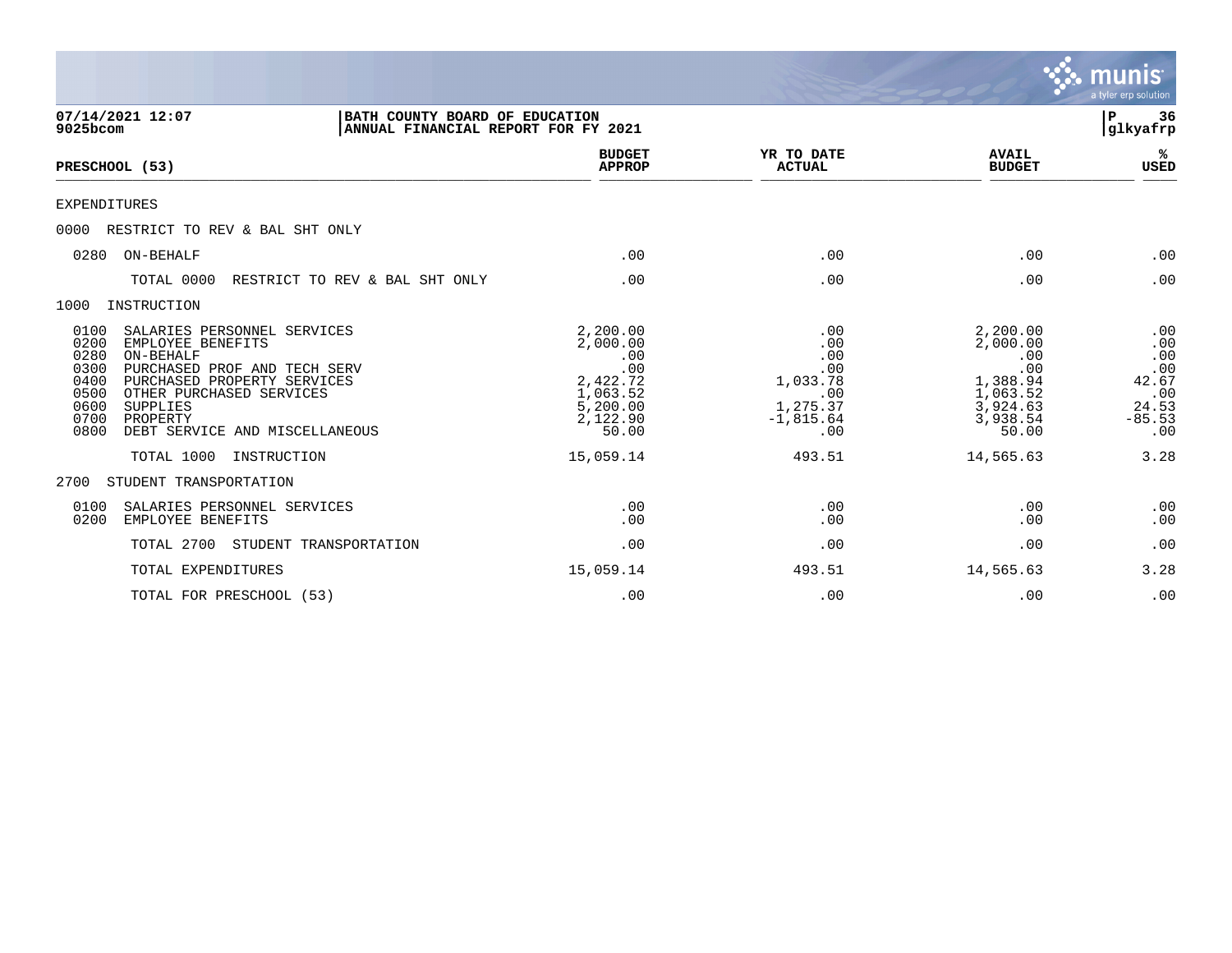|                 |                                                                                           |                                |                             |                               | $\sim$ munis<br>a tyler erp solution |
|-----------------|-------------------------------------------------------------------------------------------|--------------------------------|-----------------------------|-------------------------------|--------------------------------------|
| 9025bcom        | 07/14/2021 12:07<br>BATH COUNTY BOARD OF EDUCATION<br>ANNUAL FINANCIAL REPORT FOR FY 2021 |                                |                             |                               | 37<br>P<br>glkyafrp                  |
|                 | CHILD CARE (61)                                                                           | <b>BUDGET</b><br><b>APPROP</b> | YR TO DATE<br><b>ACTUAL</b> | <b>AVAIL</b><br><b>BUDGET</b> | ℁<br><b>USED</b>                     |
| <b>REVENUES</b> |                                                                                           |                                |                             |                               |                                      |
| <b>RECEIPTS</b> |                                                                                           |                                |                             |                               |                                      |
|                 | REVENUE FROM LOCAL SOURCES                                                                |                                |                             |                               |                                      |
|                 | COMMUNITY SERVICE ACTIVITIES                                                              |                                |                             |                               |                                      |
| 1810            | CHILD CARE FEES                                                                           | .00                            | .00                         | .00                           | .00                                  |
|                 | TOTAL COMMUNITY SERVICE ACTIVITIES                                                        | .00                            | .00                         | .00                           | .00                                  |
|                 | TOTAL REVENUE FROM LOCAL SOURCES                                                          | .00                            | .00                         | .00                           | .00                                  |
|                 | REVENUE FROM STATE SOURCES                                                                |                                |                             |                               |                                      |
|                 | EXPENDITURE REIMBURSEMENTS                                                                |                                |                             |                               |                                      |
| 3131            | MISCELLANEOUS REIMBURSEMENTS                                                              | .00                            | .00                         | .00                           | .00                                  |
|                 | TOTAL EXPENDITURE REIMBURSEMENTS                                                          | .00                            | .00                         | .00                           | .00                                  |
| RESTRICTED      |                                                                                           |                                |                             |                               |                                      |
| 3200            | RESTRICTED STATE REVENUE                                                                  | .00                            | .00                         | .00                           | .00                                  |
|                 | TOTAL RESTRICTED                                                                          | .00                            | .00                         | .00                           | .00                                  |
|                 | TOTAL REVENUE FROM STATE SOURCES                                                          | .00                            | .00                         | .00                           | .00                                  |
|                 | OTHER RECEIPTS                                                                            |                                |                             |                               |                                      |
|                 | INTERFUND TRANSFERS                                                                       |                                |                             |                               |                                      |
| 5210            | FUND TRANSFER                                                                             | .00                            | .00                         | .00                           | .00                                  |
|                 | TOTAL INTERFUND TRANSFERS                                                                 | .00                            | .00                         | .00                           | .00                                  |
|                 | TOTAL OTHER RECEIPTS                                                                      | .00                            | .00                         | .00                           | .00                                  |
|                 | TOTAL RECEIPTS                                                                            | .00                            | .00                         | .00                           | .00                                  |
|                 | TOTAL REVENUES                                                                            | .00                            | .00                         | .00                           | .00                                  |

 $\sim$   $\sim$   $\sim$   $\sim$   $\sim$   $\sim$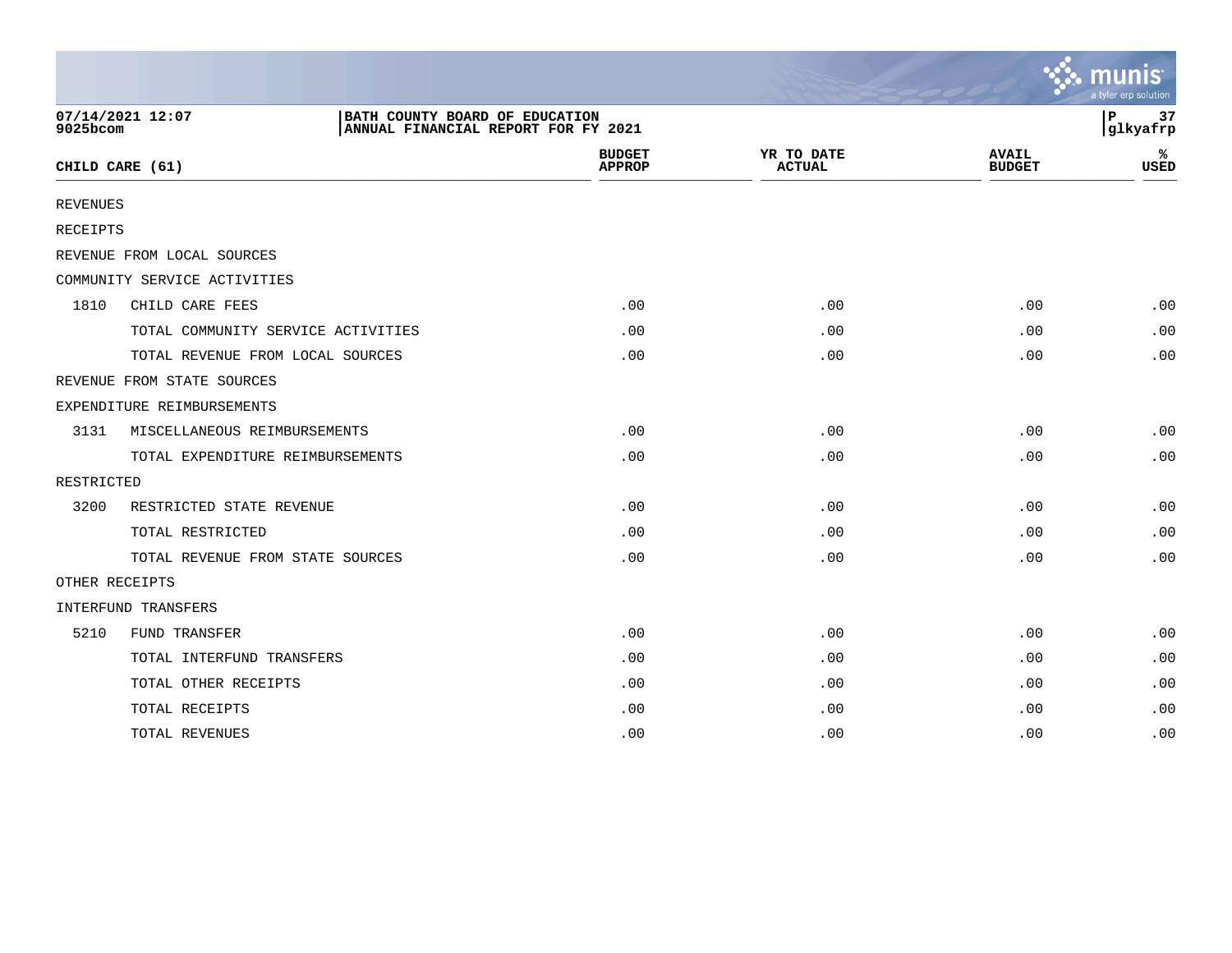

| 07/14/2021 12:07<br>9025bcom                                                                                                                                                                                    |                    | BATH COUNTY BOARD OF EDUCATION<br>ANNUAL FINANCIAL REPORT FOR FY 2021 |                                        |                                        |                                        |
|-----------------------------------------------------------------------------------------------------------------------------------------------------------------------------------------------------------------|--------------------|-----------------------------------------------------------------------|----------------------------------------|----------------------------------------|----------------------------------------|
| CHILD CARE (61)                                                                                                                                                                                                 |                    | <b>BUDGET</b><br><b>APPROP</b>                                        | YR TO DATE<br><b>ACTUAL</b>            | <b>AVAIL</b><br><b>BUDGET</b>          | %ะ<br>USED                             |
| EXPENDITURES                                                                                                                                                                                                    |                    |                                                                       |                                        |                                        |                                        |
| 3300 COMMUNITY SERVICES<br>0100<br>SALARIES PERSONNEL SERVICES<br>0200<br>EMPLOYEE BENEFITS<br>0300<br>PURCHASED PROF AND TECH SERV<br>0500<br>OTHER PURCHASED SERVICES<br>0600<br>SUPPLIES<br>0700<br>PROPERTY |                    | .00<br>.00<br>.00<br>.00<br>.00<br>.00                                | .00<br>.00<br>.00<br>.00<br>.00<br>.00 | .00<br>.00<br>.00<br>.00<br>.00<br>.00 | .00<br>.00<br>.00<br>.00<br>.00<br>.00 |
| TOTAL 3300                                                                                                                                                                                                      | COMMUNITY SERVICES | .00                                                                   | .00                                    | .00                                    | .00                                    |
| TOTAL EXPENDITURES                                                                                                                                                                                              |                    | .00                                                                   | .00                                    | .00                                    | .00                                    |
| TOTAL FOR CHILD CARE (61)                                                                                                                                                                                       |                    | .00                                                                   | .00                                    | .00                                    | .00                                    |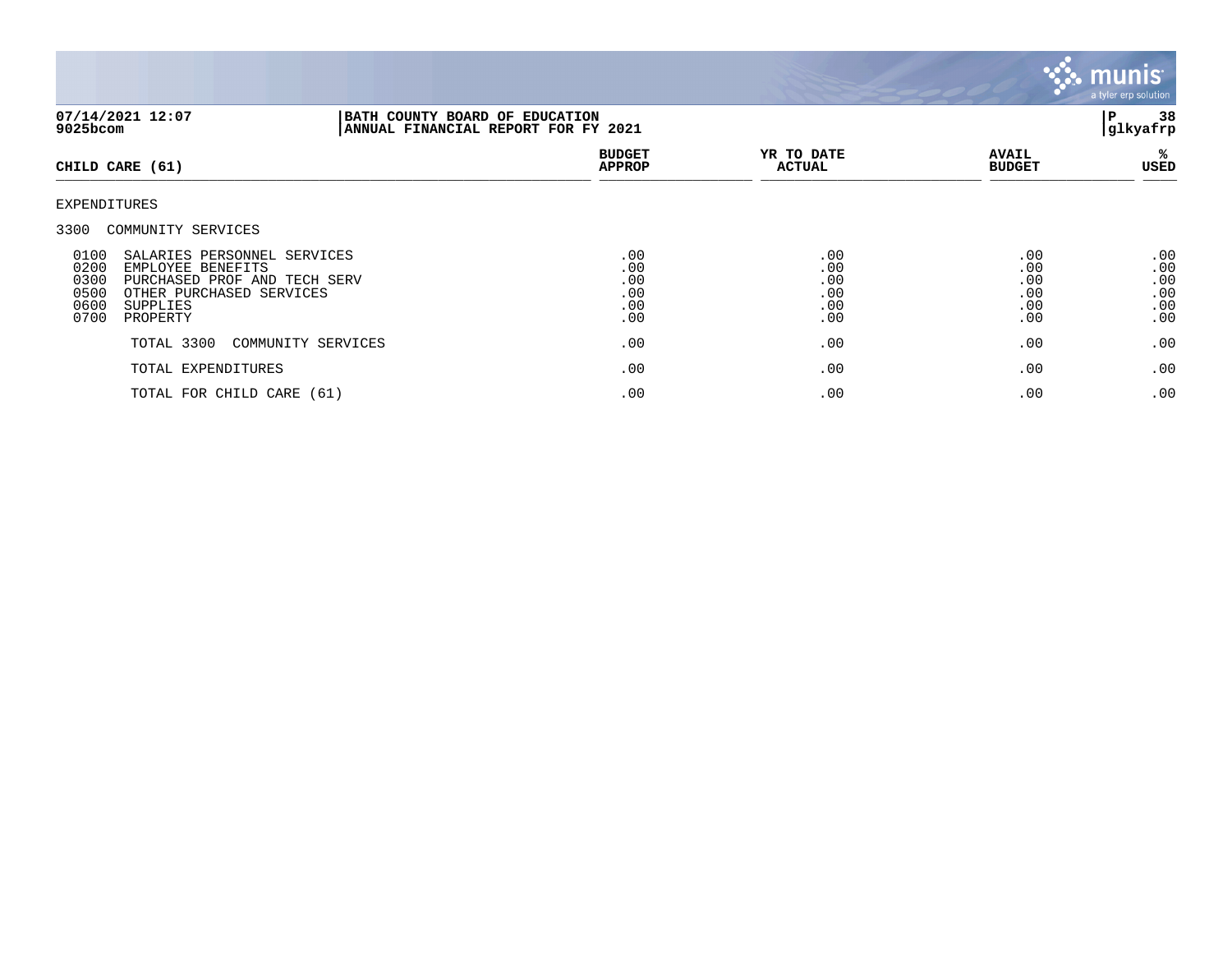|                |                                                                                           |                                |                             |                               | munis<br>a tyler erp solution |
|----------------|-------------------------------------------------------------------------------------------|--------------------------------|-----------------------------|-------------------------------|-------------------------------|
| 9025bcom       | 07/14/2021 12:07<br>BATH COUNTY BOARD OF EDUCATION<br>ANNUAL FINANCIAL REPORT FOR FY 2021 |                                |                             |                               | 39<br>P<br>glkyafrp           |
| PRESCHOOL (62) |                                                                                           | <b>BUDGET</b><br><b>APPROP</b> | YR TO DATE<br><b>ACTUAL</b> | <b>AVAIL</b><br><b>BUDGET</b> | %<br>USED                     |
| REVENUES       |                                                                                           |                                |                             |                               |                               |
|                | 0999 BEGINNING BALANCE                                                                    |                                |                             |                               |                               |
|                | TOTAL 0999 BEGINNING BALANCE                                                              | .00                            | .00                         | .00                           | .00                           |
| RECEIPTS       |                                                                                           |                                |                             |                               |                               |
|                | REVENUE FROM LOCAL SOURCES                                                                |                                |                             |                               |                               |
| TUITION        |                                                                                           |                                |                             |                               |                               |
| 1310           | TUITION FROM INDIVIDUALS                                                                  | .00                            | .00                         | .00                           | .00                           |
|                | TOTAL TUITION                                                                             | .00                            | .00                         | .00                           | .00                           |
|                | TOTAL REVENUE FROM LOCAL SOURCES                                                          | .00                            | .00                         | .00                           | .00                           |
|                | TOTAL RECEIPTS                                                                            | .00                            | .00                         | .00                           | .00                           |
|                | TOTAL REVENUES                                                                            | .00                            | .00                         | .00                           | .00                           |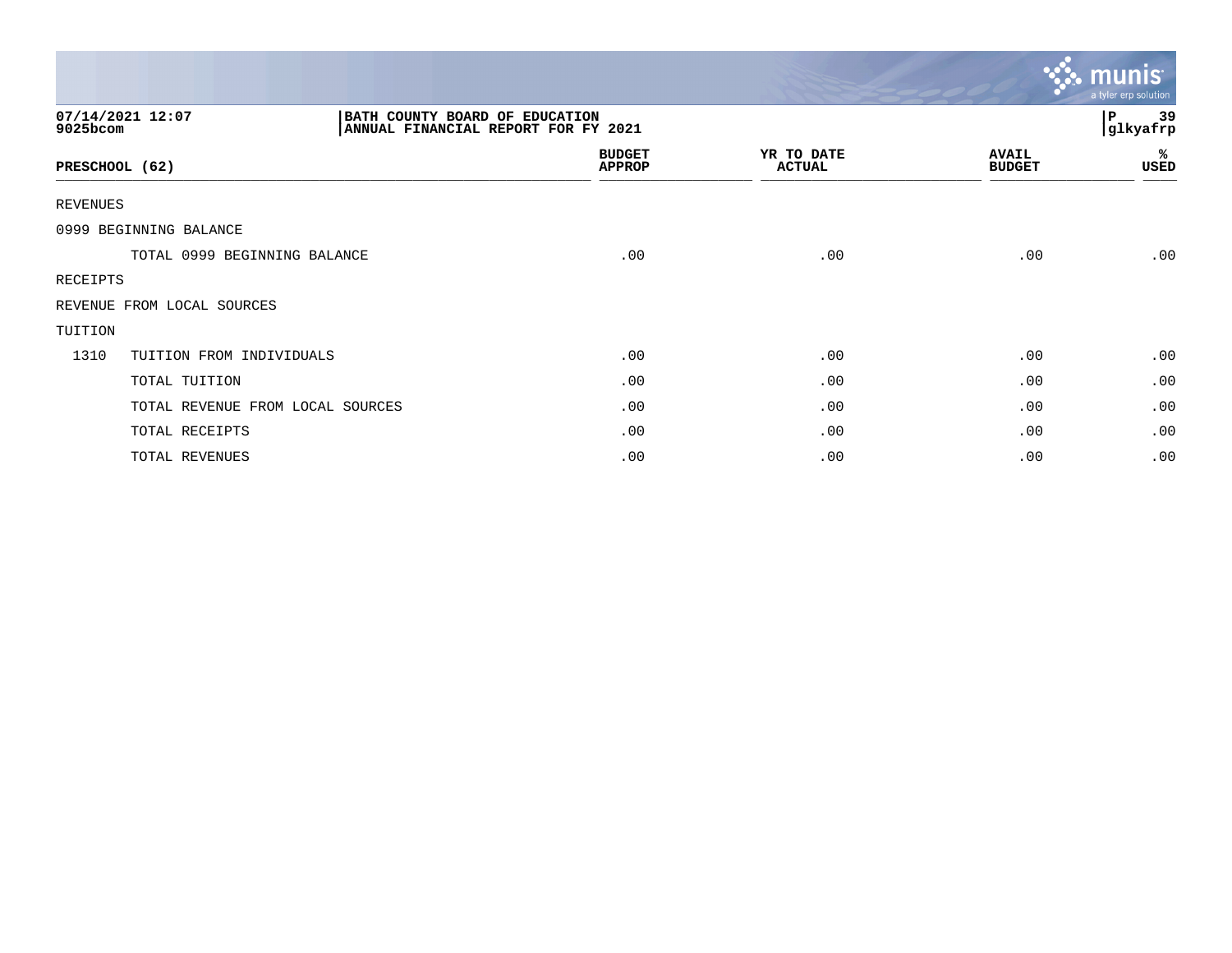

| 07/14/2021 12:07<br>9025bcom | BATH COUNTY BOARD OF EDUCATION<br>ANNUAL FINANCIAL REPORT FOR FY 2021 |                             |                               | 40<br>P<br> glkyafrp |
|------------------------------|-----------------------------------------------------------------------|-----------------------------|-------------------------------|----------------------|
| PRESCHOOL (62)               | <b>BUDGET</b><br><b>APPROP</b>                                        | YR TO DATE<br><b>ACTUAL</b> | <b>AVAIL</b><br><b>BUDGET</b> | %ะ<br>USED           |
| EXPENDITURES                 |                                                                       |                             |                               |                      |
| 1000<br>INSTRUCTION          |                                                                       |                             |                               |                      |
| 0600<br>SUPPLIES             | .00                                                                   | .00                         | .00                           | .00                  |
| TOTAL 1000<br>INSTRUCTION    | .00                                                                   | .00                         | .00                           | .00                  |
| TOTAL EXPENDITURES           | .00                                                                   | .00                         | .00                           | .00                  |
| TOTAL FOR PRESCHOOL (62)     | .00                                                                   | .00                         | .00                           | .00                  |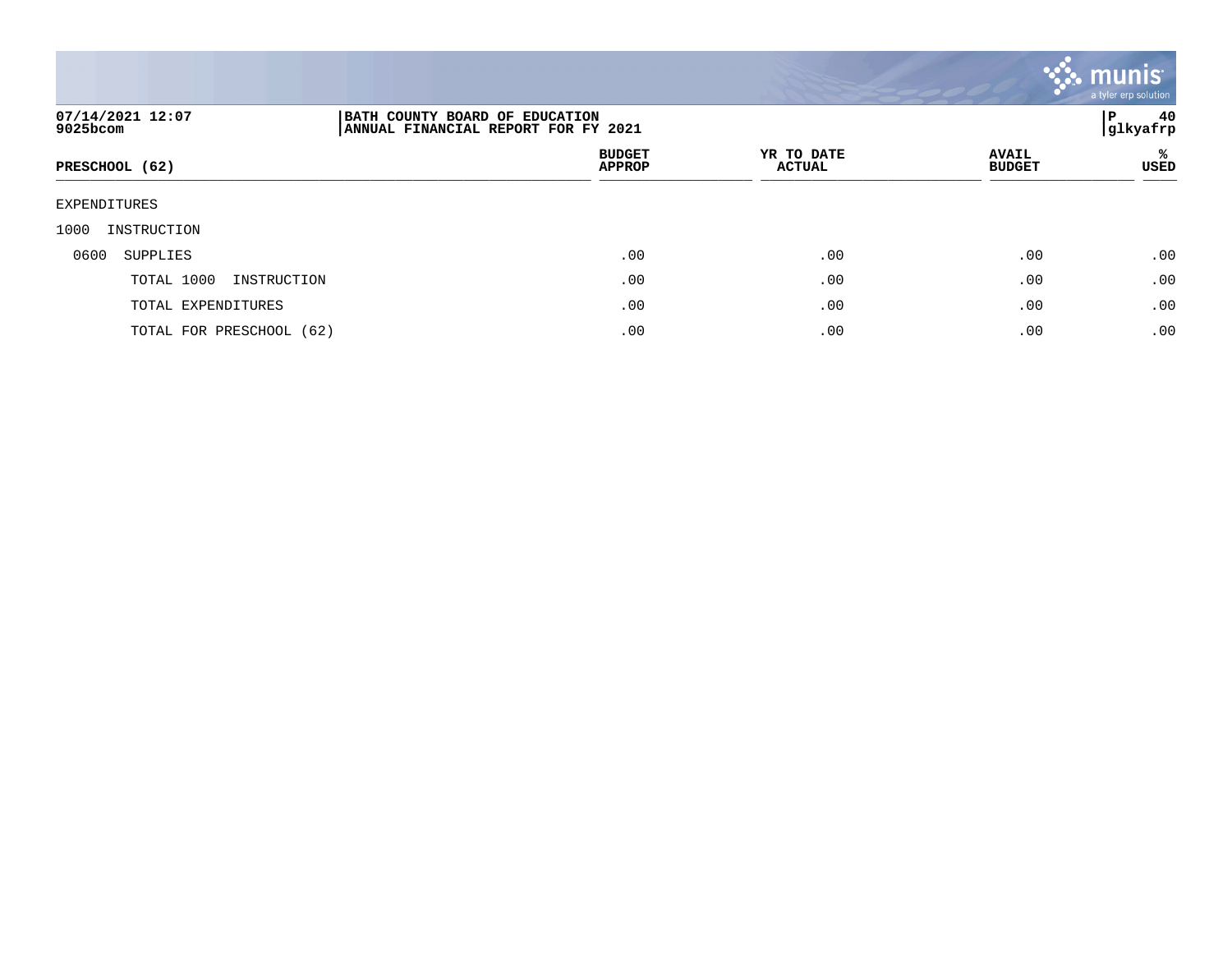|                 |                                                                                           |                                |                             |                               | munis<br>a tyler erp solution |
|-----------------|-------------------------------------------------------------------------------------------|--------------------------------|-----------------------------|-------------------------------|-------------------------------|
| 9025bcom        | 07/14/2021 12:07<br>BATH COUNTY BOARD OF EDUCATION<br>ANNUAL FINANCIAL REPORT FOR FY 2021 |                                |                             |                               | P<br>41<br>glkyafrp           |
|                 | TRUST/AGENCY FUNDS (7000)                                                                 | <b>BUDGET</b><br><b>APPROP</b> | YR TO DATE<br><b>ACTUAL</b> | <b>AVAIL</b><br><b>BUDGET</b> | %ะ<br><b>USED</b>             |
| <b>REVENUES</b> |                                                                                           |                                |                             |                               |                               |
|                 | 0999 BEGINNING BALANCE                                                                    |                                |                             |                               |                               |
|                 | TOTAL 0999 BEGINNING BALANCE                                                              | .00                            | .00                         | .00                           | .00                           |
| <b>RECEIPTS</b> |                                                                                           |                                |                             |                               |                               |
|                 | REVENUE FROM LOCAL SOURCES                                                                |                                |                             |                               |                               |
|                 | OTHER REVENUE FROM LOCAL SOURCES                                                          |                                |                             |                               |                               |
| 1920            | CONTRIBUTIONS/DONATIONS                                                                   | 21,000.00                      | 28, 434. 27                 | $-7,434.27$                   | 135.40                        |
|                 | TOTAL OTHER REVENUE FROM LOCAL SOURCES                                                    | 21,000.00                      | 28, 434. 27                 | $-7, 434.27$                  | 135.40                        |
|                 | TOTAL REVENUE FROM LOCAL SOURCES                                                          | 21,000.00                      | 28, 434. 27                 | $-7,434.27$                   | 135.40                        |
|                 | OTHER RECEIPTS                                                                            |                                |                             |                               |                               |
|                 | <b>INTERFUND TRANSFERS</b>                                                                |                                |                             |                               |                               |
| 5210            | FUND TRANSFER                                                                             | .00                            | .00                         | .00                           | .00                           |
|                 | TOTAL INTERFUND TRANSFERS                                                                 | .00                            | .00                         | .00                           | .00                           |
|                 | TOTAL OTHER RECEIPTS                                                                      | .00                            | .00                         | .00                           | .00                           |
|                 | TOTAL RECEIPTS                                                                            | 21,000.00                      | 28, 434. 27                 | $-7, 434.27$                  | 135.40                        |
|                 | TOTAL REVENUES                                                                            | 21,000.00                      | 28, 434. 27                 | $-7,434.27$                   | 135.40                        |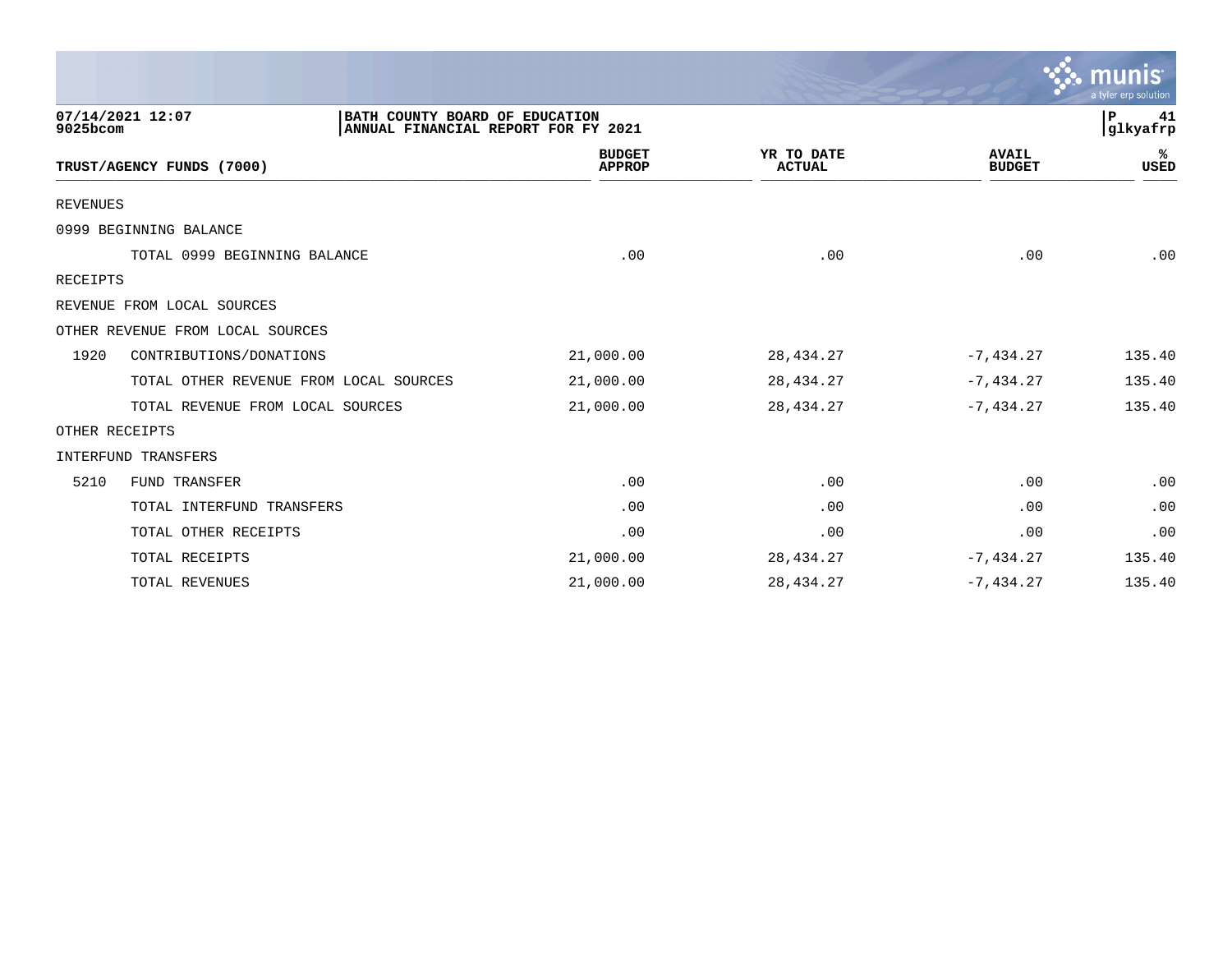

| 07/14/2021 12:07<br>9025bcom        | BATH COUNTY BOARD OF EDUCATION<br>ANNUAL FINANCIAL REPORT FOR FY 2021 |                             |                               |           |
|-------------------------------------|-----------------------------------------------------------------------|-----------------------------|-------------------------------|-----------|
| TRUST/AGENCY FUNDS (7000)           | <b>BUDGET</b><br><b>APPROP</b>                                        | YR TO DATE<br><b>ACTUAL</b> | <b>AVAIL</b><br><b>BUDGET</b> | ℁<br>USED |
| EXPENDITURES                        |                                                                       |                             |                               |           |
| 3300<br>COMMUNITY SERVICES          |                                                                       |                             |                               |           |
| 0600<br>SUPPLIES                    | 21,000.00                                                             | 4,000.00                    | 17,000.00                     | 19.05     |
| TOTAL 3300<br>COMMUNITY SERVICES    | 21,000.00                                                             | 4,000.00                    | 17,000.00                     | 19.05     |
| TOTAL EXPENDITURES                  | 21,000.00                                                             | 4,000.00                    | 17,000.00                     | 19.05     |
| TOTAL FOR TRUST/AGENCY FUNDS (7000) | .00                                                                   | 24,434.27                   | $-24, 434.27$                 | .00       |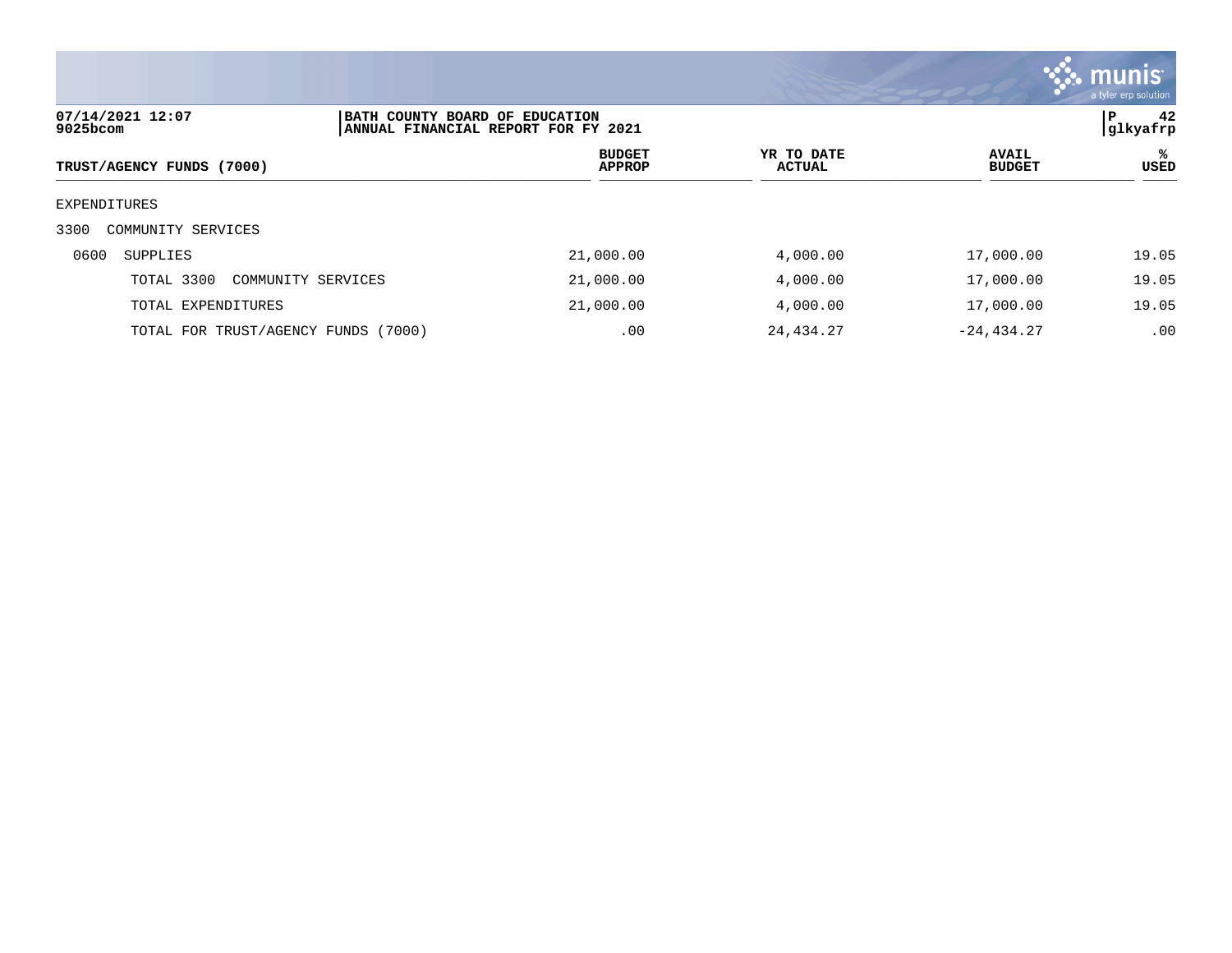|                      |                                                                                           |                                |                             |                               | $\sim$ munis<br>a tyler erp solution |
|----------------------|-------------------------------------------------------------------------------------------|--------------------------------|-----------------------------|-------------------------------|--------------------------------------|
| 9025bcom             | 07/14/2021 12:07<br>BATH COUNTY BOARD OF EDUCATION<br>ANNUAL FINANCIAL REPORT FOR FY 2021 |                                |                             |                               | l P<br>43<br>glkyafrp                |
|                      | <b>GOVERNMENTAL ASSETS (8)</b>                                                            | <b>BUDGET</b><br><b>APPROP</b> | YR TO DATE<br><b>ACTUAL</b> | <b>AVAIL</b><br><b>BUDGET</b> | ℁<br><b>USED</b>                     |
| <b>REVENUES</b>      |                                                                                           |                                |                             |                               |                                      |
| <b>RECEIPTS</b>      |                                                                                           |                                |                             |                               |                                      |
|                      | REVENUE FROM LOCAL SOURCES                                                                |                                |                             |                               |                                      |
|                      | OTHER REVENUE FROM LOCAL SOURCES                                                          |                                |                             |                               |                                      |
| 1930                 | GAIN/LOSS ON SALE OF ASSETS                                                               | .00                            | .00                         | .00                           | .00                                  |
|                      | TOTAL OTHER REVENUE FROM LOCAL SOURCES                                                    | .00                            | .00                         | .00                           | .00                                  |
|                      | TOTAL REVENUE FROM LOCAL SOURCES                                                          | .00                            | .00                         | .00                           | .00                                  |
| OTHER RECEIPTS       |                                                                                           |                                |                             |                               |                                      |
|                      | SALE OR COMP FOR LOSS OF ASSETS                                                           |                                |                             |                               |                                      |
| 5311<br>5331<br>5341 | SALE OF LAND & IMPROVEMENTS<br>SALE OF BUILDINGS<br>SALE OF EOUIPMENT ETC                 | .00<br>.00<br>.00              | .00<br>.00<br>.00           | .00<br>.00<br>.00             | .00<br>.00<br>.00                    |
|                      | TOTAL SALE OR COMP FOR LOSS OF ASSETS                                                     | .00                            | .00                         | .00                           | .00                                  |
|                      | TOTAL OTHER RECEIPTS                                                                      | .00                            | .00                         | .00                           | .00                                  |
|                      | TOTAL RECEIPTS                                                                            | .00                            | .00                         | .00                           | .00                                  |
|                      | TOTAL REVENUES                                                                            | .00                            | .00                         | .00                           | .00                                  |

 $\sim$   $\sim$   $\sim$   $\sim$   $\sim$   $\sim$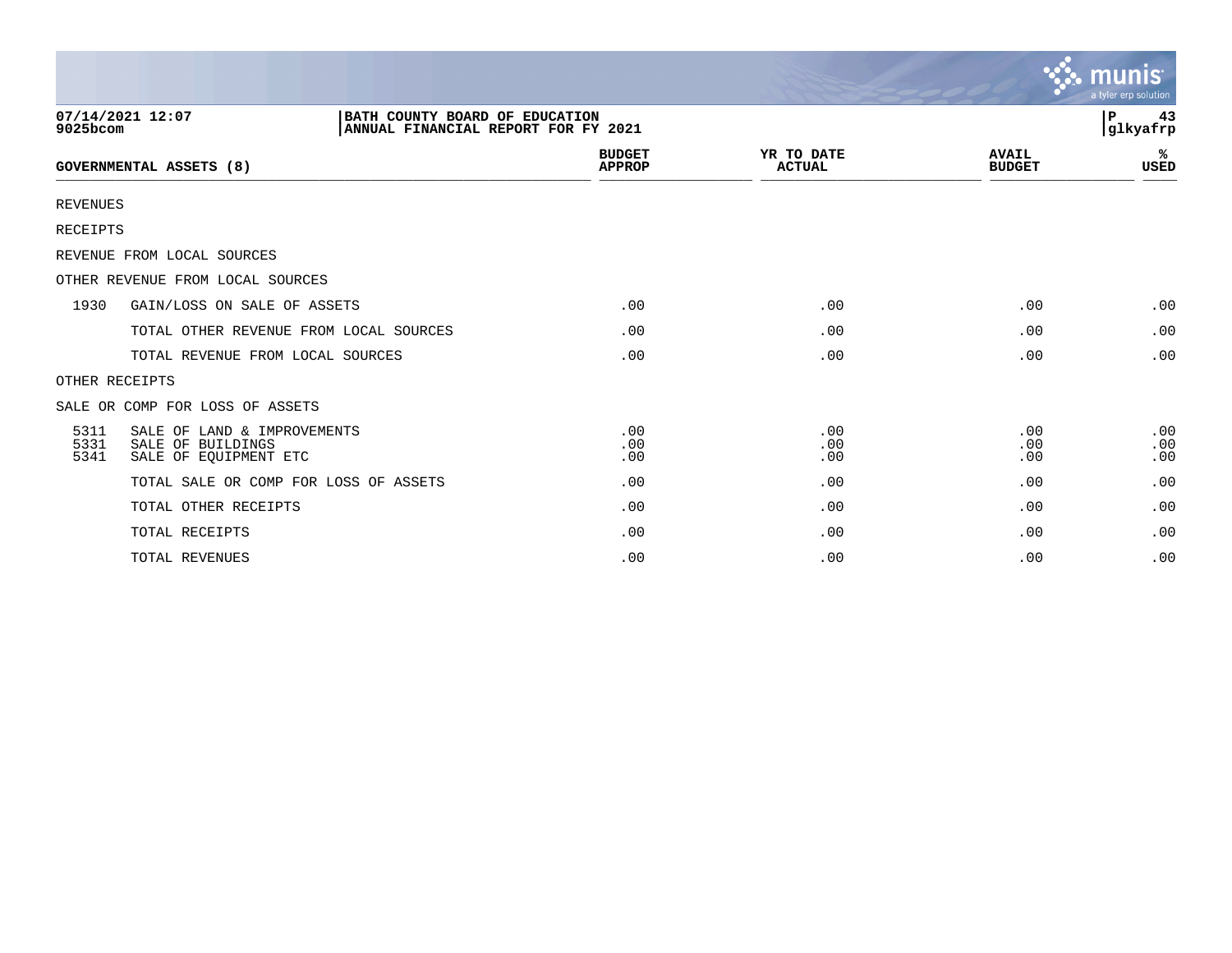

| 07/14/2021 12:07<br>9025bcom          | BATH COUNTY BOARD OF EDUCATION<br>ANNUAL FINANCIAL REPORT FOR FY 2021 |                                |                             |                               | l P<br>44<br>glkyafrp |
|---------------------------------------|-----------------------------------------------------------------------|--------------------------------|-----------------------------|-------------------------------|-----------------------|
| GOVERNMENTAL ASSETS (8)               |                                                                       | <b>BUDGET</b><br><b>APPROP</b> | YR TO DATE<br><b>ACTUAL</b> | <b>AVAIL</b><br><b>BUDGET</b> | ℁<br><b>USED</b>      |
| EXPENDITURES                          |                                                                       |                                |                             |                               |                       |
| 1000 INSTRUCTION                      |                                                                       |                                |                             |                               |                       |
| 0700 PROPERTY                         |                                                                       | .00                            | 243, 375.55                 | $-243, 375.55$                | .00                   |
| TOTAL 1000                            | INSTRUCTION                                                           | .00                            | 243, 375.55                 | $-243, 375.55$                | .00                   |
| 2100 STUDENT SUPPORT SERVICES         |                                                                       |                                |                             |                               |                       |
| 0700 PROPERTY                         |                                                                       | .00                            | 16,037.21                   | $-16,037.21$                  | .00                   |
| TOTAL 2100                            | STUDENT SUPPORT SERVICES                                              | .00                            | 16,037.21                   | $-16,037.21$                  | .00                   |
| INSTRUCTIONAL STAFF SUPP SERV<br>2200 |                                                                       |                                |                             |                               |                       |
| 0700 PROPERTY                         |                                                                       | .00                            | 17, 153. 79                 | $-17, 153.79$                 | .00                   |
| TOTAL 2200                            | INSTRUCTIONAL STAFF SUPP SERV                                         | .00                            | 17, 153. 79                 | $-17, 153.79$                 | .00                   |
| 2300 DISTRICT ADMIN SUPPORT           |                                                                       |                                |                             |                               |                       |
| 0700 PROPERTY                         |                                                                       | .00                            | 22,992.95                   | $-22,992.95$                  | .00                   |
|                                       | TOTAL 2300 DISTRICT ADMIN SUPPORT                                     | .00                            | 22,992.95                   | $-22,992.95$                  | .00                   |
| 2400 SCHOOL ADMIN SUPPORT             |                                                                       |                                |                             |                               |                       |
| 0700 PROPERTY                         |                                                                       | .00                            | 6,503.54                    | $-6, 503.54$                  | .00                   |
| TOTAL 2400 SCHOOL ADMIN SUPPORT       |                                                                       | .00                            | 6,503.54                    | $-6, 503.54$                  | .00                   |
| 2500 BUSINESS SUPPORT SERVICES        |                                                                       |                                |                             |                               |                       |
| 0700 PROPERTY                         |                                                                       | .00                            | 766.90                      | $-766.90$                     | .00                   |
|                                       | TOTAL 2500 BUSINESS SUPPORT SERVICES                                  | .00                            | 766.90                      | $-766.90$                     | .00                   |
| 2600 PLANT OPERATIONS & MAINTENANCE   |                                                                       |                                |                             |                               |                       |
| 0700 PROPERTY                         |                                                                       | .00                            | 1,164,737.19                | $-1, 164, 737.19$             | .00                   |
|                                       | TOTAL 2600 PLANT OPERATIONS & MAINTENANCE                             | .00                            | 1,164,737.19                | $-1, 164, 737.19$             | .00                   |
| 2700 STUDENT TRANSPORTATION           |                                                                       |                                |                             |                               |                       |
| 0700 PROPERTY                         |                                                                       | .00                            | 184,269.59                  | $-184, 269.59$                | .00                   |
| TOTAL 2700                            | STUDENT TRANSPORTATION                                                | .00                            | 184,269.59                  | $-184, 269.59$                | .00                   |
| 3300 COMMUNITY SERVICES               |                                                                       |                                |                             |                               |                       |
| 0700 PROPERTY                         |                                                                       | .00                            | .00                         | .00                           | .00                   |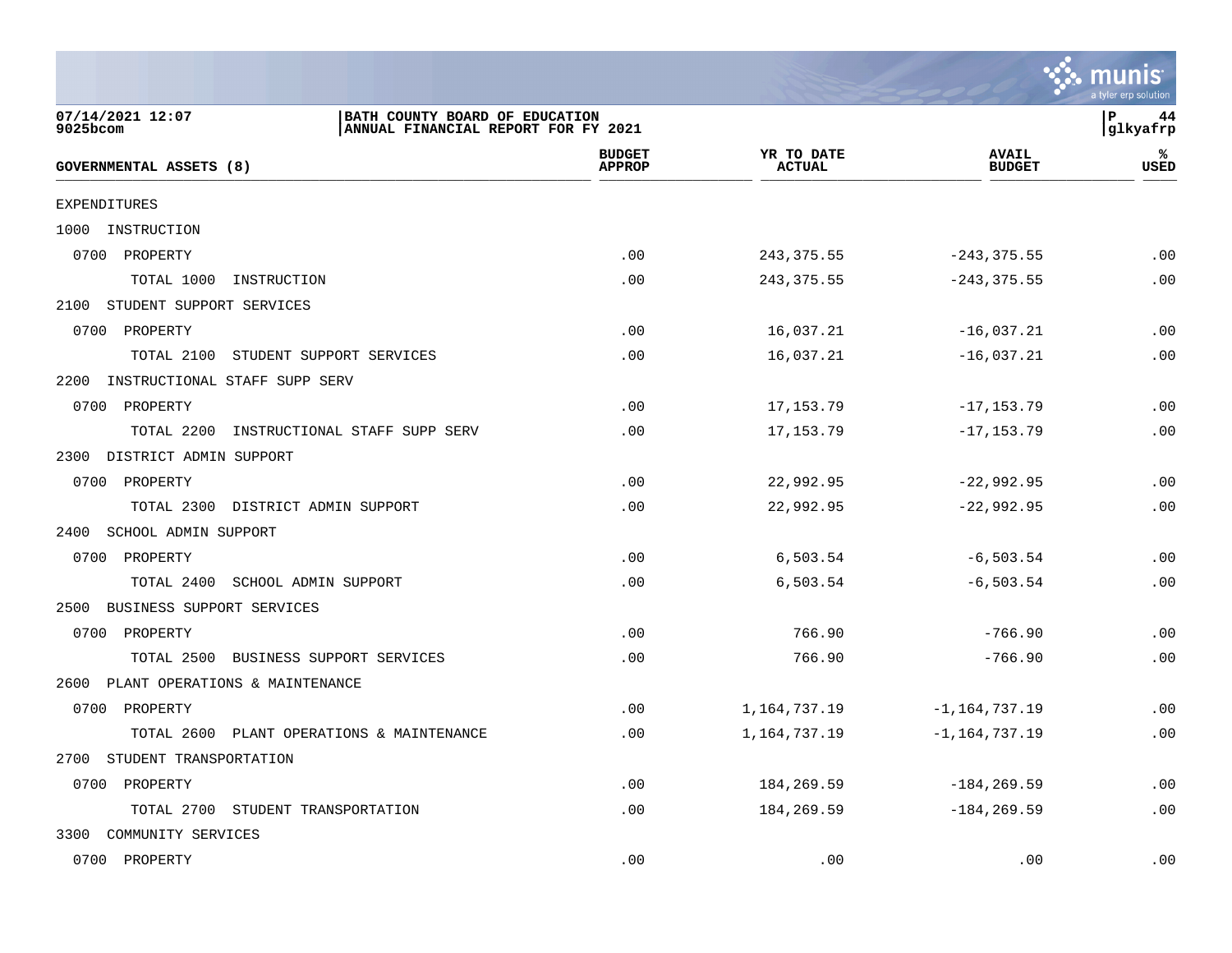|                                   |                                                                       |                             |                               | $\boldsymbol{\ddot{\cdot}}$ . munis<br>a tyler erp solution |
|-----------------------------------|-----------------------------------------------------------------------|-----------------------------|-------------------------------|-------------------------------------------------------------|
| 07/14/2021 12:07<br>9025bcom      | BATH COUNTY BOARD OF EDUCATION<br>ANNUAL FINANCIAL REPORT FOR FY 2021 |                             |                               | 45<br>ΙP<br> glkyafrp                                       |
| <b>GOVERNMENTAL ASSETS (8)</b>    | <b>BUDGET</b><br><b>APPROP</b>                                        | YR TO DATE<br><b>ACTUAL</b> | <b>AVAIL</b><br><b>BUDGET</b> | %ะ<br><b>USED</b>                                           |
| TOTAL 3300<br>COMMUNITY SERVICES  | .00                                                                   | .00                         | .00                           | .00                                                         |
| TOTAL EXPENDITURES                | .00                                                                   | 1,655,836.72                | $-1,655,836.72$               | .00                                                         |
| TOTAL FOR GOVERNMENTAL ASSETS (8) | .00                                                                   | $-1,655,836.72$             | 1,655,836.72                  | .00                                                         |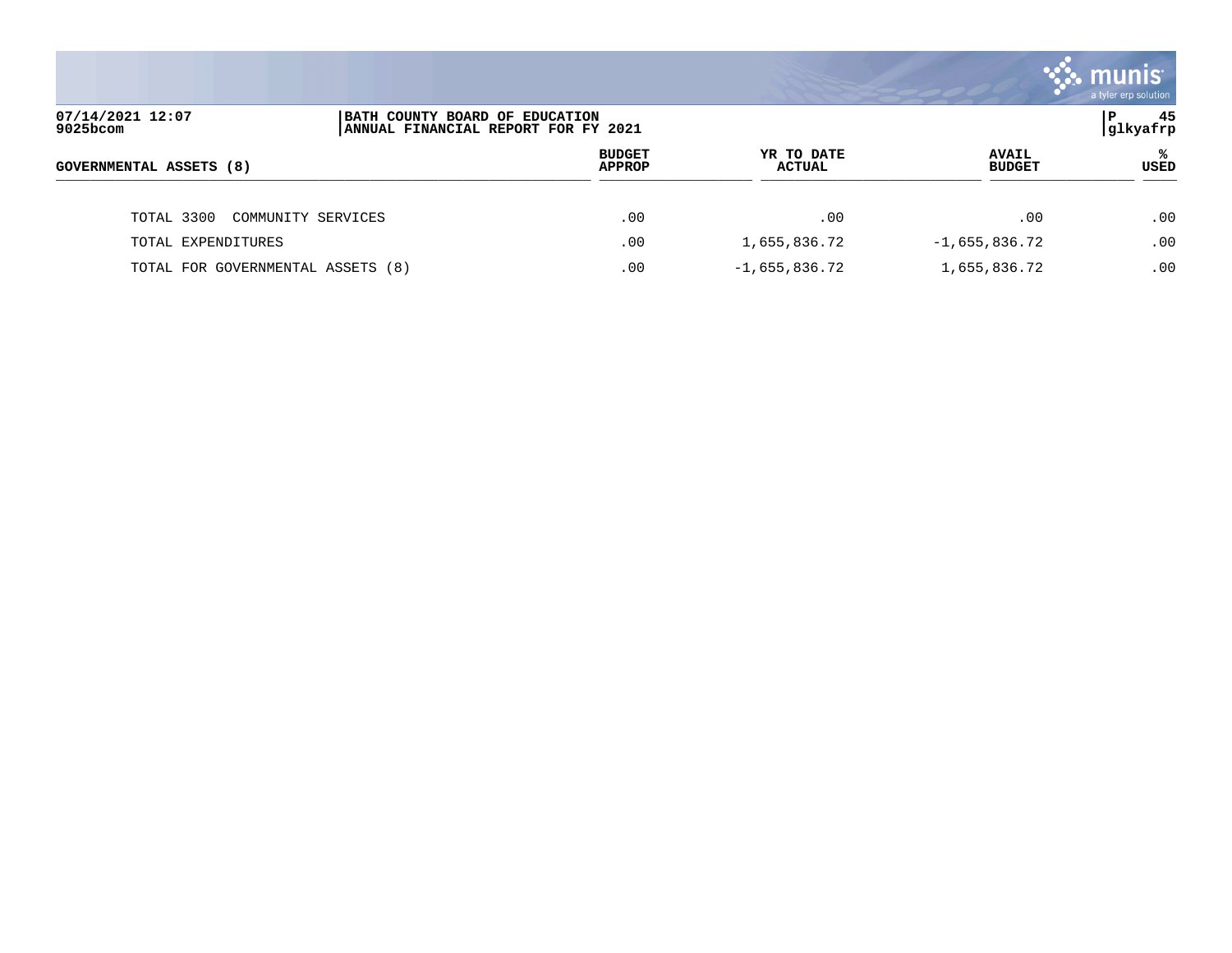|             |                                                                                           |                                |                             |                               | $\mathcal{C}$ . munist<br>a tyler erp solution |
|-------------|-------------------------------------------------------------------------------------------|--------------------------------|-----------------------------|-------------------------------|------------------------------------------------|
| $9025$ bcom | 07/14/2021 12:07<br>BATH COUNTY BOARD OF EDUCATION<br>ANNUAL FINANCIAL REPORT FOR FY 2021 |                                |                             |                               | 46<br>P<br>glkyafrp                            |
|             | FOOD SERVICE ASSETS (81)                                                                  | <b>BUDGET</b><br><b>APPROP</b> | YR TO DATE<br><b>ACTUAL</b> | <b>AVAIL</b><br><b>BUDGET</b> | ℁<br>USED                                      |
| REVENUES    |                                                                                           |                                |                             |                               |                                                |
| RECEIPTS    |                                                                                           |                                |                             |                               |                                                |
|             | REVENUE FROM LOCAL SOURCES                                                                |                                |                             |                               |                                                |
|             | OTHER REVENUE FROM LOCAL SOURCES                                                          |                                |                             |                               |                                                |
| 1930        | GAIN/LOSS ON SALE OF ASSETS                                                               | .00                            | .00                         | .00                           | .00                                            |
|             | TOTAL OTHER REVENUE FROM LOCAL SOURCES                                                    | .00                            | .00                         | .00                           | .00                                            |
|             | TOTAL REVENUE FROM LOCAL SOURCES                                                          | .00                            | .00                         | .00                           | .00                                            |
|             | TOTAL RECEIPTS                                                                            | .00                            | .00                         | .00                           | .00                                            |
|             | TOTAL REVENUES                                                                            | .00                            | .00                         | .00                           | .00                                            |

the contract of the contract of the contract of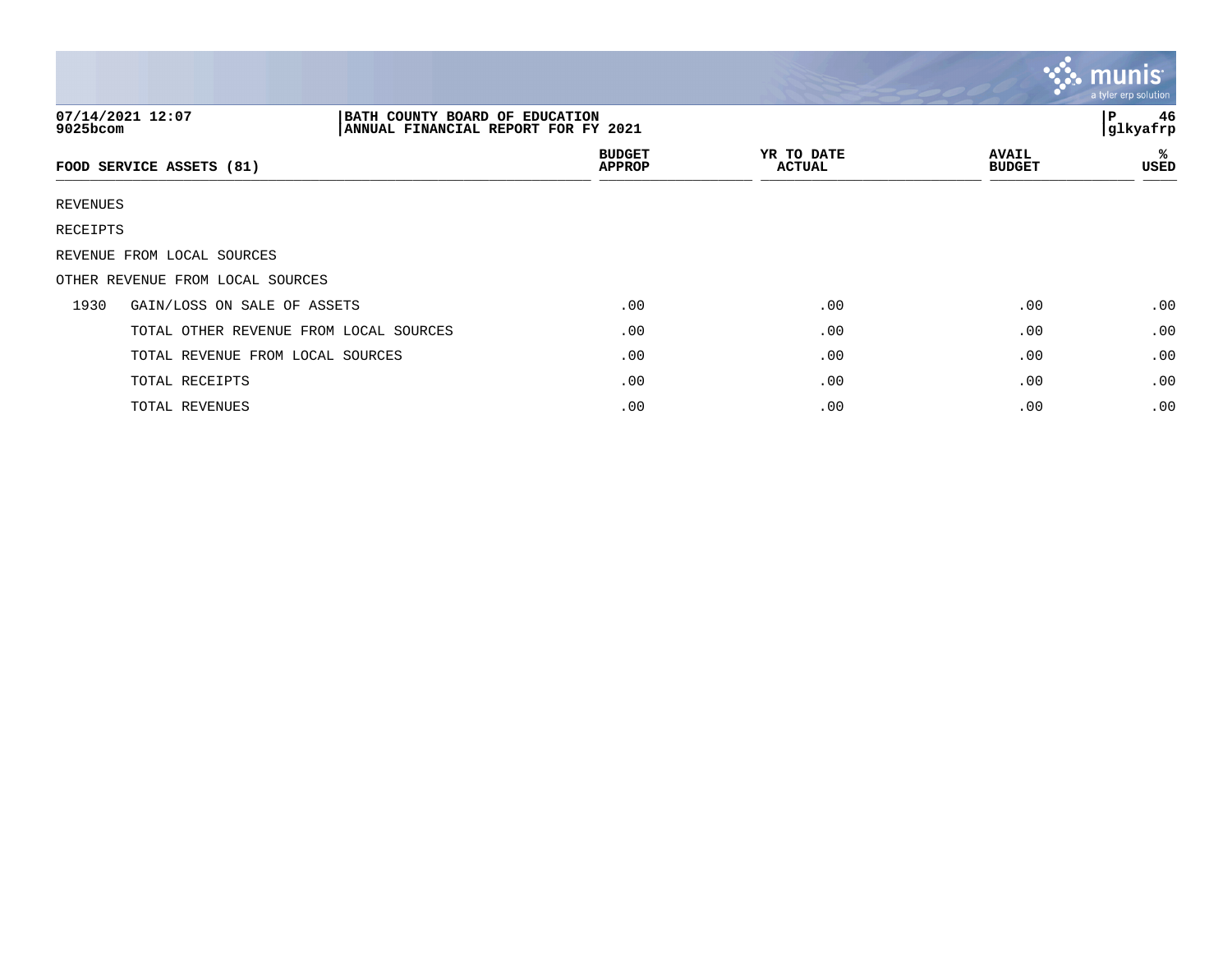

| 07/14/2021 12:07<br>9025bcom         | BATH COUNTY BOARD OF EDUCATION<br>ANNUAL FINANCIAL REPORT FOR FY 2021 |                                |                      |                               | 47<br>l P<br> glkyafrp |  |
|--------------------------------------|-----------------------------------------------------------------------|--------------------------------|----------------------|-------------------------------|------------------------|--|
| FOOD SERVICE ASSETS (81)             |                                                                       | <b>BUDGET</b><br><b>APPROP</b> | YR TO DATE<br>ACTUAL | <b>AVAIL</b><br><b>BUDGET</b> | ℁<br>USED              |  |
| EXPENDITURES                         |                                                                       |                                |                      |                               |                        |  |
| 3100<br>FOOD SERVICE OPERATION       |                                                                       |                                |                      |                               |                        |  |
| 0700<br>PROPERTY                     |                                                                       | .00                            | 45,276.22            | $-45, 276.22$                 | .00                    |  |
| TOTAL 3100<br>FOOD SERVICE OPERATION |                                                                       | .00                            | 45,276.22            | $-45, 276.22$                 | .00                    |  |
| TOTAL EXPENDITURES                   |                                                                       | .00                            | 45,276.22            | $-45, 276.22$                 | .00                    |  |
| TOTAL FOR FOOD SERVICE ASSETS (81)   |                                                                       | .00                            | $-45.276.22$         | 45, 276, 22                   | .00                    |  |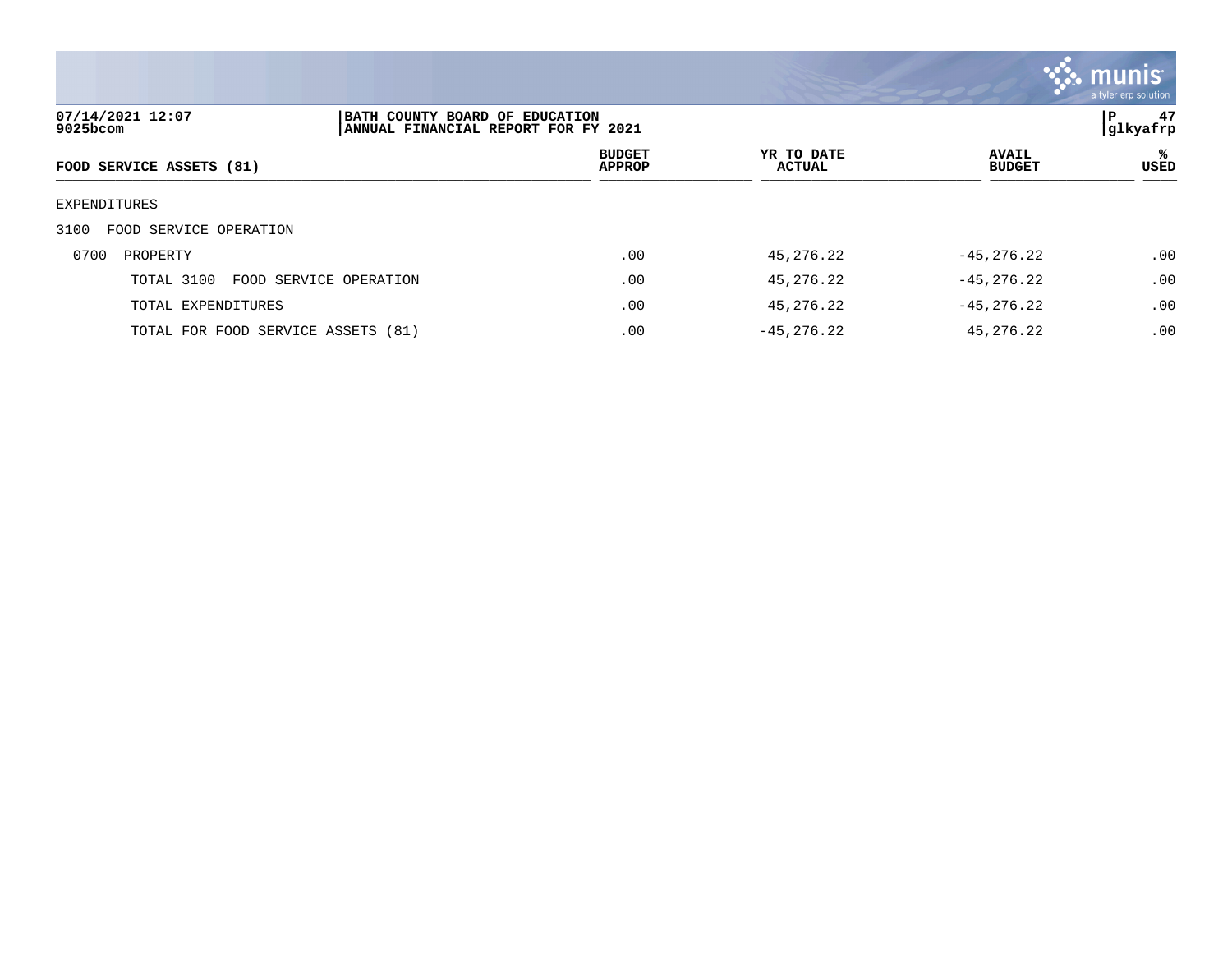|                              |                                                                       |                                |                             |                               | $\mathbf{v}$ . munist<br>a tyler erp solution |
|------------------------------|-----------------------------------------------------------------------|--------------------------------|-----------------------------|-------------------------------|-----------------------------------------------|
| 07/14/2021 12:07<br>9025bcom | BATH COUNTY BOARD OF EDUCATION<br>ANNUAL FINANCIAL REPORT FOR FY 2021 |                                |                             |                               | 48<br>l P<br>glkyafrp                         |
| DAY CARE ASSERTS (82)        |                                                                       | <b>BUDGET</b><br><b>APPROP</b> | YR TO DATE<br><b>ACTUAL</b> | <b>AVAIL</b><br><b>BUDGET</b> | ℁<br>USED                                     |
| REVENUES                     |                                                                       |                                |                             |                               |                                               |
| RECEIPTS                     |                                                                       |                                |                             |                               |                                               |
| REVENUE FROM LOCAL SOURCES   |                                                                       |                                |                             |                               |                                               |
|                              | OTHER REVENUE FROM LOCAL SOURCES                                      |                                |                             |                               |                                               |
| 1930                         | GAIN/LOSS ON SALE OF ASSETS                                           | .00                            | .00                         | .00                           | .00                                           |
|                              | TOTAL OTHER REVENUE FROM LOCAL SOURCES                                | .00                            | .00                         | .00                           | .00                                           |
|                              | TOTAL REVENUE FROM LOCAL SOURCES                                      | .00                            | .00                         | .00                           | .00                                           |
|                              | TOTAL RECEIPTS                                                        | .00                            | .00                         | .00                           | .00                                           |
|                              | TOTAL REVENUES                                                        | .00                            | .00                         | .00                           | .00                                           |
|                              | TOTAL FOR DAY CARE ASSERTS (82)                                       | .00                            | .00                         | .00                           | .00                                           |

 $\mathbf{r}$ 

 $\mathbf{L}$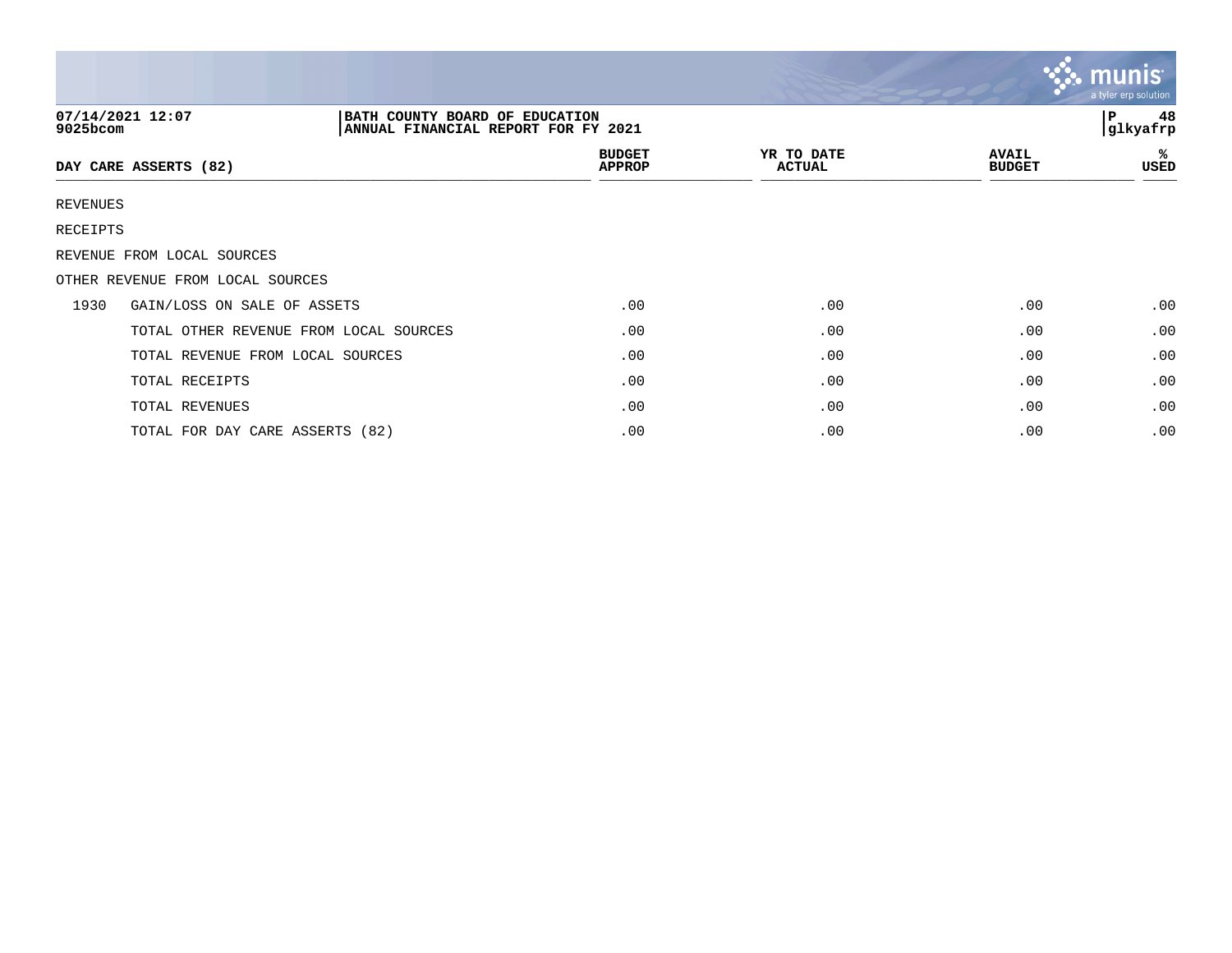|          |                                                                                           |                                |                             |                               | munis<br>a tyler erp solution |
|----------|-------------------------------------------------------------------------------------------|--------------------------------|-----------------------------|-------------------------------|-------------------------------|
| 9025bcom | 07/14/2021 12:07<br>BATH COUNTY BOARD OF EDUCATION<br>ANNUAL FINANCIAL REPORT FOR FY 2021 |                                |                             |                               | 49<br>P<br>glkyafrp           |
|          | ADULT EDUCATION ASSETS (84)                                                               | <b>BUDGET</b><br><b>APPROP</b> | YR TO DATE<br><b>ACTUAL</b> | <b>AVAIL</b><br><b>BUDGET</b> | ℁<br>USED                     |
| REVENUES |                                                                                           |                                |                             |                               |                               |
| RECEIPTS |                                                                                           |                                |                             |                               |                               |
|          | REVENUE FROM LOCAL SOURCES                                                                |                                |                             |                               |                               |
|          | OTHER REVENUE FROM LOCAL SOURCES                                                          |                                |                             |                               |                               |
| 1930     | GAIN/LOSS ON SALE OF ASSETS                                                               | .00                            | .00                         | .00                           | .00                           |
|          | TOTAL OTHER REVENUE FROM LOCAL SOURCES                                                    | .00                            | .00                         | .00                           | .00                           |
|          | TOTAL REVENUE FROM LOCAL SOURCES                                                          | .00                            | .00                         | .00                           | .00                           |
|          | TOTAL RECEIPTS                                                                            | .00                            | .00                         | .00                           | .00                           |
|          | TOTAL REVENUES                                                                            | .00                            | .00                         | .00                           | .00                           |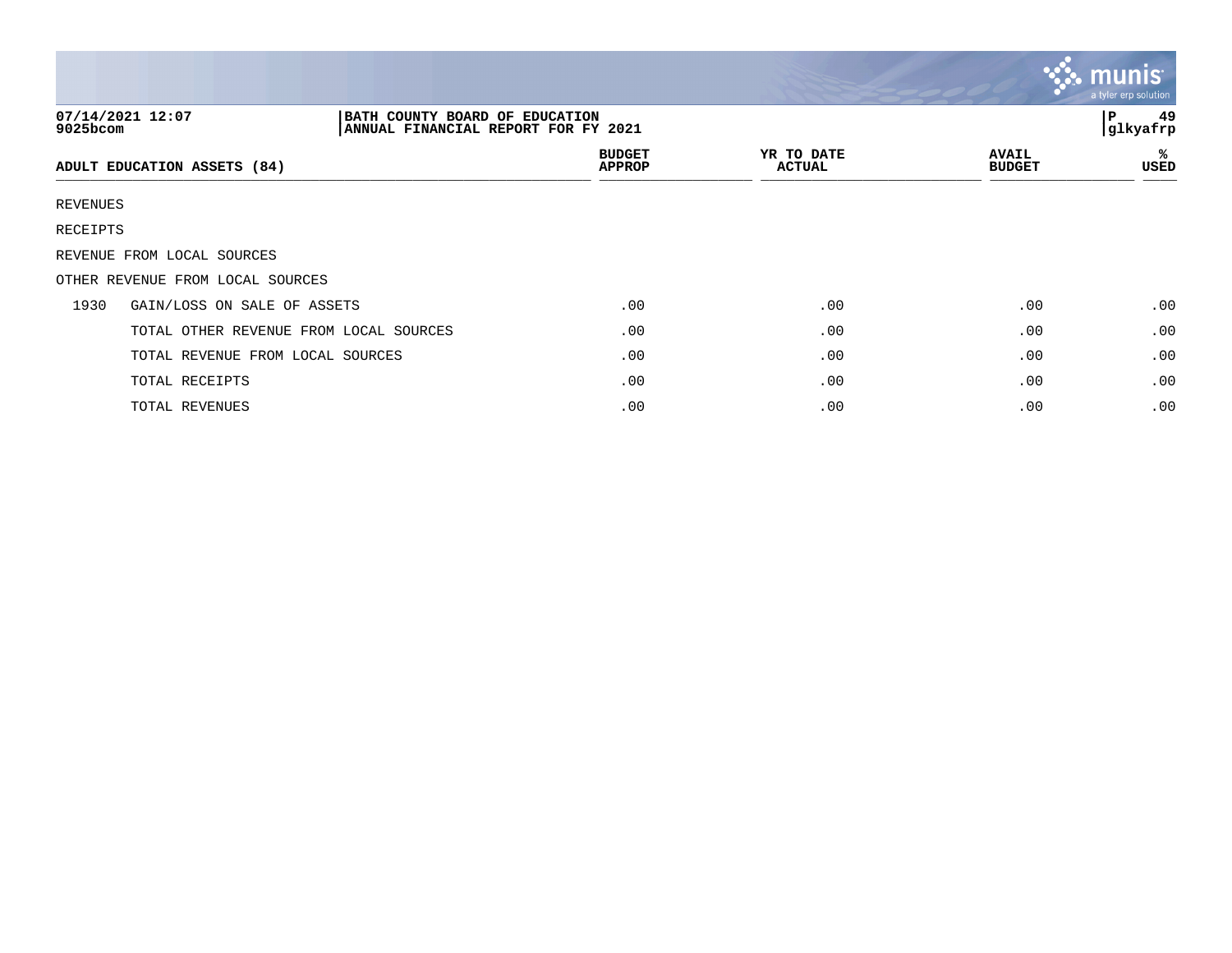

| 07/14/2021 12:07<br>9025bcom          |                            | BATH COUNTY BOARD OF EDUCATION<br>ANNUAL FINANCIAL REPORT FOR FY 2021 |                             |                               |           |
|---------------------------------------|----------------------------|-----------------------------------------------------------------------|-----------------------------|-------------------------------|-----------|
| ADULT EDUCATION ASSETS (84)           |                            | <b>BUDGET</b><br><b>APPROP</b>                                        | YR TO DATE<br><b>ACTUAL</b> | <b>AVAIL</b><br><b>BUDGET</b> | ႜ<br>USED |
| EXPENDITURES                          |                            |                                                                       |                             |                               |           |
| 3400<br>ADULT EDUCATION OPERATIONS    |                            |                                                                       |                             |                               |           |
| 0700<br>PROPERTY                      |                            | .00                                                                   | .00                         | .00                           | .00       |
| TOTAL 3400                            | ADULT EDUCATION OPERATIONS | .00                                                                   | .00                         | .00                           | .00       |
| TOTAL EXPENDITURES                    |                            | .00                                                                   | .00                         | .00                           | .00       |
| TOTAL FOR ADULT EDUCATION ASSETS (84) |                            | .00                                                                   | .00                         | .00                           | .00       |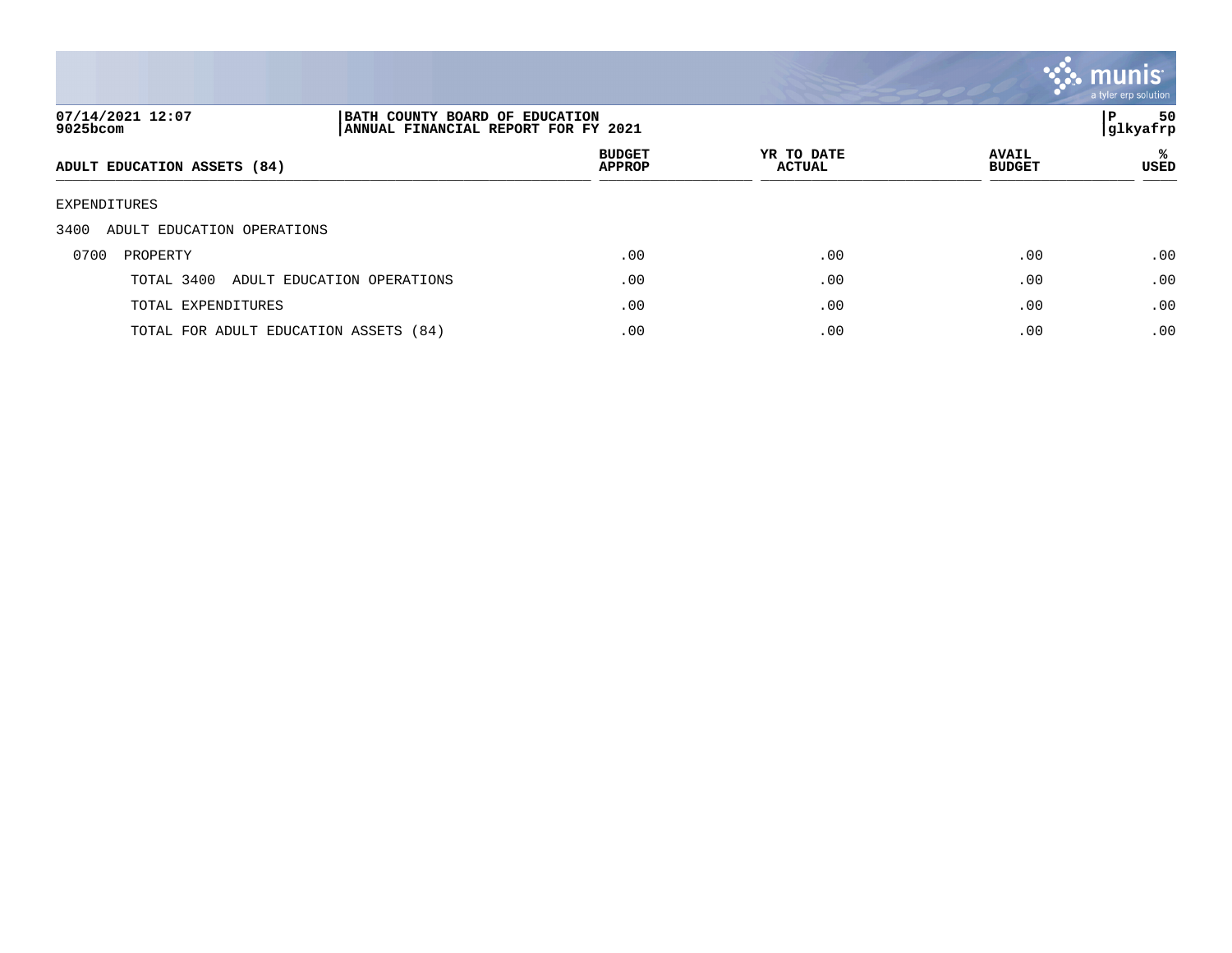

## **07/14/2021 12:07 |BATH COUNTY BOARD OF EDUCATION |P 51 9025bcom |ANNUAL FINANCIAL REPORT FOR FY 2021 |glkyafrp**

|                                | <b>BUDGET</b>    | YR TO DATE     | <b>AVAIL</b>      | %           |
|--------------------------------|------------------|----------------|-------------------|-------------|
|                                | <b>APPROP</b>    | <b>ACTUAL</b>  | <b>BUDGET</b>     | <b>USED</b> |
| SUMMARY PAGE                   |                  |                |                   |             |
| TOTAL OF REVENUES FUND 1       | 15, 323, 033.09  | 20,916,586.27  | $-5, 593, 553.18$ | 136.50      |
| TOTAL OF EXPENDITURES FUND 1   | 15, 323, 033.09  | 16,187,060.88  | $-864,027.79$     | 105.64      |
| TOTAL FOR FUND 1               | .00              | 4,729,525.39   | $-4,729,525.39$   | .00         |
| TOTAL OF REVENUES FUND 2       | 16, 338, 383. 34 | 4,904,284.10   | 11,434,099.24     | 30.02       |
| TOTAL OF EXPENDITURES FUND 2   | 16, 338, 383. 34 | 4,904,284.10   | 11, 434, 099. 24  | 30.02       |
| TOTAL FOR FUND 2               | .00              | .00            | .00               | .00         |
| TOTAL OF REVENUES FUND 21      | 183, 131.99      | 129,716.34     | 53,415.65         | 70.83       |
| TOTAL OF EXPENDITURES FUND 21  | 183,131.99       | 29,343.66      | 153,788.33        | 16.02       |
| TOTAL FOR FUND 21              | $.00 \,$         | 100,372.68     | $-100, 372.68$    | .00         |
| TOTAL OF REVENUES FUND 25      | .00              | .00            | .00               | .00         |
| TOTAL OF EXPENDITURES FUND 25  | .00              | .00            | .00               | .00         |
| TOTAL FOR FUND 25              | $.00 \,$         | .00            | .00               | .00         |
| TOTAL OF REVENUES FUND 310     | 172,209.00       | 172,209.00     | .00               | 100.00      |
| TOTAL OF EXPENDITURES FUND 310 | 172,209.00       | 87,659.25      | 84,549.75         | 50.90       |
| TOTAL FOR FUND 310             | .00              | 84,549.75      | $-84,549.75$      | .00         |
| TOTAL OF REVENUES FUND 320     | 1,577,432.00     | 1,577,432.00   | .00               | 100.00      |
| TOTAL OF EXPENDITURES FUND 320 | 1,577,432.00     | 1,457,572.45   | 119,859.55        | 92.40       |
| TOTAL FOR FUND 320             | .00.             | 119,859.55     | $-119,859.55$     | .00         |
| TOTAL OF REVENUES FUND 360     | .00              | .00            | .00               | .00         |
| TOTAL OF EXPENDITURES FUND 360 | .00              | 63,904.31      | $-63,904.31$      | .00         |
| TOTAL FOR FUND 360             | .00              | $-63,904.31$   | 63,904.31         | .00         |
| TOTAL OF REVENUES FUND 400     | 1,345,907.37     | 2,119,887.17   | $-773,979.80$     | 157.51      |
| TOTAL OF EXPENDITURES FUND 400 | 1,345,907.37     | 2,119,887.17   | $-773,979.80$     | 157.51      |
| TOTAL FOR FUND 400             | .00              | .00            | .00               | .00         |
| TOTAL OF REVENUES FUND 51      | 3, 499, 745.42   | 3, 375, 011.61 | 124,733.81        | 96.44       |
| TOTAL OF EXPENDITURES FUND 51  | 3, 499, 745.42   | 1,452,895.57   | 2,046,849.85      | 41.51       |
| TOTAL FOR FUND 51              | .00              | 1,922,116.04   | $-1,922,116.04$   | .00         |
| TOTAL OF REVENUES FUND 52      | 204,603.33       | 205,529.42     | $-926.09$         | 100.45      |
| TOTAL OF EXPENDITURES FUND 52  | 204,603.33       | 126,128.46     | 78,474.87         | 61.65       |
| TOTAL FOR FUND 52              | .00              | 79,400.96      | $-79,400.96$      | .00         |
| TOTAL OF REVENUES FUND 53      | 15,059.14        | 493.51         | 14,565.63         | 3.28        |
| TOTAL OF EXPENDITURES FUND 53  | 15,059.14        | 493.51         | 14,565.63         | 3.28        |
| TOTAL FOR FUND 53              | $.00 \ \rm$      | $.00 \,$       | .00               | .00         |
| TOTAL OF REVENUES FUND 61      | .00              | .00            | .00               | .00         |
| TOTAL OF EXPENDITURES FUND 61  | .00              | .00            | .00               | .00         |
| TOTAL FOR FUND 61              | .00              | .00.           | .00               | .00         |
| TOTAL OF REVENUES FUND 62      | .00              | .00            | .00               | .00         |
| TOTAL OF EXPENDITURES FUND 62  | $.00 \,$         | .00            | .00               | .00         |
| TOTAL FOR FUND 62              | .00              | .00            | .00               | .00         |